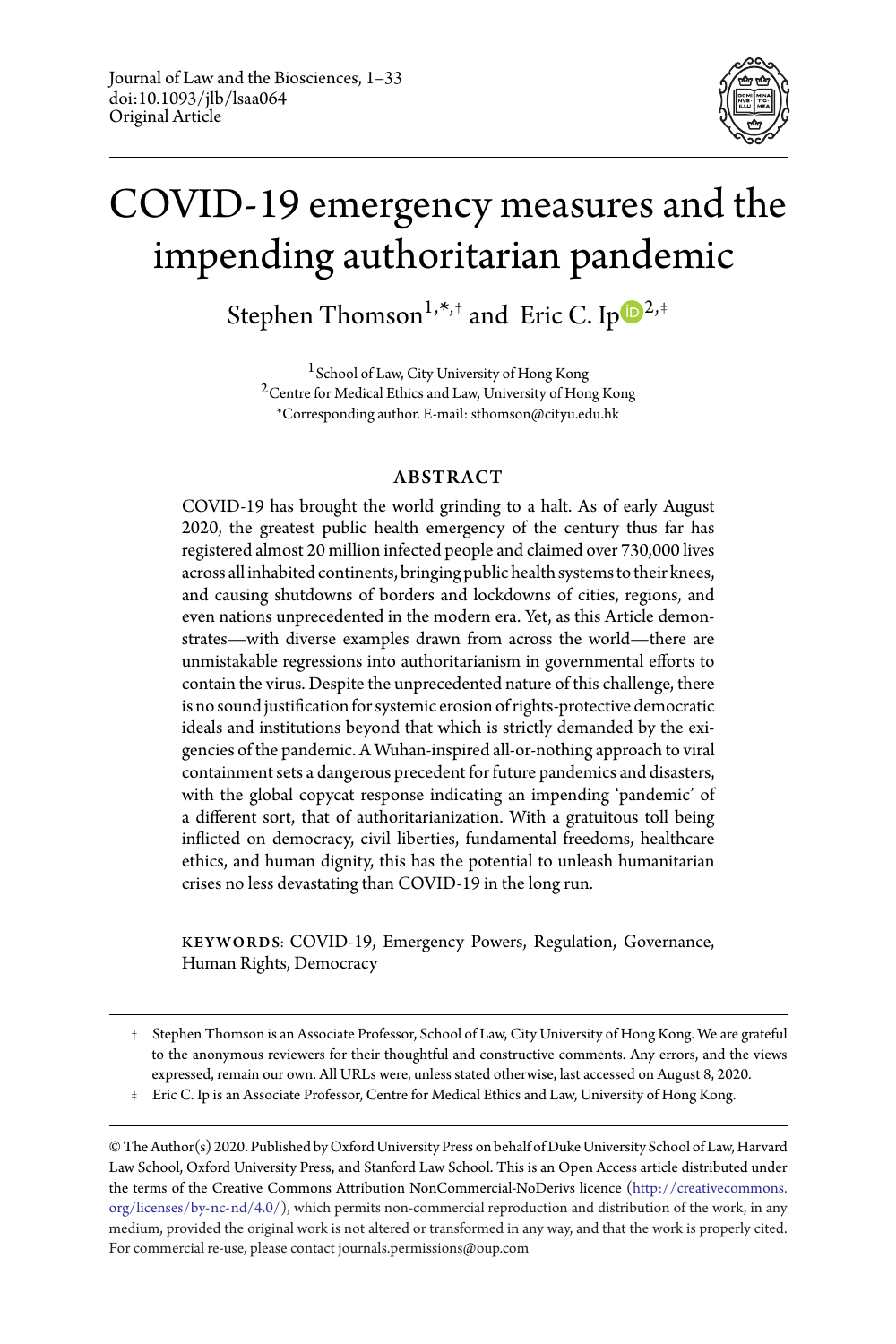# I. INTRODUCTION

The severe acute respiratory syndrome coronavirus 2 (SARS-CoV-2) that causes the highly contagious $^{\rm 1}$  $^{\rm 1}$  $^{\rm 1}$  coronavirus disease 2019 (COVID-19) was initially discovered in Wuhan, China, in late 2019, and was reported as a pneumonia of unknown cause to the World Health Organization ('WHO') on December 31, [2](#page-1-1)019.<sup>2</sup> COVID-19 proliferated widely across mainland China, before spreading to almost every state in the world, with the WHO recognizing the outbreak as a public health emergency of international concern on January [3](#page-1-2)0, 2020, and as a pandemic on March 11, 2020.<sup>3</sup> As the rates of infection and mortality have risen exponentially on a global scale, health systems have struggled to cope with the rapid surge in infections and deaths, with both local and global shortages of testing equipment, personal protective equipment and venti-lating machines, and insufficient local capacity of intensive care units and mortuaries.<sup>[4](#page-1-3)</sup> Communities, regions, and states have been severely affected with untold economic damage,<sup>[5](#page-1-4)</sup> accompanied by mass unemployment and welfare demand, supply chain disruption, panic buying, and a collapse in global financial and commodities markets. $^6$  $^6$ These have, to a great extent, been the result of measures taken by governments to stem the spread of COVID-19 infections, ranging from the compulsory closure of retail establishments and the imposition of home quarantine measures to the closure of borders and prohibitions on human contact and assembly, culminating in lockdowns of entire towns, cities, provinces, and even nations, inspired by the initial example of China's Wuhan on January 23, 2020.<sup>[7](#page-1-6)</sup> The deleterious social and economic effects of this viral outbreak, many times greater than Severe Acute Respiratory Syndrome ('SARS') and Middle East Respiratory Syndrome ('MERS'), will be felt for years to come, to say nothing of the extensive loss of human life.

There is no question that governments are confronted with a challenge of mammoth proportions, nor that many persons—healthcare professionals, public servants, and ordinary citizens—are endeavoringto dotheir utmost in an urgent and demanding situation. Nevertheless, as governments attempt to deal with the many adversities that the pandemic presents, there are alarming regressions toward authoritarian governance. $8$ Governments must be more interventionist in response to public health emergencies, sometimes even taking extraordinary steps such as the enforcement of social distancing,

<span id="page-1-0"></span><sup>1</sup> S. Sanche et al., *High Contagiousness and Rapid Spread of Severe Acute Respiratory Syndrome Coronavirus 2* 26(7) Emerging Infectious Diseases ( July 2020).

<span id="page-1-1"></span><sup>2</sup> World Health Organization, Rolling Updates on Coronavirus Disease (COVID-19) [\(https://www.who.i](https://www.who.int/emergencies/diseases/novel-coronavirus-2019/events-as-they-happen) [nt/emergencies/diseases/novel-coronavirus-2019/events-as-they-happen\)](https://www.who.int/emergencies/diseases/novel-coronavirus-2019/events-as-they-happen).

<span id="page-1-2"></span><sup>3</sup> T.A. Ghebreyesus, WHO Director-General's opening remarks at the media briefing on COVID-19 (Mar. 11, 2020) [\(https://www.who.int/dg/speeches/detail/who-director-general-s-opening-remarks-at-the](https://www.who.int/dg/speeches/detail/who-director-general-s-opening-remarks-at-the-media-briefing-on-covid-19---11-march-2020)media-briefi[ng-on-covid-19---11-march-2020\)](https://www.who.int/dg/speeches/detail/who-director-general-s-opening-remarks-at-the-media-briefing-on-covid-19---11-march-2020).

<sup>4</sup> See The Lancet, *COVID-19: Protecting Health-Care Workers*, vol 395 (10228) The Lancet P922 (2020).

<span id="page-1-4"></span><span id="page-1-3"></span><sup>5</sup> See K. Bozorgmehr, V. Saint, A. Kaasch et al., *COVID and the Convergence of Three Crises in Europe*, The Lancet Public Health 2020 May;5(5):e247–e248.

<span id="page-1-5"></span><sup>6</sup> See W. McKibbin and R. Fernando, The Economic Impact of COVID-19 in R. Baldwin and B. Weder di Mauro (eds), Economics in the Time of COVID-19 (London: CEPR Press, 2020) 45–51.

<span id="page-1-6"></span><sup>7</sup> See T. Colbourn, *COVID-19: Extending or Relaxing Distancing Control Measures*, The Lancet Public Health 2020 May;5(5):e236–e237.

<span id="page-1-7"></span><sup>8</sup> T. Ginsburg and M. Versteeg, *Can Emergency Powers Go Too Far?*, Apr. 7, 2020, Tablet [\(https://www.table](https://www.tabletmag.com/sections/news/articles/coronavirus-emergency-powers-constitutional-rights?fbclid=IwAR1ZVEiCpx36SDhTIf3qOMlqZfJJu_wRm4KAzHPmn6tf0HjY3EsyMm0wk2w) tmag.com/sections/news/articles/coronavirus-emergency-powers-constitutional-rights?fbclid=IwAR1 [ZVEiCpx36SDhTIf3qOMlqZf JJu\\_wRm4KAzHPmn6tf0HjY3EsyMm0wk2w\)](https://www.tabletmag.com/sections/news/articles/coronavirus-emergency-powers-constitutional-rights?fbclid=IwAR1ZVEiCpx36SDhTIf3qOMlqZfJJu_wRm4KAzHPmn6tf0HjY3EsyMm0wk2w).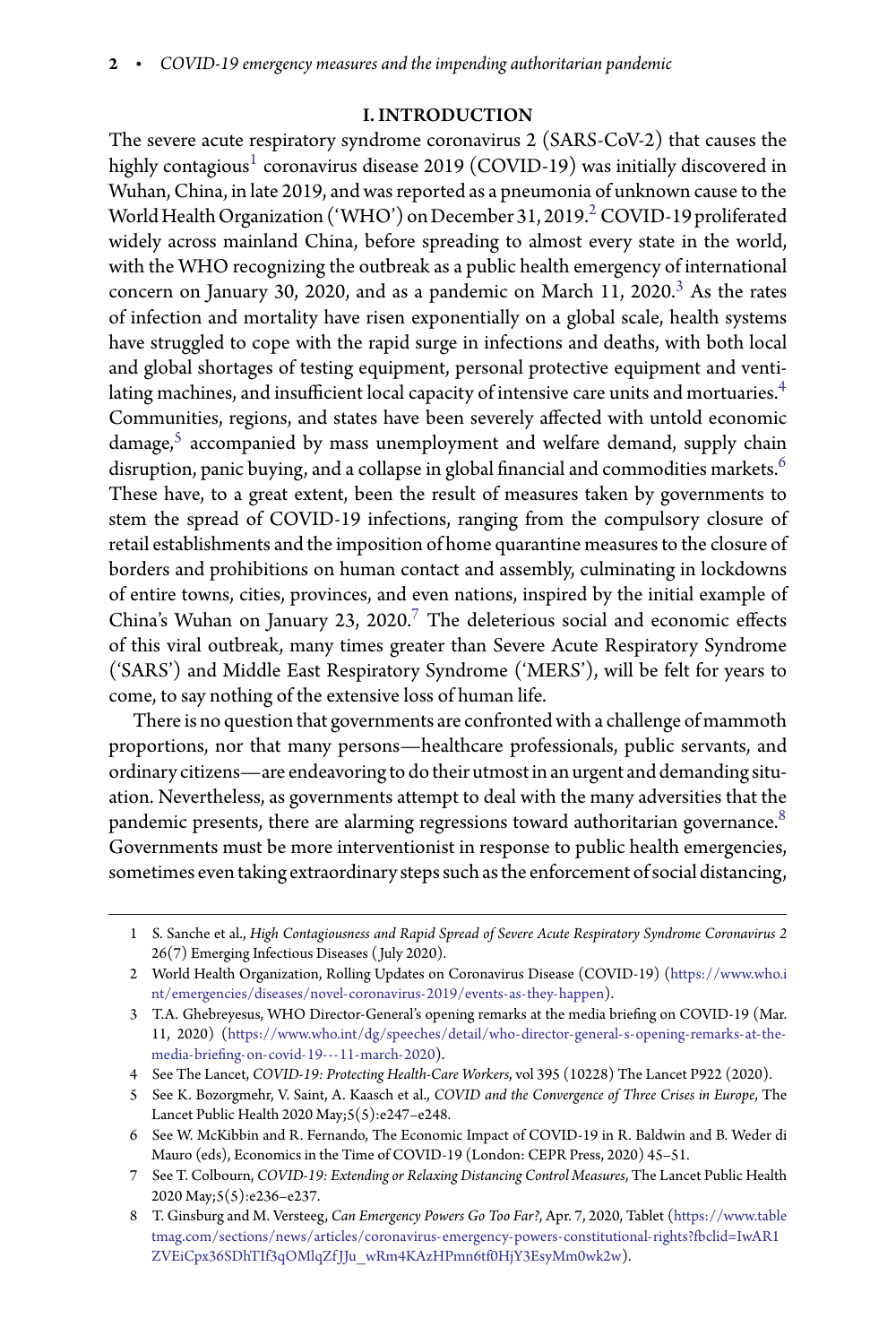travel restrictions, and quarantine. $^9$  $^9$  In recognition of this reality, there is provision for derogation, and limitation, in key international human rights treaties during times of public emergency, including in the International Covenant on Civil and Politi-cal Rights ('ICCPR'),<sup>[10](#page-2-1)</sup> the European Convention on Human Rights ('ECHR'),<sup>[11](#page-2-2)</sup> the American Convention on Human Rights,<sup>[12](#page-2-3)</sup> and the Arab Charter on Human Rights.<sup>[13](#page-2-4)</sup>

A public health emergency does not, however, give license to governments to cast aside their obligations to uphold fundamental rights and liberties, for governments are under scarcely disputable moral, and often legal, obligations to take seriously the burdens imposed on affected individuals, such as losses of personal freedom, of income, and of privacy, discrimination, stigmatization, and excessive stress.<sup>[14](#page-2-5)</sup> Not only are some rights non-derogable,<sup>[15](#page-2-6)</sup> according to the Siracusa Principles endorsed by the UN Commission on Human Rights in 1984, the 'severity, duration, and geographic scope' of any emergency measure that derogates from civil and political rights must be 'strictly necessary' to the relevant public health threat, and 'proportionate to its nature and  $ext{ext{ert}}^{16}$  $ext{ext{ert}}^{16}$  $ext{ext{ert}}^{16}$  The Siracusa Principles also provide that measures dealing with a serious threat to the health of the population 'must be specifically aimed at preventing disease or injury or providing care for the sick and injured', $17$  and that a proclamation of public emergency and consequent derogations 'that are not made in good faith are violations of international law'.[18](#page-2-9) In addition, mandatory measures should only be used as a last resort when voluntary measures cannot reasonably be expected to succeed.<sup>[19](#page-2-10)</sup> '[E]mergency declarations based on the Covid-19 outbreak,' warned another UN body

<span id="page-2-0"></span><sup>9</sup> L.M. Henry, An Overview of Public Health Ethics in Emergency Preparedness and Response in A.C. Mastrolianni, J.P. Kahn and N.E. Kass (eds), The Oxford Handbook of Public Health Ethics (New York: Oxford University Press 2019) 767–773, 770.

<span id="page-2-1"></span><sup>10</sup> International Covenant on Civil and Political Rights, G.A. Res. 2200 A (XXI), U.N. GAOR, 21st session, Supp. No. 16, U.N. Document A/6316 (1966), Art. 4.

<span id="page-2-2"></span><sup>11</sup> Convention for the Protection of Human Rights and Fundamental Freedoms, opened for signature Nov. 4, 1950, 213 U.N.T.S. 221, entered into force Sept. 3, 1953, Art. 15.

<span id="page-2-3"></span><sup>12</sup> American Convention on Human Rights, opened for signature Nov. 22, 1969, 1144 U.N.T.S. 123, entered into force July 18, 1978, Art. 27.

<span id="page-2-4"></span><sup>13</sup> Arab Charter on Human Rights, 15 September 1994, Art. 4. There are no derogation provisions for public emergencies in the International Covenant on Economic, Social, and Cultural Rights, or the Convention on the Rights of the Child. The UN Human Rights Committee has stated that Article 38 of the Convention on the Rights of the Child 'clearly indicates' that 'the Convention is applicable in emergency situations'— Oce of the High Commissioner for Human Rights, *CCPR General Comment No. 29: Article 4: Derogations during a State of Emergency*, adopted July 24, 2001, n.5. However, there are limitation provisions in both treaties.

<span id="page-2-5"></span><sup>14</sup> L.M. Henry, An Overview of Public Health Ethics in Emergency Preparedness and Response in A.C. Mastrolianni, J.P. Kahn and N.E. Kass (eds), The Oxford Handbook of Public Health Ethics (New York, Oxford University Press 2019) 767–773, 770.

<sup>15</sup> As, for example, provided by ICCPR, Art. 4(2).

<span id="page-2-7"></span><span id="page-2-6"></span><sup>16</sup> UN Commission on Human Rights, The Siracusa Principles on the Limitation and Derogation Provisions in the International Covenant on Civil and Political Rights, UN Doc E/CN.4/1985/4 (Sept. 28, 1984), Principle 51.

<sup>17</sup> Ibid, Principle 25.

<span id="page-2-8"></span><sup>18</sup> Ibid, Principle 62.

<span id="page-2-10"></span><span id="page-2-9"></span><sup>19</sup> M. Smith and R. Upshur, Pandemic Disease, Public Health, and Ethics in A.C. Mastrolianni, J.P. Kahn and N.E. Kass (eds), The Oxford Handbook of Public Health Ethics (New York: Oxford University Press 2019) 797–811, 798.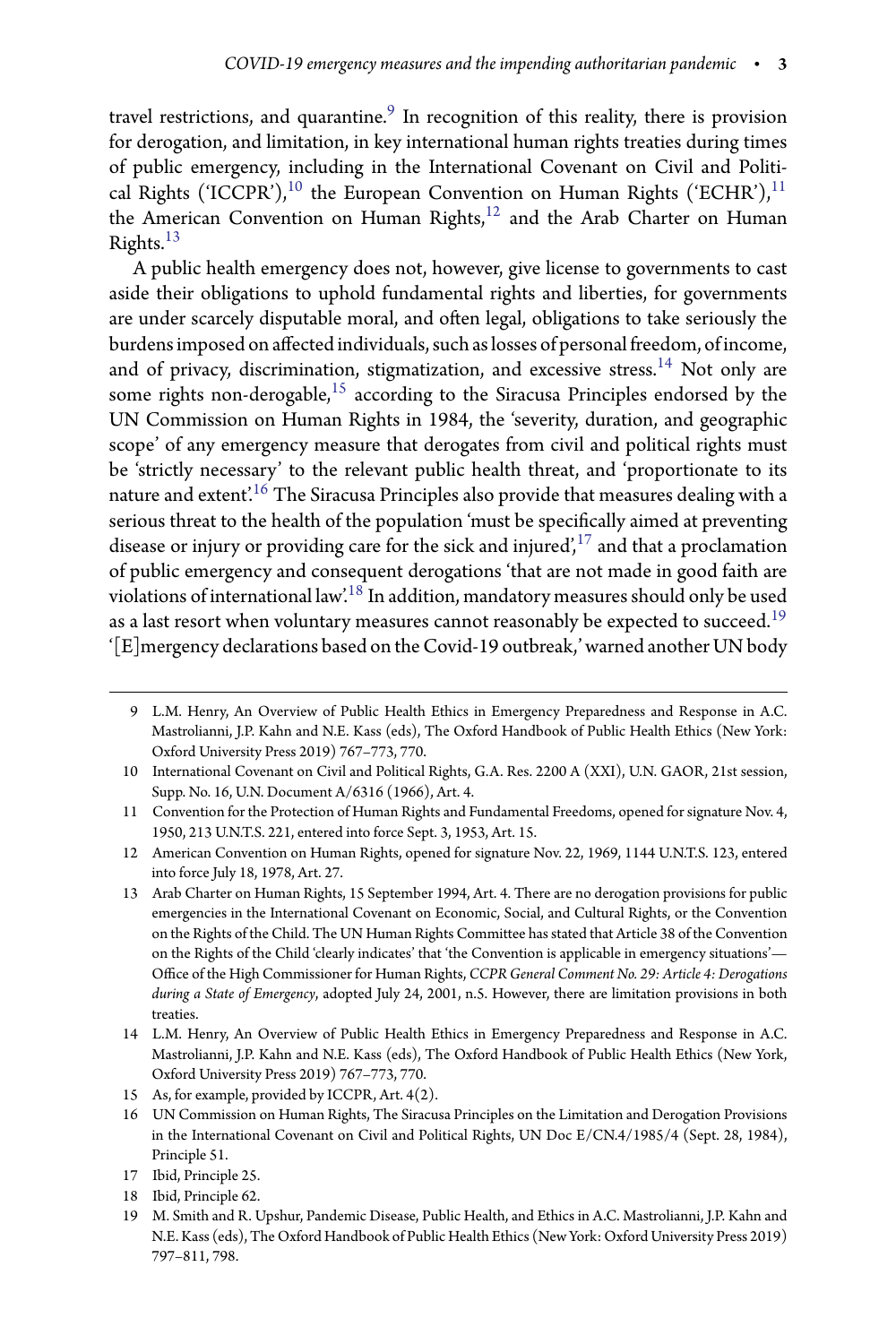more recently, 'should not function as a cover for repressive action under the guise of protecting health nor should it [sic] be used to silence the work of human rights defenders.'[20](#page-3-0)

The COVID-19 pandemic has nevertheless sparked authoritarian political behavior worldwide, not merely in regimes already considered to be disciplinarian or tyrannical but also in well-established liberal democracies with robust constitutional protections of fundamental rights. Authoritarian governance in the name of public health intervention is understood in the present context as being characterized by diverse combinations of governmental and administrative overreach, the adoption of excessive and disproportionate emergency measures, override of civil liberties and fundamental freedoms, failure to engage in properly deliberative and transparent decision-making, highly centralized decision-making, and even the suspension of effective democratic control. In a nutshell, the pandemic has served as a powerful justification for authoritarianization—the process by which state authorities 'slowly undermine institutional con-straints on their rule<sup>',[21](#page-3-1)</sup> through various combinations of the above—and populations have largely responded with obedience.

Global history has witnessed numerous instances of emergency powers serving as catalysts or facilitators of authoritarianization, whether in the use of emergency powers to consolidate presidential authority in the Weimar Republic, $^{22}$  $^{22}$  $^{22}$  commit widespread human rights abuses in India under the tenure of Indira Gandhi, $^{23}$  $^{23}$  $^{23}$  silence the political opposition in Cameroon, $24$  or promote the political agenda of the federal government in Malaysia.<sup>[25](#page-3-5)</sup> However, the COVID-19 pandemic is in modern times very different in being a global rather than a local or regional event, triggering legal or de facto states of emergency not just in one or two jurisdictions but successively in most of the world's states. As states have hastily emulated measures adopted elsewhere, in particular through the imposition of curfews, nationwide lockdowns and travel bans, and escalation of citizen surveillance, a wave of authoritarian governance has swept the globe with profound, worldwide implications for democracy, the rule of law, and human rights, dignity, and autonomy. Reinforced by threats of criminal sanction, from -nes to imprisonment, states have exerted tremendous vertical, paternalist power on citizens, despite serious questions as to the efficacy, sustainability, and proportionality of adopted measures. Day-to-day life was essentially suspended worldwide, with borders closed, social gatherings banned, business operations ceased, sports events canceled, and religious services suspended; no less than 1.5 billion students in 188

- <span id="page-3-3"></span>23 A.S. Klieman, *Indira's India: Democracy and Crisis Government* (1981) 96(2) Political Science Quarterly 241.
- <span id="page-3-4"></span>24 C.M. Fombad, *Cameroon's Emergency Powers: A Recipe for (Un)Constitutional Dictatorship?* (2004) 48(1) Journal of African Law 62.
- <span id="page-3-5"></span>25 H.P. Lee, Constitutionalised emergency powers: a plague on Asian constitutionalism? in V.V. Ramraj and A.K. Thiruvengadam, Emergency Powers in Asia: Exploring the Limits of Legality (New York: Cambridge University Press 2010), 394–395.

<span id="page-3-0"></span><sup>20</sup> UN Oce of the High Commissioner, *COVID-19: States Should Not Abuse Emergency Measures to Suppress Human Rights*—UN experts (Mar. 16, 2020) [\(https://www.ohchr.org/EN/NewsEvents/Pages/Displa](https://www.ohchr.org/EN/NewsEvents/Pages/DisplayNews.aspx?NewsID=25722) [yNews.aspx?NewsID=25722\)](https://www.ohchr.org/EN/NewsEvents/Pages/DisplayNews.aspx?NewsID=25722).

<span id="page-3-1"></span><sup>21</sup> E. Frantz, Authoritarianism: What Everyone Needs to Know (New York: Oxford University Press 2018) 94.

<span id="page-3-2"></span><sup>22</sup> D. Dyzenhaus, *Legal Theory in the Collapse of the Weimar: Contemporary Lessons?* (1997) 91(1) American Political Science Review 121.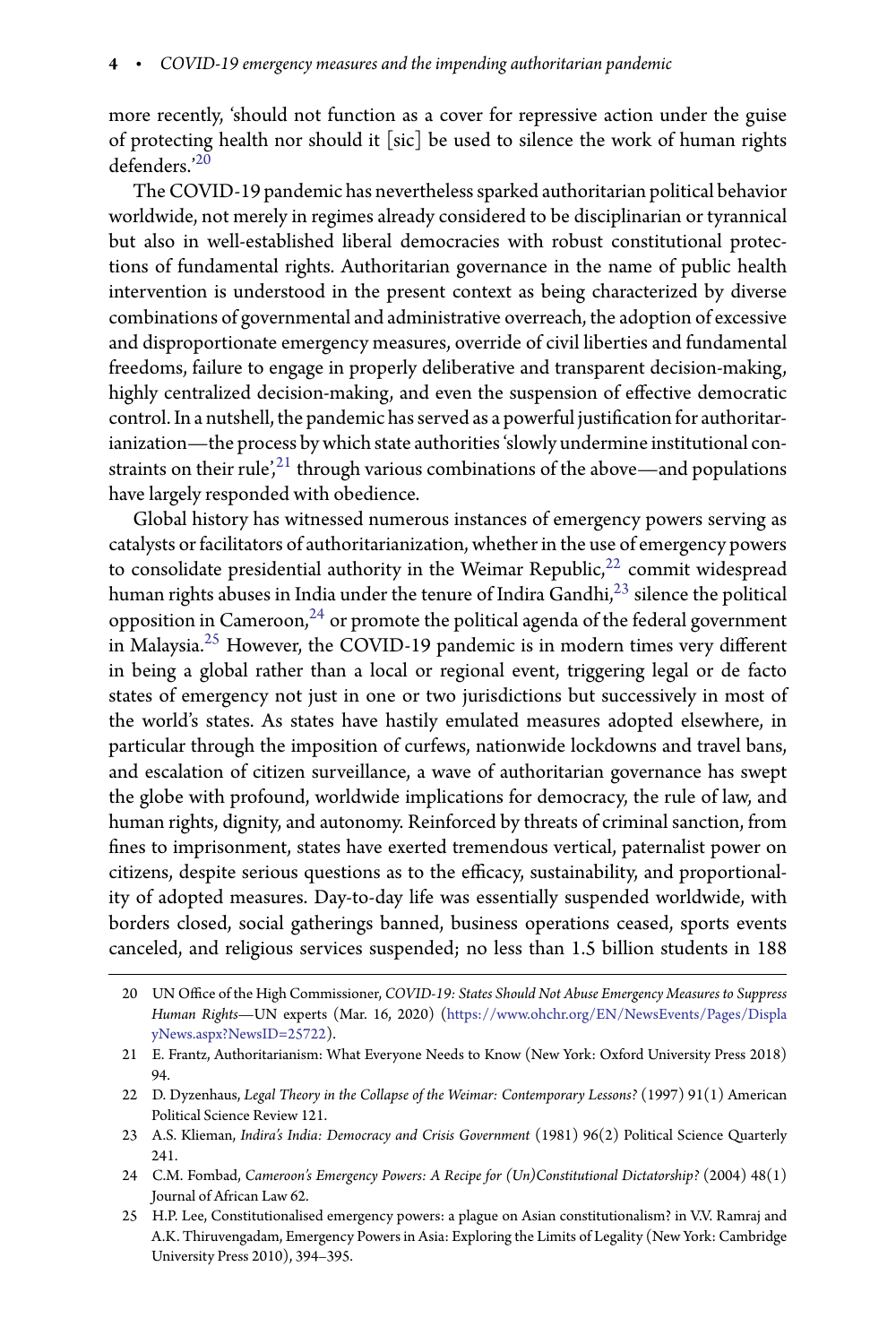countries were globally affected by school closures.<sup>[26](#page-4-0)</sup> It is now clear, as the pandemic progresses through second and third waves of infection in multiple states, that governments have largely copied the authoritarian example of others, beginning in January 2020 with China's unprecedented lockdown of tens of millions of people in Wuhan and other locations, $27$  buttressed by an uncompromising use of quick response code technology, facial recognition cameras, drones, and other means, to monitor citizens' whereabouts.<sup>[28](#page-4-2)</sup>

This Article studies a new, constitutional 'pandemic' that is rising in tandem with COVID-19: the regression of governance to authoritarianism, triggered by the invocation of public health emergency powers. This pandemic is constitutional because emergency powers, when abused, pose a grave challenge to the overarching objective of modern constitutionalism to limit state power in order to preserve liberty.<sup>[29](#page-4-3)</sup> The Article is organized as follows. Section II sets out an analytical framework comprising three domains in which authoritarian governance has manifested most significantly namely, restrictions on personal movement, surveillance, and regression in healthcare ethics. Section III then considers the use of the COVID-19 pandemic as a pretext for the enactment of excessive and disproportionate emergency measures. While the ongoing nature of the pandemic and shortage of comprehensive national information necessarily preclude systematic and conclusive multinational case studies at this stage, examples are drawn from a reasonable geographical spread and regime diversity. These range from semi-authoritarian jurisdictions such as Cambodia and the Hong Kong Special Administrative Region of the People's Republic of China, to established liberal democracies such as the United Kingdom and France, and illustrate that the multivariate inclination to authoritarian governmental and administrative overreach is not only found in more authoritarian regimes but also in liberal democracies, and that sufficient institutional mechanisms are needed to deal with governmental excesses and the psychological responses of populations in all states.

Section IV examines several examples of governments bypassing or suspending effective democratic control in the name of combating COVID-19, again drawing on experiences of both semi-authoritarian and liberal democratic states. Section V evaluates the imminent authoritarian pandemic brought about by the responses of governments and the international community to COVID-19, emphasizing a shi toward paternalist totalitarianism. Section VI sums up the key findings of the Article, concluding that a constitutional pandemic of this kind is not, and never will be, the right solution to a public health emergency. It must be stated at the outset, however, that this Article's overall argument cannot be interpreted as a wholesale endorsement

<span id="page-4-0"></span><sup>26</sup> K. Kupferschmidt,*The Lockdowns Worked—But What Comes Next?* (2020) Science vol 368 issue 6488 218, 218.

<span id="page-4-1"></span><sup>27</sup> See S.C. Greitens and J. Gewirtz, *China's Troubling Vision for the Future of Public Health: Why Beijing's Model Must Not Become the World's* (2020) Foreign Aairs [\(https://www.foreignaairs.com/articles/chi](https://www.foreignaffairs.com/articles/china/2020-07-10/chinas-troubling-vision-future-public-health) [na/2020-07-10/chinas-troubling-vision-future-public-health\)](https://www.foreignaffairs.com/articles/china/2020-07-10/chinas-troubling-vision-future-public-health).

<span id="page-4-2"></span><sup>28</sup> O. Nay, *Can a Virus Undermine Human Rights?* (2020) 5(5) The Lancet Public Health e238–e239. [https://](https://doi.org/10.1016/S2468-2667(20)30092-X) [doi.org/10.1016/S2468-2667\(20\)30092-X.](https://doi.org/10.1016/S2468-2667(20)30092-X)

<span id="page-4-3"></span><sup>29</sup> V.V. Ramraj and M. Guruswamy, Emergency Powers in M. Tushnet, T. Fleiner and C. Saunders (eds), Routledge Handbook of Constitutional Law (New York: Routledge 2013) 85–96, 85.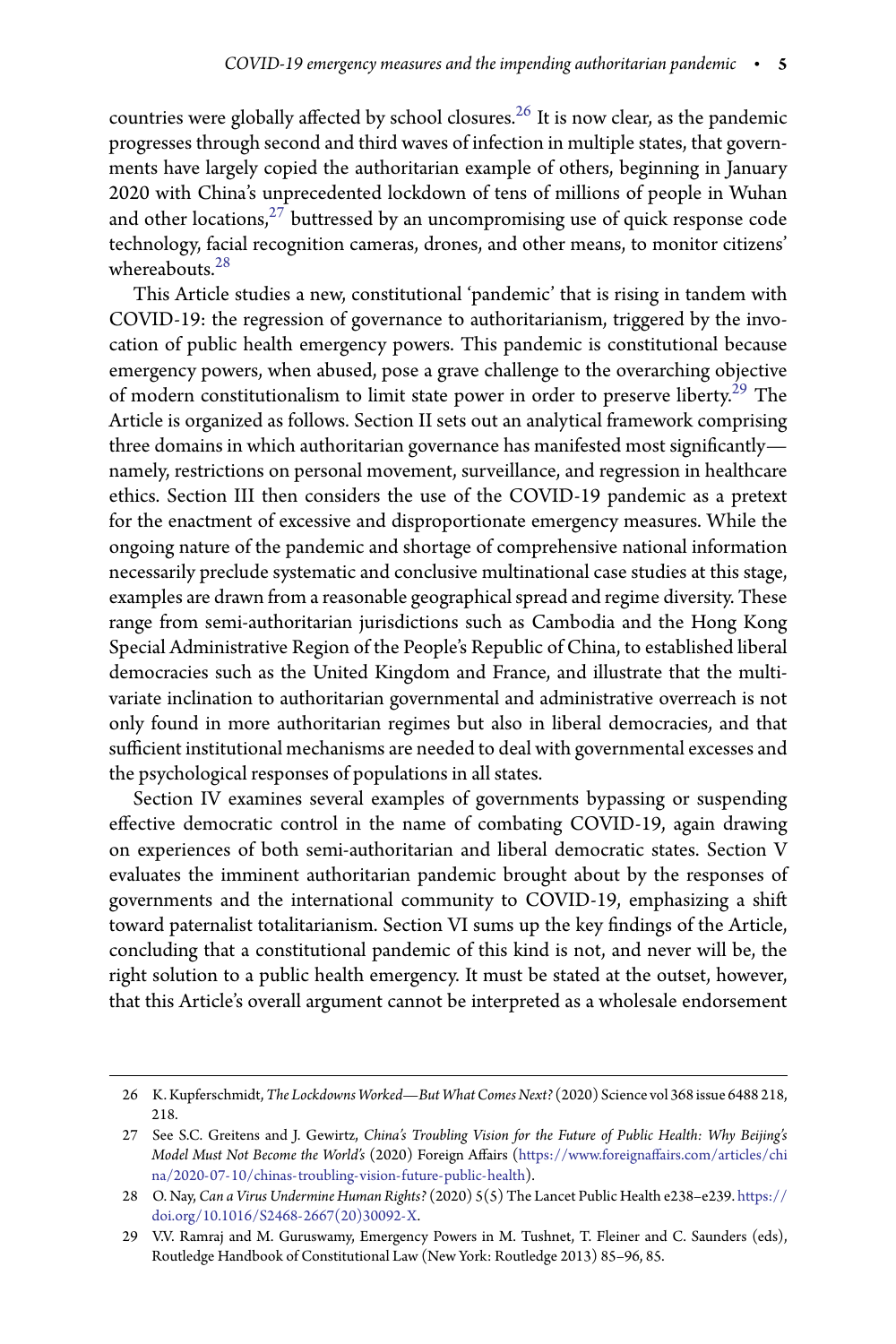of a laissez-faire approach to pandemics, such as that adopted by Sweden,  $30$ without committing the slippery slope fallacy. At issue is not the undesirability of implementing public health interventions but that of implementing disproportionate and excessive public health interventions that, through their content or manner of implementation, will systemically erode rights-protective liberal democratic values and institutions  $31$ 

# II. FACETS OF AUTHORITARIAN GOVERNANCE IN THE NAME OF PUBLIC HEALTH INTERVENTION

As recently as in February 2018, the WHO classed Ebola, Zika, Middle East Respiratory Syndrome Coronavirus (MERS-CoV), and SARS among the 10 major threats to global health. These included a 'disease X', which envisaged that a 'serious international epidemic could be caused by a pathogen currently unknown to cause human disease.<sup>[32](#page-5-2)</sup> The following year would see 'disease X' come to life and, like SARS and MERS, it would be another coronavirus. COVID-19 was in this regard described by a WHO

decision-maker as 'rapidly becoming the first true pandemic challenge that fits the disease X category. $33$ It is, however, abundantly clear that governments and businesses had not made ade-

quate preparation for a pathogenic outbreak of the extent and severity of SARS-CoV-2. In the UK, for example, 'Exercise Cygnus' took place in October 2016 to assess the 'preparedness of health systems in a pandemic scenario, with involvement at Ministerial level by UK government and the devolved administrations in Wales, Northern Ireland and Scotland'.[34](#page-5-4) Despite the UK ranking second of 195 countries in the 2019 Global Health Security Index (measuring preparedness for epidemics and pandemics),  $35$  and its already having an Influenza Pandemic Preparedness Strategy in place,<sup>[36](#page-5-6)</sup> Exercise Cygnus—the report for which was never made public—is reported to have shown the insufficient capacity of the National Health Service ('NHS') to cope with an

<span id="page-5-0"></span><sup>30</sup> See J. Pierre *Nudges Against Pandemics: Sweden's COVID-19 Containment Strategy in Perspective* (2020) 39(3) Policy and Society 478.

<span id="page-5-1"></span><sup>31</sup> It does, however, remain to be seen whether Sweden will have a markedly different COVID-19 death rate from that of other states in the long run—see J. Giesecke, The Invisible Pandemic (2020) 395 The Lancet e98.

<span id="page-5-2"></span><sup>32</sup> World Health Organization, *List of Blueprint Priority Diseases* (Feb. 2018) [\(http://origin.who.int/bluepri](http://origin.who.int/blueprint/priority-diseases/en/) [nt/priority-diseases/en/\)](http://origin.who.int/blueprint/priority-diseases/en/) (accessed July 18, 2020). In 2017 this list of priority diseases was expanded to include 'other highly pathogenic coronaviral diseases'—World Health Organization, '2017 Annual review of diseases prioritized under the Research and Development Blueprint' ( Jan. 24–25, 2017) [\(https://www.](https://www.who.int/blueprint/what/research-development/2017-Prioritization-Long-Report.pdf) [who.int/blueprint/what/research-development/2017-Prioritization-Long-Report.pdf\)](https://www.who.int/blueprint/what/research-development/2017-Prioritization-Long-Report.pdf), 2.

<sup>33</sup> M. Koopmans, *Sandbags for Disease X* (2020) 180 Cell 1034.

<span id="page-5-4"></span><span id="page-5-3"></span><sup>34</sup> Powys Teaching Health Board, Powys Pandemic Influenza Planning Update 2016 (Jan. 25, 2017) [\(http://](http://www.powysthb.wales.nhs.uk/sitesplus/documents/1145/Board_Item_2.6_%20Pandemic%20flu%20Annual%20Report.pdf) www.powysthb.wales.nhs.uk/sitesplus/documents/1145/Board\_Item\_2.6\_%20Pandemic%20flu%20A [nnual%20Report.pdf\)](http://www.powysthb.wales.nhs.uk/sitesplus/documents/1145/Board_Item_2.6_%20Pandemic%20flu%20Annual%20Report.pdf). See also NHS England, Emergency Preparedness, Resilience and Response (EPRR) (Paper PB.20.03.2017/10) (Mar. 2017) [\(https://www.england.nhs.uk/wp-content/uploa](https://www.england.nhs.uk/wp-content/uploads/2017/03/board-paper-300317-item-10.pdf) [ds/2017/03/board-paper-300317-item-10.pdf\)](https://www.england.nhs.uk/wp-content/uploads/2017/03/board-paper-300317-item-10.pdf).

<span id="page-5-5"></span><sup>35</sup> Nuclear Threat Initiative, Johns Hopkins Center for Health Security and The Economist Intelligence Unit, *Global Health Security Index 2019* [\(https://www.ghsindex.org/\)](https://www.ghsindex.org/).

<span id="page-5-6"></span><sup>36</sup> Department of Health and Social Care, UK Influenza Pandemic Preparedness Strategy [\(https://www.](https://www.gov.uk/government/publications/review-of-the-evidence-base-underpinning-the-uk-influenza-pandemic-preparedness-strategy) gov.uk/government/publications/review-of-the-evidence-base-underpinning-the-uk-influenza-pande [mic-preparedness-strategy\)](https://www.gov.uk/government/publications/review-of-the-evidence-base-underpinning-the-uk-influenza-pandemic-preparedness-strategy).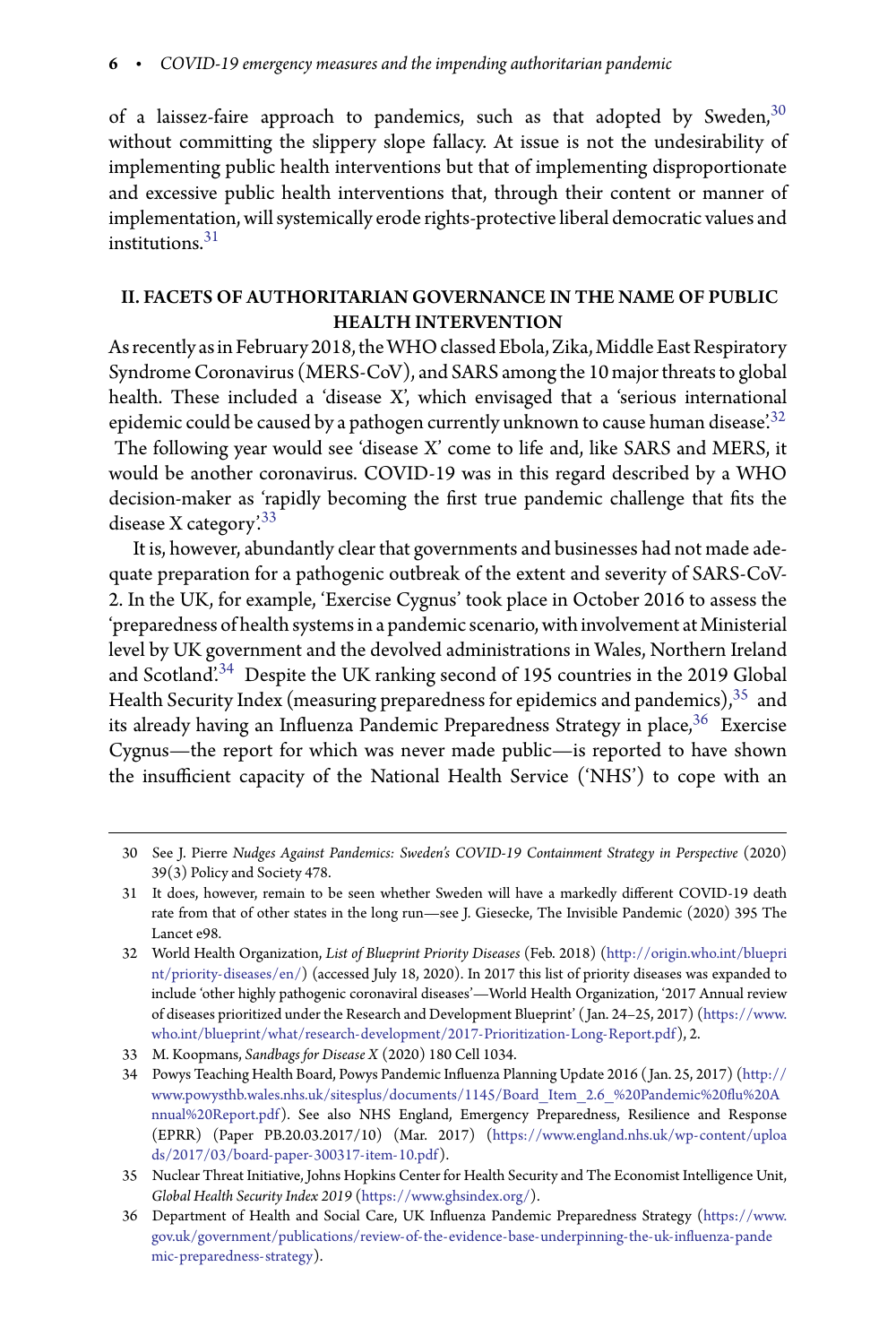epidemic. This included a shortage of intensive care unit beds, $^{37}$  $^{37}$  $^{37}$  personal protective equipment,  $38$  and ventilation machines;  $39$  each of which was in insufficient supply during the first few months of the COVID-19 outbreak in the UK. A pandemic had even been assessed for a number of years by the Government's National Risk Register as the greatest risk facing the UK. $^{40}$  $^{40}$  $^{40}$  If governments had been more prepared, including regulatory preparedness, emergency measures may still have had to be adopted, but the palpable lack of preparedness appears to have exaggerated the nature and extent of the response, with profoundly authoritarian overtones.

# II.A. Restrictions on Personal Movement

One of the ways in which the COVID-19 pandemic is unique, even among pandemics, is that it has occurred in the period of the greatest population mobility in human history. This is not only seen in the unprecedented international movement of people made possible by air travel but also the local and national movement of people by means of public and private transportation. This has enabled the pervasive and rapid spread of COVID-19 on a global scale. The world is also at its current peak population density and interconnectivity, presenting additional barriers to the containment of the virus in both urban and rural settings. It is in that context that states have imposed restrictions on personal movement and interaction in order to contain and slow the spread of COVID-19.While such restrictions may be motivated by legitimate public health goals, their content and manner of implementation not only have the potential to fail to promote those health goals but also to erode civil liberties and fundamental freedoms.

The UK provides a fitting example of that phenomenon. The Secretary of State for Health made regulations, pursuant to the Public Health (Control of Disease) Act 1984, imposing broad restrictions on personal liberty enforceable by police authority. In addition to restrictions on the operation of businesses, $^{41}$  $^{41}$  $^{41}$  a general restriction was placed on the population during the emergency period by enacting that 'no person may leave the place where they are living without reasonable excuse.<sup> $242$  $242$ </sup> Among the 'reasonable excuses' were the need to obtain necessities,<sup>[43](#page-6-6)</sup> exercise alone or with members of one's household,<sup>[44](#page-6-7)</sup> seek medical assistance,<sup>[45](#page-6-8)</sup> travel for the purposes of

<span id="page-6-8"></span><span id="page-6-7"></span>45 Ibid, reg. 6(2)(c).

<span id="page-6-0"></span><sup>37</sup> Sunday Telegraph, 'Exercise Cygnus Uncovered: the Pandemic Warnings Buried by the Government' (Mar. 28, 2020) [\(https://www.telegraph.co.uk/news/2020/03/28/exercise-cygnus-uncovered-pandemi](https://www.telegraph.co.uk/news/2020/03/28/exercise-cygnus-uncovered-pandemic-warnings-buried-government/) [c-warnings-buried-government/\)](https://www.telegraph.co.uk/news/2020/03/28/exercise-cygnus-uncovered-pandemic-warnings-buried-government/).

<sup>38</sup> Ibid.

<span id="page-6-2"></span><span id="page-6-1"></span><sup>39</sup> New Statesman, Government Documents Show No Planning for Ventilators in the Event of a Pandemic (Mar. 16, 2020) [\(https://www.newstatesman.com/politics/health/2020/03/government-docume](https://www.newstatesman.com/politics/health/2020/03/government-documents-show-no-planning-ventilators-event-pandemic) [nts-show-no-planning-ventilators-event-pandemic\)](https://www.newstatesman.com/politics/health/2020/03/government-documents-show-no-planning-ventilators-event-pandemic).

<span id="page-6-3"></span><sup>40</sup> See, for example, Cabinet Office, National Risk Register (2008) [\(https://assets.publishing.service.gov.u](https://assets.publishing.service.gov.uk/government/uploads/system/uploads/attachment_data/file/61934/national_risk_register.pdf) [k/government/uploads/system/uploads/attachment\\_data/-](https://assets.publishing.service.gov.uk/government/uploads/system/uploads/attachment_data/file/61934/national_risk_register.pdf)le/61934/national\_risk\_register.pdf) 5 (in which, at 14, the Government stressed its preparedness 'to limit the internal spread of a pandemic and to minimize health, economic, and social harm as far as possible', including 'purchasing and stockpiling appropriate medical countermeasures'); and Cabinet Office, 'National Risk Register of Civil Emergencies' (2017) [\(https://assets.publishing.service.gov.uk/government/uploads/system/uploads/attachment\\_da](https://assets.publishing.service.gov.uk/government/uploads/system/uploads/attachment_data/file/644968/UK_National_Risk_Register_2017.pdf) ta/fi[le/644968/UK\\_National\\_Risk\\_Register\\_2017.pdf\)](https://assets.publishing.service.gov.uk/government/uploads/system/uploads/attachment_data/file/644968/UK_National_Risk_Register_2017.pdf) 9.

<sup>41</sup> Health Protection (Coronavirus, Restrictions) (England) Regulations 2020 (S.I. 2020/350), regs. 4 and 5.

<span id="page-6-4"></span><sup>42</sup> Ibid, reg. 6(1).

<span id="page-6-5"></span><sup>43</sup> Ibid, reg. 6(2)(a).

<span id="page-6-6"></span><sup>44</sup> Ibid, reg. 6(2)(b).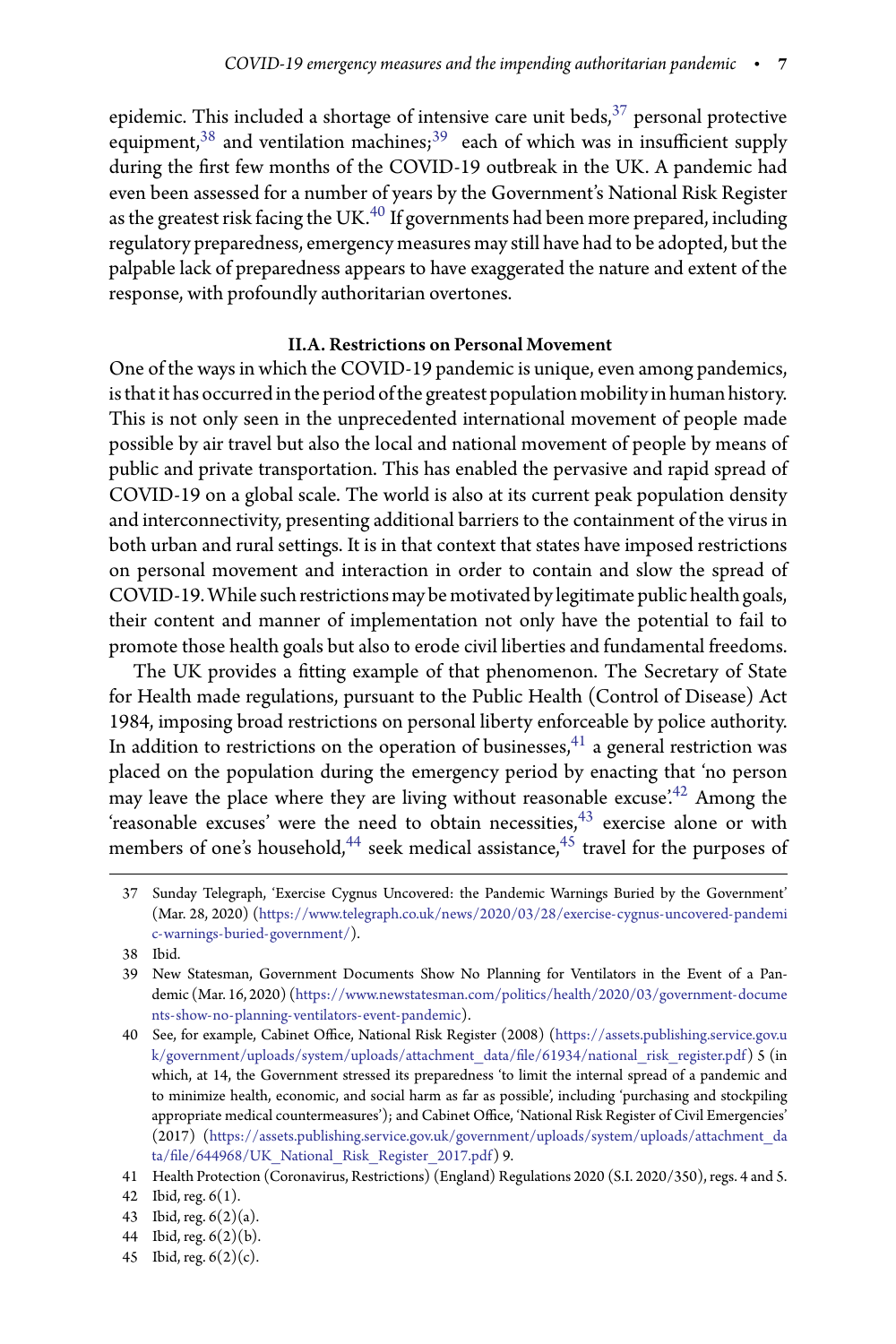work (where it is not reasonably possible for that person to work from the place where they are living),  $46$  attend a funeral (generally only of a member of a person's household or a close family member), $^{47}$  $^{47}$  $^{47}$  fulfill a legal obligation, $^{48}$  $^{48}$  $^{48}$  or access childcare facilities. $^{49}$  $^{49}$  $^{49}$  In addition, it was provided that no person may participate in a gathering in a public place of more than two people except where all of the persons in the gathering are members of the same household, the gathering is essential for work purposes, to attend a funeral, or where reasonably necessary to facilitate a house move, provide care or assistance to a vulnerable person, provide emergency assistance, participate in legal proceedings, or fulfill a legal obligation. $^{50}$  $^{50}$  $^{50}$  These requirements were enforceable by the police, who were empowered to direct a person to return to their place of residence,  $51$  or remove a person to that place<sup>[52](#page-7-6)</sup> using reasonable force if necessary.<sup>[53](#page-7-7)</sup> The police could also disperse a gathering of three or more persons.<sup>[54](#page-7-8)</sup> Breach of the legislative requirements was an offense punishable by a fine, $^{55}$  $^{55}$  $^{55}$  and police had the power to issue a fixed penalty notice of  $\pounds 60$ , increasing to a maximum of  $\hat{\pounds}$ 960 on subsequent fixed penalty notices.  $^{56}$  $^{56}$  $^{56}$ 

There were important protections in the Regulations. First, the Regulations would expire six months after the day on which they came into force,  $57$  allaying fears of an indefinite application of restrictions. In addition, a police officer could only direct a person to return to their place of residence, or remove a person to their place of residence, if the police officer considered it a 'necessary and proportionate' means of ensuring compliance with the requirement.<sup>[58](#page-7-12)</sup> Though this invested the police with discretion on what was 'necessary and proportionate', it would be required to be interpreted in a legally reasonable manner and otherwise accord with public law duties.

However, there were difficulties with the Regulations' approach to the enumeration of 'reasonable excuses' for being outside one's place of residence. On the one hand, it is commendable that 'reasonable excuse' was not definitively prescribed, as a person may have a reasonable excuse—perhaps one that is uncommon—that was not enumerated in the Regulations. On the other hand, the indeterminacy of what is a permissible reason for being outside one's place of residence opensthe doorto varying enforcement practices and the requirement for police to decide whether an excuse offered by a person is reasonable within the meaning of the Regulations. This does not, in itself, put the police in a straightforward position, and the official guidance to police was the application of four-step escalation principles—namely, 'engage', 'explain', 'encourage',

46 Ibid, reg. 6(2)(f).

- <span id="page-7-3"></span>50 Ibid, reg. 7.
- <span id="page-7-4"></span>51 Ibid, reg. 8(3)(a). 52 Ibid, reg. 8(3)(b).
- <span id="page-7-6"></span><span id="page-7-5"></span>53 Ibid, reg. 8(4).
- <span id="page-7-7"></span>54 Ibid, reg. 8(9).
- <span id="page-7-8"></span>55 Ibid, reg. 9(4).
- <span id="page-7-9"></span>56 Ibid, reg. 10.
- <span id="page-7-10"></span>57 Ibid, reg. 12(1).
- <span id="page-7-12"></span><span id="page-7-11"></span>58 Ibid, reg. 8(8).

<span id="page-7-0"></span><sup>47</sup> Ibid, reg.  $6(2)(g)$ .

<span id="page-7-1"></span><sup>48</sup> Ibid, reg. 6(2)(h).

<span id="page-7-2"></span><sup>49</sup> Ibid, reg. 6(2)(i)(i).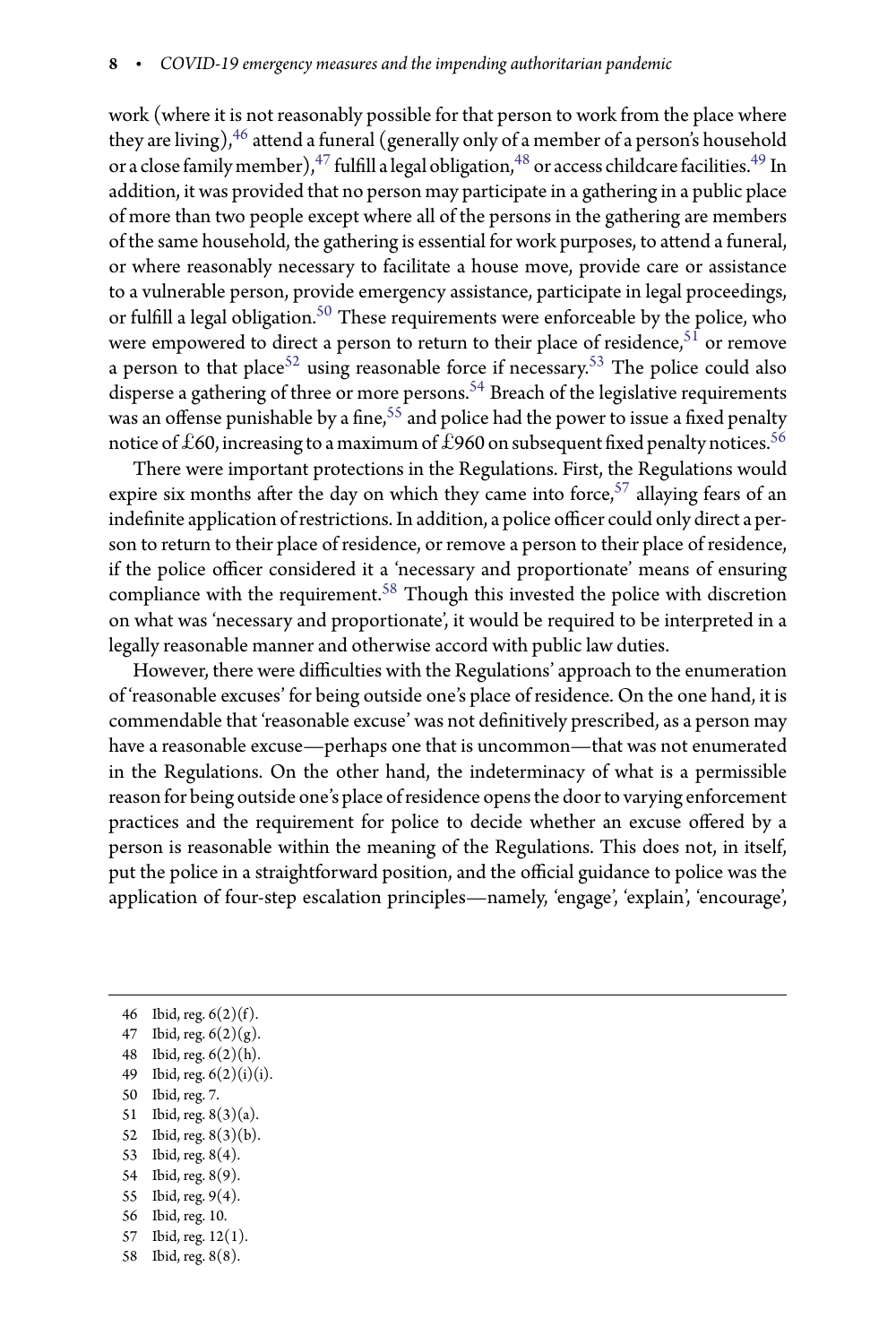and 'enforce', with enforcement being a 'last resort'.<sup>[59](#page-8-0)</sup> Litigation would also be necessary to establish whether an individual instance of a person being outside their place of residence for a reason other than one enumerated in the Regulations was lawful.

There is alsothe potential for, and evidence of, widespread public misunderstanding given the issuance of guidance on social distancing that is not in itself legally enforceable. $^{60}$  $^{60}$  $^{60}$  The presentation of legal requirements in tandem with unenforceable guidelines, without specifically highlighting what is legally required and what is not, can lead to inadvertent unlawful behavior. It is particularly difficult for ordinary members of the public to segregate these when unenforceable guidelines contain specific instructions, such as a walk or exercise being permissible if one maintains a distance of morethantwo meters from other persons,  $61$  and that exercise outside is permissible once per day.  $62$ Furthermore, this can also lead to compliance with guidance on the misapprehension that such compliance is legally required. While this may advance the objectives of COVID-19 containment, it will not necessarily do so in every case. For example, there is no direct causal reason why exercising outside twice per day would put any person at greater risk of spreading or contracting COVID-19 than if a person exercised outside once per day. Moreover, the non-exhaustive listing of reasonable excuses for being outside one's place of residence can lead to dramatic results, such as family members refraining from visiting dying patients in hospitals on the misapprehension that this activity, which was not listed among the statutory reasonable excuses, is prohibited. $^{63}$  $^{63}$  $^{63}$ 

France had one of the most rigorously enforced COVID-19 lockdowns in Europe and presented an even more authoritarian case of restrictions on personal movement. As in the UK, France opted for a general prohibition on persons being outside their homes subject to various exceptions, though this list, unlike in the UK, was exhaustive.[64](#page-8-5) This included a maximum of one hour daily within a radius of one kilometer from the person's home for the purpose of a walk or physical activity.<sup>[65](#page-8-6)</sup> However, persons who sought to exercise their right to any of these exemptions must, when outside the home, carry with them a typed or handwritten document attesting to the reason for the trip.<sup>[66](#page-8-7)</sup> This attestation,  $67$  which requires a declaration of the time of departure from one's home, served as a legal justification for being in a public place and

<span id="page-8-0"></span><sup>59</sup> National Police Chiefs' Council and College of Policing, *COVID-19—Policing Brief in Response to Coronavirus Government Legislation* (Mar. 31, 2020) [\(https://www.college.police.uk/Documents/COVID-19-](https://www.college.police.uk/Documents/COVID-19-Police-brief-in-response-to-Coronavirus-Government-Legislation.pdf) [Police-brief-in-response-to-Coronavirus-Government-Legislation.pdf\)](https://www.college.police.uk/Documents/COVID-19-Police-brief-in-response-to-Coronavirus-Government-Legislation.pdf).

<span id="page-8-1"></span><sup>60</sup> Public Health England, *Guidance on Social Distancing for Everyone in the UK* (Mar. 30, 2020) [\(https://](https://www.gov.uk/government/publications/covid-19-guidance-on-social-distancing-and-for-vulnerable-people/guidance-on-social-distancing-for-everyone-in-the-uk-and-protecting-older-people-and-vulnerable-adults) [www.gov.uk/government/publications/covid-19-guidance-on-social-distancing-and-for-vulnerable-pe](https://www.gov.uk/government/publications/covid-19-guidance-on-social-distancing-and-for-vulnerable-people/guidance-on-social-distancing-for-everyone-in-the-uk-and-protecting-older-people-and-vulnerable-adults) [ople/guidance-on-social-distancing-for-everyone-in-the-uk-and-protecting-older-people-and-vulnera](https://www.gov.uk/government/publications/covid-19-guidance-on-social-distancing-and-for-vulnerable-people/guidance-on-social-distancing-for-everyone-in-the-uk-and-protecting-older-people-and-vulnerable-adults) [ble-adults\)](https://www.gov.uk/government/publications/covid-19-guidance-on-social-distancing-and-for-vulnerable-people/guidance-on-social-distancing-for-everyone-in-the-uk-and-protecting-older-people-and-vulnerable-adults).

<sup>61</sup> Ibid.

<span id="page-8-3"></span><span id="page-8-2"></span><sup>62</sup> Public Health England, *Guidance for the Public on the Mental Health and Wellbeing Aspects of Coronavirus* (COVID-19) (Mar. 31, 2020) [\(https://www.gov.uk/government/publications/covid-19-guidance-for](https://www.gov.uk/government/publications/covid-19-guidance-for-the-public-on-mental-health-and-wellbeing/guidance-for-the-public-on-the-mental-health-and-wellbeing-aspects-of-coronavirus-covid-19)[the-public-on-mental-health-and-wellbeing/guidance-for-the-public-on-the-mental-health-and-we](https://www.gov.uk/government/publications/covid-19-guidance-for-the-public-on-mental-health-and-wellbeing/guidance-for-the-public-on-the-mental-health-and-wellbeing-aspects-of-coronavirus-covid-19) [llbeing-aspects-of-coronavirus-covid-19\)](https://www.gov.uk/government/publications/covid-19-guidance-for-the-public-on-mental-health-and-wellbeing/guidance-for-the-public-on-the-mental-health-and-wellbeing-aspects-of-coronavirus-covid-19) (accessed Apr. 28, 2020).

<sup>63</sup> On family members visiting dying patients in hospital, see further below at 13–14.

<span id="page-8-5"></span><span id="page-8-4"></span><sup>64</sup> Décret n◦ 2020–293 du 23 mars 2020 prescrivant les mesures générales nécessaires pour faire face à l'épidémie de covid-19 dans le cadre de l'état d'urgence sanitaire (as amended), Art. 3.

<sup>65</sup> Ibid, Art. 3(I)(5).

<span id="page-8-6"></span><sup>66</sup> Ibid, Art. 3(II).

<span id="page-8-8"></span><span id="page-8-7"></span><sup>67</sup> Attestation de déplacement dérogatoire (available at [https://www.gouvernement.fr/sites/default/-](https://www.gouvernement.fr/sites/default/files/contenu/piece-jointe/2020/03/attestation-deplacement-fr-20200324.pdf)les/ [contenu/piece-jointe/2020/03/attestation-deplacement-fr-20200324.pdf\)](https://www.gouvernement.fr/sites/default/files/contenu/piece-jointe/2020/03/attestation-deplacement-fr-20200324.pdf).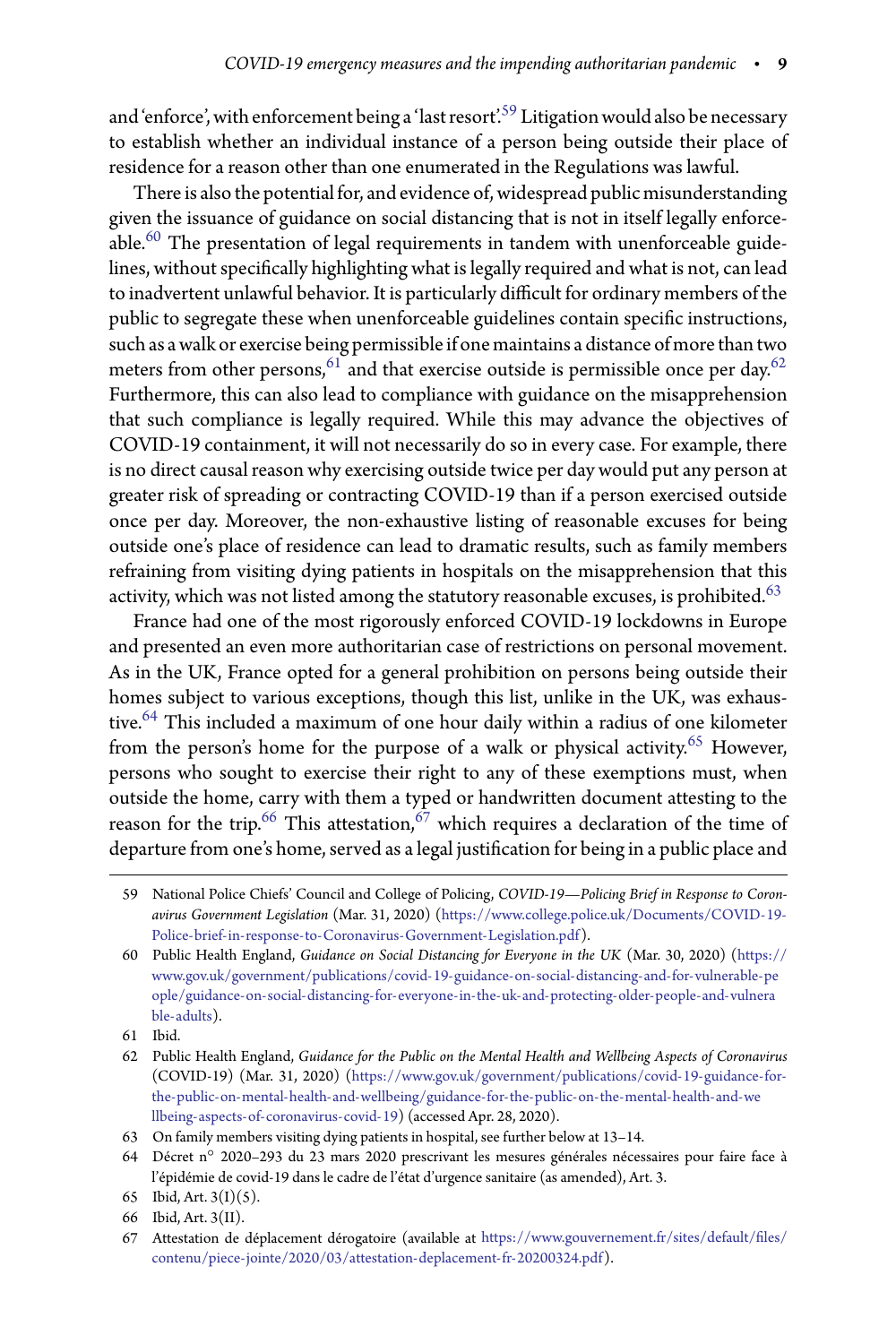could be inspected as such by police and other authorized persons. Failure to comply with the lockdown restrictions resulted in fines escalating to  $\in$ 3,750 and six months' imprisonment, or community service.<sup>[68](#page-9-0)</sup> Not only has the new French Prime Minister since described the economic consequences of France's national lockdown as 'disas-trous',<sup>[69](#page-9-1)</sup> but also these draconian restrictions on personal movement are profoundly authoritarian, with a requirement to carry an attestation justifying one's presence in a public place creating an atmosphere, and engendering a culture, of surveillance and fear. This was accentuated by the French President's repeated references to France being 'at  $\mu$ ar'<sup>[70](#page-9-2)</sup>

Moreover, individual departments were empowered to adopt more restrictive mea-sures when local circumstances so required.<sup>[71](#page-9-3)</sup> This saw a number of local authorities imposing curfews, such as Perpignan in Pyrénées-Orientales department imposing a curfew from 8 pm to 6 am,  $72$  the Alpes-Maritimes department imposing a curfew from 10 pm to 5 am,[73](#page-9-5) and Paris where all outdoor sports including running were prohibited from 10 amto 7 pm.[74](#page-9-6) Some ofthese excessive restrictions were, however, suspended by local courts such as in Saint-Ouen-sur-Seine and Lisieux.<sup>[75](#page-9-7)</sup> There were also examples of measures being struck down by courts elsewhere in Europe, as in Germany where the *Oberverwaltungsgericht* (Higher Administrative Court) of Mecklenburg-Vorpommern struck down a state government prohibition on travel to various coastal and lakeland areas over the Easter period on the basis of disproportionate interference with freedom of the person,[76](#page-9-8) and the *Oberverwaltungsgericht* of Nordrhein-Westfalen suspended a local ordinance imposing a lockdown on the district of Gütersloh on the basis of disproportionality and unconstitutionality.<sup>[77](#page-9-9)</sup> It was likewise ruled by the Constitutional Court of Kosovo that limitations placed on freedom of movement, freedom of assembly, and the right to private and family life to combat the COVID-19 outbreak were unconstitutional.[78](#page-9-10) This pushback by courts—laudable though regrettably not

<span id="page-9-0"></span><sup>68</sup> Décret n◦ 2020-357 du 28 mars 2020 relatif à la forfaitisation de la contravention de la 5e classe réprimant la violation des mesures édictées en cas de menace sanitaire grave et de déclaration de l'état d'urgence sanitaire; Code de la santé publique, Art. L3136-1.

<span id="page-9-1"></span><sup>69</sup> The Telegraph, *France 'Cannot Afford' Another Lockdown*, Says Prime Minister (July 8, 2020) [\(https://www.](https://www.telegraph.co.uk/news/2020/07/08/france-cannot-afford-another-lockdown-says-prime-minister/) telegraph.co.uk/news/2020/07/08/france-cannot-afford-another-lockdown-says-prime-minister/).

<span id="page-9-2"></span><sup>70</sup> Élysée, 'Adresse aux Français du Président de la République Emmanuel Macron' (Mar. 16, 2020) [\(https://](https://www.elysee.fr/emmanuel-macron/2020/03/16/adresse-aux-francais-covid19) [www.elysee.fr/emmanuel-macron/2020/03/16/adresse-aux-francais-covid19\)](https://www.elysee.fr/emmanuel-macron/2020/03/16/adresse-aux-francais-covid19).

<span id="page-9-3"></span><sup>71</sup> Décret n◦ 2020-293 du 23 mars 2020 prescrivant les mesures générales nécessaires pour faire face à l'épidémie de covid-19 dans le cadre de l'état d'urgence sanitaire, Art. 3(III).

<span id="page-9-4"></span><sup>72</sup> Arrêté préfectoral n◦PREF/CAB/BSI/2020081–001 du 21 mars 2020 portant restrictions à la liberté de circulation et à la liberté d'aller et venir sur la commune de Perpignan.

<span id="page-9-5"></span><sup>73</sup> Arrêté N◦ 2020-195 portant restrictions a la liberté de circulation et a la liberte d'aller et de venir sur le département des Alpes-Maritimes (Mar. 22, 2020).

<span id="page-9-6"></span><sup>74</sup> Arrêté N◦ 2020-00280 du 7 avril 2020 portant mesure de restriction des déplacements liés aux activités physiques individuelles des personnes en vue de prévenir la propagation du virus covid-19.

<span id="page-9-7"></span><sup>75</sup> Bloomberg, *Virus Curfew in French Town Blocked in First Rebuke of Lockdowns* (Apr. 8, 2020) [\(https://](https://www.bloomberg.com/news/articles/2020-04-08/virus-curfew-in-french-town-blocked-in-first-rebuke-of-lockdowns) www.bloomberg.com/news/articles/2020-04-08/virus-curfew-in-french-town-blocked-in-first-rebuke[of-lockdowns\)](https://www.bloomberg.com/news/articles/2020-04-08/virus-curfew-in-french-town-blocked-in-first-rebuke-of-lockdowns).

<sup>76</sup> Oberverwaltungsgericht Mecklenburg-Vorpommern, 2 KM 281/20 OVG (Apr. 9, 2020).

<span id="page-9-8"></span><sup>77</sup> Oberverwaltungsgericht Nordrhein-Westfalen, 13 B 940/20.NE ( July 6, 2020).

<span id="page-9-10"></span><span id="page-9-9"></span><sup>78</sup> R. Kika, *Constitutional Court Decisions Shows State of Emergency Is Not Required* (Apr. 1, 2020) [\(https://](https://kosovotwopointzero.com/en/constitutional-court-decision-shows-state-of-emergency-is-not-required/) [kosovotwopointzero.com/en/constitutional-court-decision-shows-state-of-emergency-is-not-require](https://kosovotwopointzero.com/en/constitutional-court-decision-shows-state-of-emergency-is-not-required/)  $d$ ).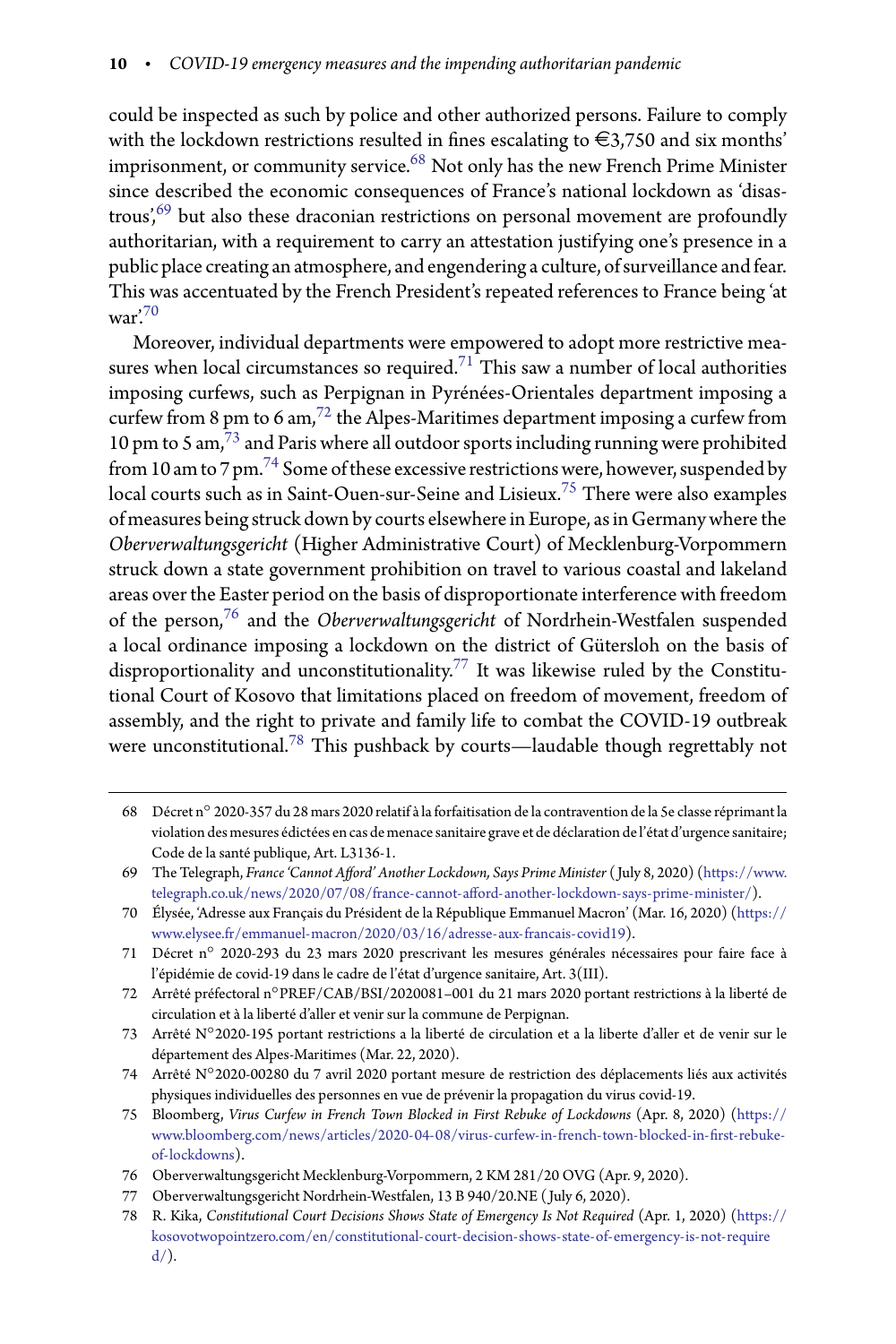widespread among states—is evidence ofthe authoritarian nature of governance during the COVID-19 pandemic, which in such cases has rightly been corrected and reset within more proportionate and lawful parameters.

# II.B. Surveillance

Even where personal movement was not so restricted, it could be tracked and disseminated in a manner injurious to social cohesion. The Government of South Korea created a website displaying the movements of COVID-19 infected persons prior to their diagnosis. This was compiled from various sources including GPS phone tracking, credit card records, and video surveillance.<sup>[79](#page-10-0)</sup> The website displayed sufficient information for infected persons to be identified. The National Human Rights Commission of Korea described the publication of personal movements as beyond that necessary for preventing the spread of infectious diseases.<sup>[80](#page-10-1)</sup> It expressed concern about infected persons being ridiculed and disgraced on the Internet, noting a survey conducted in February 2020 by the School of Public Health, Seoul National University, which found that respondents feared being accused of being an infected person more than in fact being infected.<sup>[81](#page-10-2)</sup> Evidence of detrimental social impact has indeed been reported; $82$  this being avoidable had the government website not disseminated such excessive information. Stigmatization had already been identified as a negative factor affecting public crisis management; $83$  thus, governments should take steps to counter, not facilitate, stigmatization.

In some states, the surveillance attempt was more explicit, as in Slovenia where the Intervention Measures Act to Curb the COVID-19 Epidemic and Mitigate Its Impact on Citizens and the Economy was enacted by the National Assembly, the *Državni* Zbor. Article 104 of the draft legislation purported to invest the police with powers to track telecommunication devices from mobile network operators without a court warrant. This was one of a range of draft provisions that were considered by various parties within and without the *Državni Zbor* to be too severe, and several of which were amended to reduce their severity. The draft Article 104 was, however, considered to be so excessive that it was deleted following the view of Zveza Potrošnikov Slovenije, the Information Commissioner of Slovenia and the Human Rights Ombudsman of the Republic of Slovenia that it undermined the right to privacy and freedom of communication, $84$  which is protected by the Slovenian Constitution. $85$ 

81 Ibid.

<span id="page-10-0"></span><sup>79</sup> Washington Post, *A 'Travel Log' of the Times in South Korea: Mapping the Movements of Coronavirus Carriers* (Mar. 13, 2020) (https://www.washingtonpost.com/world/asia\_pacific/coronavirus-south-korea-tracki [ng-apps/2020/03/13/2bed568e-5fac-11ea-ac50-18701e14e06d\\_story.html\)](https://www.washingtonpost.com/world/asia_pacific/coronavirus-south-korea-tracking-apps/2020/03/13/2bed568e-5fac-11ea-ac50-18701e14e06d_story.html).

<span id="page-10-1"></span><sup>80</sup> National Human Rights Commissioner, *Statement Regarding Excessive Disclosure of Privacy* (Mar. 9, 2020) [\(https://www.humanrights.go.kr/site/program/board/basicboard/view?currentpage=2&menui](https://www.humanrights.go.kr/site/program/board/basicboard/view?currentpage=2&menuid=001004002001&pagesize=10&boardtypeid=24&boardid=7605121) [d=001004002001&pagesize=10&boardtypeid=24&boardid=7605121\)](https://www.humanrights.go.kr/site/program/board/basicboard/view?currentpage=2&menuid=001004002001&pagesize=10&boardtypeid=24&boardid=7605121).

<span id="page-10-3"></span><span id="page-10-2"></span><sup>82</sup> Washington Post, *A 'Travel Log' of the Times in South Korea: Mapping the Movements of Coronavirus Carriers* (Mar. 13, 2020) (https://www.washingtonpost.com/world/asia\_pacific/coronavirus-south-korea-tracki [ng-apps/2020/03/13/2bed568e-5fac-11ea-ac50-18701e14e06d\\_story.html\)](https://www.washingtonpost.com/world/asia_pacific/coronavirus-south-korea-tracking-apps/2020/03/13/2bed568e-5fac-11ea-ac50-18701e14e06d_story.html).

<span id="page-10-4"></span><sup>83</sup> Centers for Disease Control and Prevention,*Crisis and Emergency Risk Communication: Psychology of a Crisis* (2019) [\(https://emergency.cdc.gov/cerc/ppt/CERC\\_Psychology\\_of\\_a\\_Crisis.pdf\)](https://emergency.cdc.gov/cerc/ppt/CERC_Psychology_of_a_Crisis.pdf) 10.

<sup>84</sup> Državni Zbor, 1095-VIII Amandma (K 104. členu) 31.03.2020.

<span id="page-10-6"></span><span id="page-10-5"></span><sup>85</sup> Constitution of the Republic of Slovenia, Art. 37.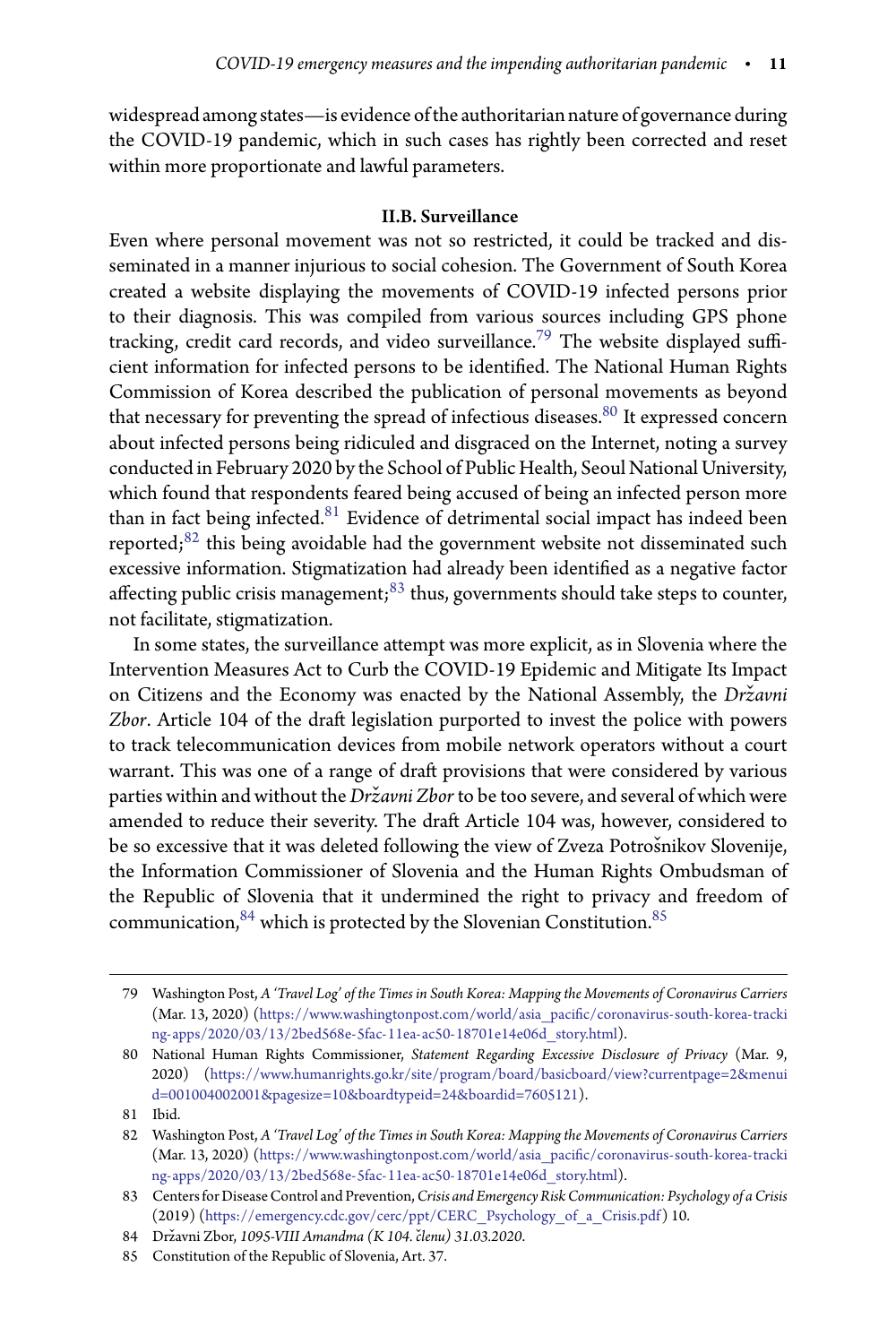The importance of robust, transparent democratic deliberation is therefore emphasized as a backdrop to excessive and authoritarian reactions by governments to the COVID-19 outbreak. However, democratic governance during a pandemic must also account for the possibility of excessive and authoritarian reactions among populations: reactions that should not be promoted or implemented simply because they command popularity. In particular, populations may not identify or challenge governmental and administrative overreach in response to COVID-19, and may even will on more of it. For example, in the UK, there has been widespread 'shaming' of people who have been perceived to be violating the 'rules' on COVID-19,<sup>[86](#page-11-0)</sup> which on many occasions have merely been unenforceable guidelines. The tendency to shame others in such circumstances has been argued to be borne of fear and not always to be altruistically motivated, $87$  which underlines the need for governments to respond to public emergencies in a proportionate and measured manner. Yet, the Commissioner of the Metropolitan Police Service has even encouraged the shaming of shoppers who refused to wear masks in compliance with a requirement to do so, as an apparent substitute for police enforcement of the law,<sup>[88](#page-11-2)</sup> fueling a culture of fear and inculpation.

Indeed, there can be popular support for authoritarian measures, with polling showing that 65 per cent of British adults would support government surveillance of mobile phone roaming data to track COVID-19 infected patients and their close contacts, and almost half of those surveyed supporting that surveillance to ascertain whether individuals are following social distancing and lockdown rules and to penalize those who do not follow them.<sup>[89](#page-11-3)</sup> The latter purpose would be extremely difficult to enforce without also tracking whether and to what extent persons have a reasonable excuse for being outside their place of residence, and noting that the statutory enumeration of such excuses was non-exhaustive. It is all the more necessary that democracies have sufficient institutional protections in place, not only to deal with the authoritarian tendencies of governments in public emergencies but also with the psychological responses of populations, such as mass pathologization and loss of behavioral control.<sup>[90](#page-11-4)</sup>

#### II.C. Regression in Healthcare Ethics

An overlooked but consequential domain in which authoritarian governance has resulted in regression is healthcare ethics that, as a field of practice, heavily depends on the fundamental norms of constitutional democracy, especially respect for human dignity and the flourishing of individuals and groups, in order to thrive.  $\real^{91}$  $\real^{91}$  $\real^{91}$  The erosion of democratic institutions protective of human rights and liberties will to varying

<span id="page-11-0"></span><sup>86</sup> The Guardian, *Pandemic Shaming: Is It Helping Us Keep Our Distance?* (Apr. 4, 2020) [\(https://www.thegua](https://www.theguardian.com/science/2020/apr/04/pandemic-shaming-is-it-helping-us-keep-our-distance) [rdian.com/science/2020/apr/04/pandemic-shaming-is-it-helping-us-keep-our-distance\)](https://www.theguardian.com/science/2020/apr/04/pandemic-shaming-is-it-helping-us-keep-our-distance).

<sup>87</sup> Ibid.

<span id="page-11-2"></span><span id="page-11-1"></span><sup>88</sup> BBC, *Coronavirus: London Police to Enforce Face Masks 'As Last Resort'* ( July 22, 2020) [\(https://www.bbc.](https://www.bbc.com/news/uk-england-london-53498100) [com/news/uk-england-london-53498100\)](https://www.bbc.com/news/uk-england-london-53498100).

<span id="page-11-3"></span><sup>89</sup> IpsosMORI, *Majority of Britons Support Government Using Mobile Data for Surveillance to Tackle Coronavirus Crisis* (Apr. 18, 2020) [\(https://www.ipsos.com/ipsos-mori/en-uk/majority-britons-support-governme](https://www.ipsos.com/ipsos-mori/en-uk/majority-britons-support-government-using-mobile-data-surveillance-tackle-coronavirus-crisis) [nt-using-mobile-data-surveillance-tackle-coronavirus-crisis\)](https://www.ipsos.com/ipsos-mori/en-uk/majority-britons-support-government-using-mobile-data-surveillance-tackle-coronavirus-crisis).

<span id="page-11-4"></span><sup>90</sup> See J. Drury, D. Novelli and C. Stott, *Representing Crowd Behaviour in Emergency Planning Guidance: 'Mass Panic' or Collective Resilience?* (2013) 1(1) International Policies, Practices and Discourses 18.

<span id="page-11-5"></span><sup>91</sup> M.Z. Solomon and B. Jennings, *Bioethics and Populism: How Should Our Field Respond?* (2017) 47(2) The Hastings Center Report 11, 12.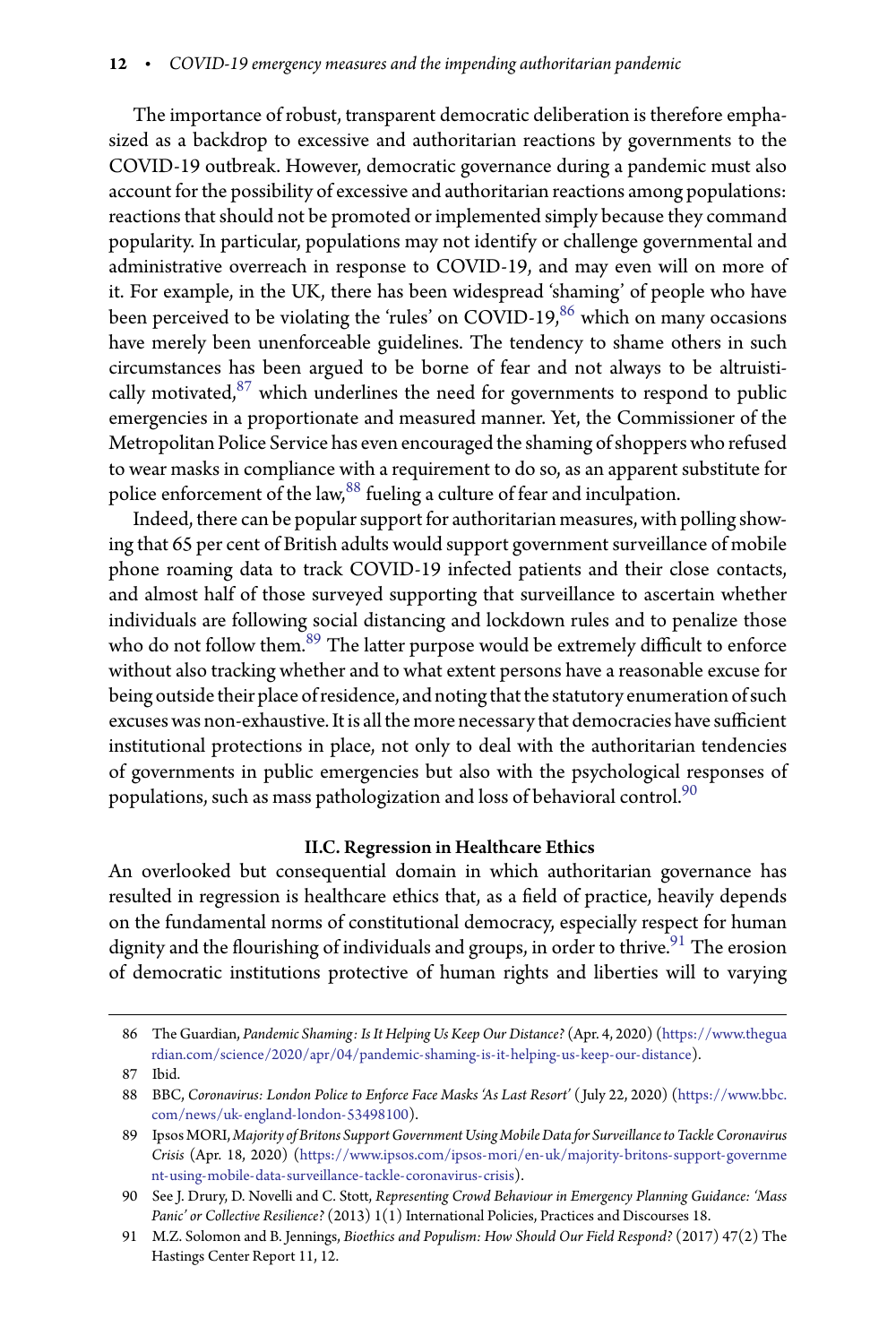degrees likely undermine widely accepted principles of medical ethics like autonomy, justice, beneficence, and non-maleficence.<sup>[92](#page-12-0)</sup> Worrying tendencies have been seen in COVID-19 emergency measures, with dubious healthcare practices generating significant medical ethics controversies.

A medical clinic providing NHS services in Wales wrote to patients with illnesses such as incurable cancers, motor neurone disease, and untreatable heart and lung conditions to advise them to sign Do Not Attempt Cardiopulmonary Resuscitation ('DNACPR') forms. These are standard forms published by the Resuscitation Council (UK) that convey the patient's wishes that they do not seek cardiopulmonary resuscitation in the event of cardiac or respiratory arrest. The letter was subsequently found not to be sent on the recommendation of the Cwm Taf Morgannwg University Health Board, the local public health authority, and was followed by an apology to the patients who received the letter.<sup>[93](#page-12-1)</sup> Similarly, residential care homes in parts of England and Wales reportedly encouraged or pressured patients to sign DNACPR forms.[94](#page-12-2)

These events led to the issuance of a joint statement by the British Medical Association, the Care Provider Alliance, the Care Quality Commission, and the Royal College of General Practitioners describing it as 'unacceptable for advance care plans, with or without [DNACPR] form completion to be applied to groups of people of any description', adding that '[t]hese decisions must continue to be made on an individual basis according to need.<sup>[95](#page-12-3)</sup> The Resuscitation Council (UK) also made clear that '[i]t is important to have conversations with patients early, when they are well and are able to communicate what care and treatment they would want or not want to receive in an emergency situation', adding that '[t]his is important in patients with COVID-19, especially those that have underlying comorbidities'.<sup>[96](#page-12-4)</sup> Encouragement of vulnerable patients by public health actors to sign forms that may result in a suspension of efforts to maintain life is stark evidence of a departure from patient-centric medical care, and the adoption of excessive state paternalism that fails to respect patient autonomy. Efforts to persuade persons with incurable illnesses and elderly care home residents to sign DNACPR forms were seemingly borne of a desire not to overburden scarce healthcare resources and 'unnecessarily' endanger emergency first responders. However, given that courts are reluctant to scrutinize too closely resource allocation decisions in public healthcare, they would tend to apply a lower intensity of review, thus providing fewer opportunities to challenge decision-making in this field. $^{97}$  $^{97}$  $^{97}$ 

<span id="page-12-0"></span><sup>92</sup> See R. Gillon, Ethics Needs Principles—Four Can Encompass the Rest—and Respect for Autonomy Should Be "First Among Equals" (2003) 29 Journal of Medical Ethics 307–312.

<span id="page-12-1"></span><sup>93</sup> The Guardian, *Welsh Surgery Apologises Over 'Do Not Resuscitate Instruction* (Mar. 31, 2020) [\(https://](https://www.theguardian.com/society/2020/mar/31/welsh-surgery-says-sorry-after-telling-the-very-ill-not-to-call-999) www.theguardian.com/society/2020/mar/31/welsh-surgery-says-sorry-after-telling-the-very-ill-not[to-call-999\)](https://www.theguardian.com/society/2020/mar/31/welsh-surgery-says-sorry-after-telling-the-very-ill-not-to-call-999).

<span id="page-12-2"></span><sup>94</sup> The Guardian,*UK Healthcare Regulator Brands Resuscitation Strategy Unacceptable* (Apr. 1, 2020) [\(https://](https://www.theguardian.com/world/2020/apr/01/uk-healthcare-regulator-brands-resuscitation-strategy-unacceptable) [www.theguardian.com/world/2020/apr/01/uk-healthcare-regulator-brands-resuscitation-strategy-una](https://www.theguardian.com/world/2020/apr/01/uk-healthcare-regulator-brands-resuscitation-strategy-unacceptable) [cceptable\)](https://www.theguardian.com/world/2020/apr/01/uk-healthcare-regulator-brands-resuscitation-strategy-unacceptable).

<span id="page-12-3"></span><sup>95</sup> Royal College of General Practitioners, *Joint Statement on Advance Care Planning* (Apr. 1, 2020) [\(https://](https://www.rcgp.org.uk/about-us/news/2020/april/joint-statement-on-advance-care-planning.aspx) [www.rcgp.org.uk/about-us/news/2020/april/joint-statement-on-advance-care-planning.aspx\)](https://www.rcgp.org.uk/about-us/news/2020/april/joint-statement-on-advance-care-planning.aspx).

<span id="page-12-4"></span><sup>96</sup> Resuscitation Council (UK), *COVID-19: Family Discussions and Clinical Decision-Making* (Apr. 8, 2020) [\(https://www.resus.org.uk/\\_resources/assets/attachment/full/0/36425.pdf\)](https://www.resus.org.uk/_resources/assets/attachment/full/0/36425.pdf) (accessed 15 Apr. 2020).

<span id="page-12-5"></span><sup>97</sup> *R v Cambridge Health Authority, ex parte B* [1995] 1 WLR 898.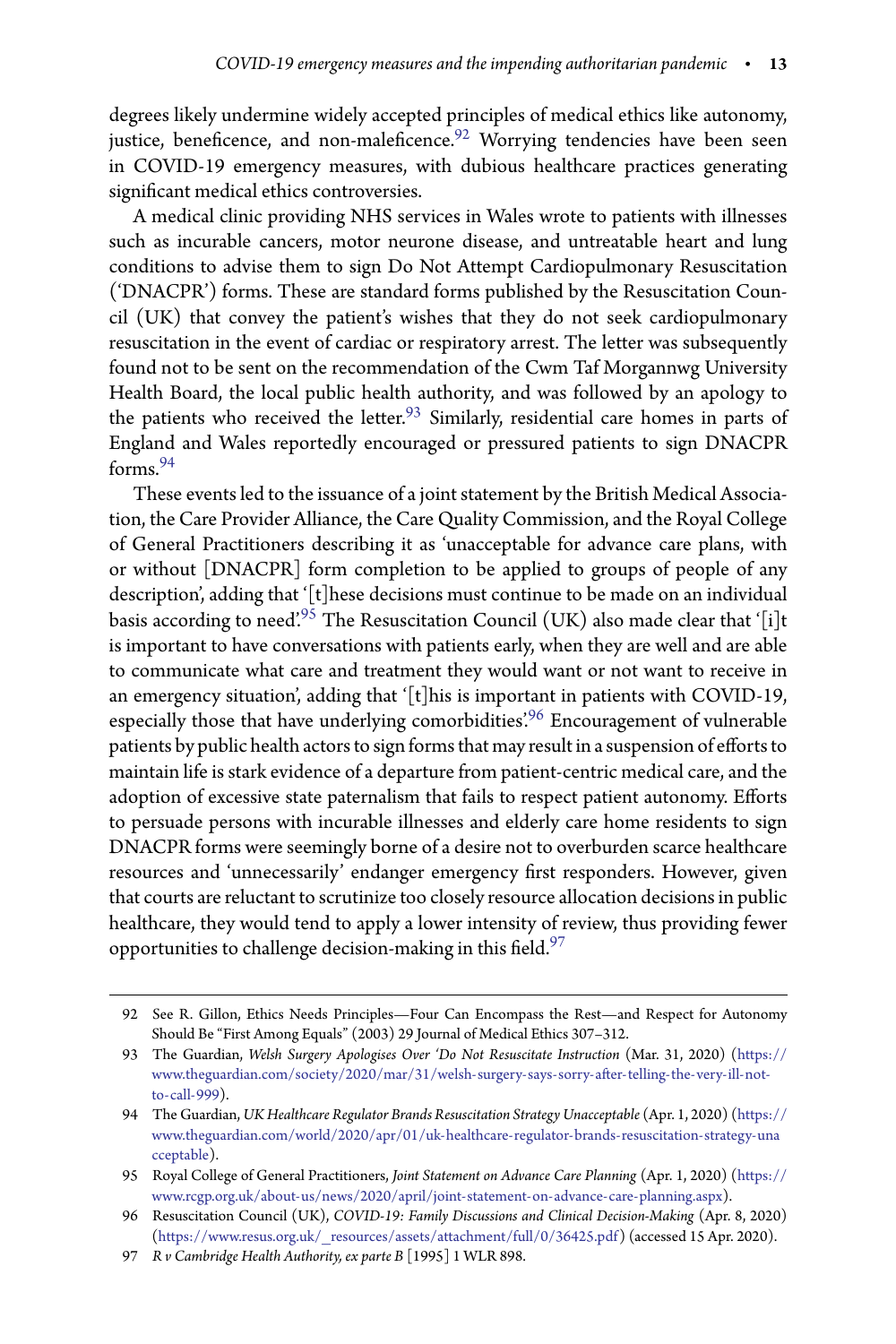Most abhorrent and deplorable of all, notwithstanding standard NHS policy to allow only one immediate family member or carer to visit a patient in a hospital who is receiving end-of-life care, $98$  hospitals and care facilities have been denying family members access to patients dying from COVID-19 and other terminal conditions in their final moments of life.<sup>[99](#page-13-1)</sup> While decisions of this nature on the part of healthcare facilities may partly be due to the UK Government having failed to procure or make available sufficient personal protective equipment for health workers and visitors,  $^{100}$  $^{100}$  $^{100}$  it represents a tyrannical and inhumane approach to medical ethics that is fundamentally degradingto both patient and family. A number of professional health bodies, including the Scottish Academy of Medical Royal Colleges, the Royal College of Physicians of Edinburgh, Marie Curie and Scottish Care, demanded, in that vein, equal access for families to visit dying COVID-19 patients in the spirit of humane, compassionate, and dignified treatment. $^{101}$  $^{101}$  $^{101}$  Though the Government signaled a change of course, $^{102}$  $^{102}$  $^{102}$ it is telling that such an intervention was even necessary. An authoritarian policy of containment of COVID-19 at all costs has resulted in heavily increased distress, reduced autonomy, and impaired dignity for dying patients and their family members in their hour of greatest need and vulnerability. Had a more deliberative and participative form of decision-making been adopted by the Government, it is less likely that such a draconian policy would have been pursued in the first place let alone implemented. It is worth noting that the denial or excessive restriction of access of family members to dying patients could be subject to a challenge under Article 8 of the ECHR, which guarantees the right to respect for private and family life, though it is clearly unreasonable to expect affected parties to have the financial, temporal, and psychological resources to litigate in such desperate circumstances. $103$ 

A final dimension in which to consider healthcare ethics in the context of the authoritarian response to COVID-19 is corruption, which is both a cause and effect of authoritarianism. Corruption remains an underlying obstacle to equitable and consistent enforcement of legal restrictions, procurement of medical supplies, and access to healthcare. A European Commission study concluded that:

<span id="page-13-0"></span><sup>98</sup> NHS England, *Visitor Guidance* (Apr. 8, 2020) [\(https://www.england.nhs.uk/coronavirus/wp-content/u](https://www.england.nhs.uk/coronavirus/wp-content/uploads/sites/52/2020/03/C0030_Visitor-Guidance_8-April-2020.pdf) [ploads/sites/52/2020/03/C0030\\_Visitor-Guidance\\_8-April-2020.pdf\)](https://www.england.nhs.uk/coronavirus/wp-content/uploads/sites/52/2020/03/C0030_Visitor-Guidance_8-April-2020.pdf) (accessed Apr. 15, 2020).

<span id="page-13-1"></span><sup>99</sup> The Guardian, *Coronavirus: Britons Saying Final Goodbyes to Dying Relatives by videolink* (Mar. 24, 2020) [\(https://www.theguardian.com/world/2020/mar/24/britons-saying--](https://www.theguardian.com/world/2020/mar/24/britons-saying-final-goodbyes-to-dying-relatives-by-videolink-covid-19)nal-goodbyes-to-dying-re [latives-by-videolink-covid-19\)](https://www.theguardian.com/world/2020/mar/24/britons-saying-final-goodbyes-to-dying-relatives-by-videolink-covid-19).

<span id="page-13-2"></span><sup>100</sup> The Guardian, *PPE Including Gowns and Masks Running Out, Admits UK Government* (Apr. 18, 2020) (https://www.theguardian.com/world/2020/apr/18/nhs-frontline-staff-may-refuse-to-work-ove [r-lack-of-coronavirus-ppe-says-union-unison\)](https://www.theguardian.com/world/2020/apr/18/nhs-frontline-staff-may-refuse-to-work-over-lack-of-coronavirus-ppe-says-union-unison).

<span id="page-13-3"></span><sup>101</sup> Royal College of Physicians of Edinburgh, *COVID-19: Allow Families Equal Access to Visit Dying Relatives* (Apr. 15, 2020) [\(https://www.rcpe.ac.uk/college/covid-19-allow-families-equal-access-visit-dying-relati](https://www.rcpe.ac.uk/college/covid-19-allow-families-equal-access-visit-dying-relatives) [ves\)](https://www.rcpe.ac.uk/college/covid-19-allow-families-equal-access-visit-dying-relatives).

<span id="page-13-4"></span><sup>102</sup> BBC, *Coronavirus: Close Family to Be Allowed to Say Goodbye to the Dying* (Apr. 15, 2020) [\(https://www.](https://www.bbc.com/news/uk-52299590) [bbc.com/news/uk-52299590\)](https://www.bbc.com/news/uk-52299590).

<span id="page-13-5"></span><sup>103</sup> S. Thomson, *The UK Government's COVID-19 Legal Strategy Is Compromising End-of-Life Ethics and Human Rights Compliance*, Journal of Medical Ethics Blog (May 14, 2020) [\(https://blogs.bmj.com/medical-ethi](https://blogs.bmj.com/medical-ethics/2020/05/14/the-uk-governments-covid-19-legal-strategy-is-compromising-end-of-life-ethics-and-human-rights-compliance/) [cs/2020/05/14/the-uk-governments-covid-19-legal-strategy-is-compromising-end-of-life-ethics-and](https://blogs.bmj.com/medical-ethics/2020/05/14/the-uk-governments-covid-19-legal-strategy-is-compromising-end-of-life-ethics-and-human-rights-compliance/)[human-rights-compliance/\)](https://blogs.bmj.com/medical-ethics/2020/05/14/the-uk-governments-covid-19-legal-strategy-is-compromising-end-of-life-ethics-and-human-rights-compliance/).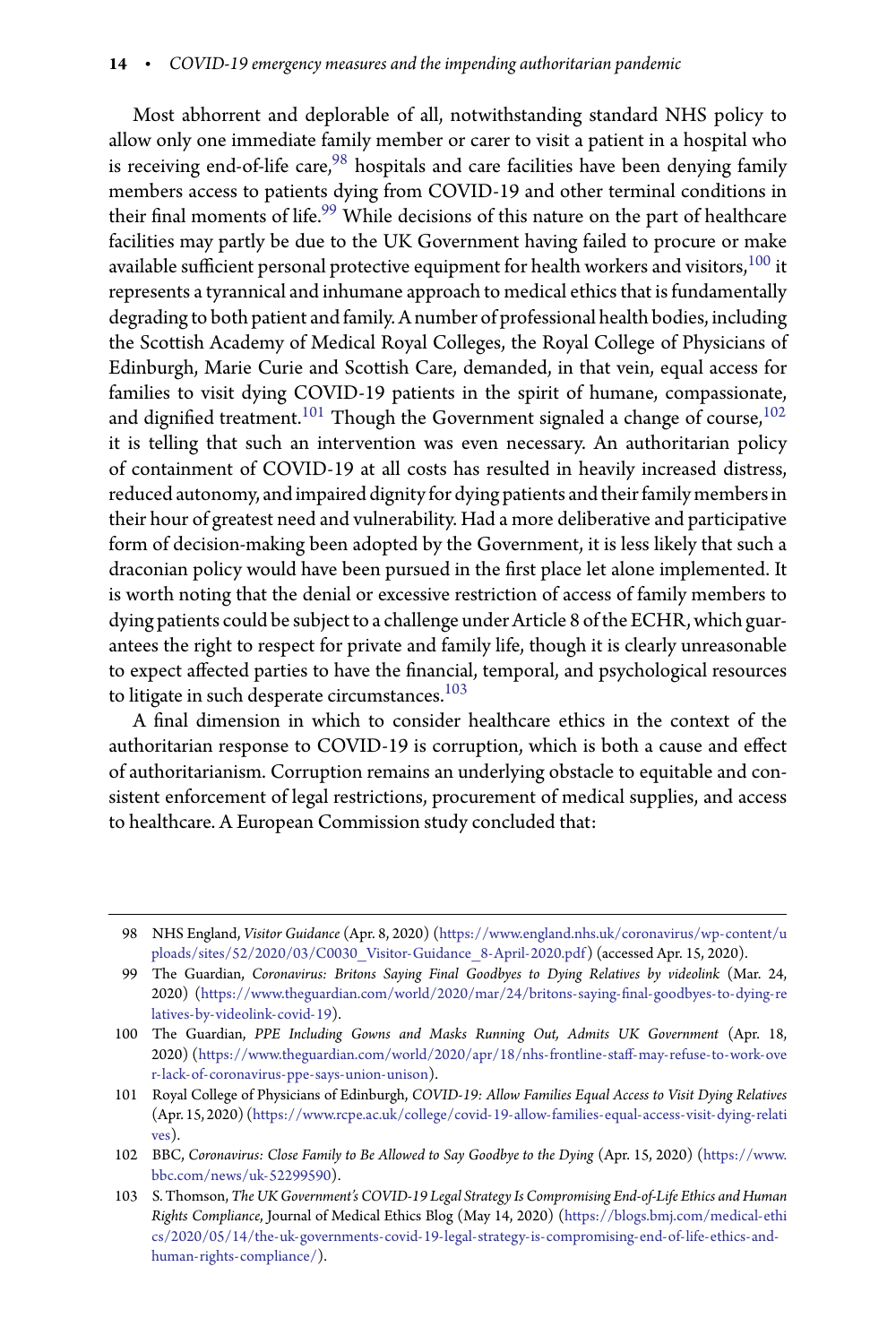corruption in the health sector occurs in all EU [Member States]... Czech Republic, Latvia, Croatia, Slovakia, Romania, Italy, Bulgaria and Greece are considered [sic] having a widespread corruption problem and seem to encounter more bribery in medical service delivery, procurement corruption and misuse of (high) level positions. More specifically, bribery in medical service delivery occurs most frequently, and is considered systemic, in (former) transition economies of Central and Eastern Europe.<sup>[104](#page-14-0)</sup>

Inthe European context, corruption may also be worse in healthcare systems in non-EU countries such as Serbia.[105](#page-14-1) It has been estimated that an average of 10–25 per cent of a public procurement contract's value may be lost to corruption,  $106$  in addition to at least 50 per cent of medical equipment in developing countries being partly usable or totally unusable.[107](#page-14-3) There are multiple opportunities for corruption and waste in the medical equipment procurement chain, $^{108}$  $^{108}$  $^{108}$  including the manipulation of specifications in favor of a supplier, bribery of procurement officials, and overpayment for products.<sup>[109](#page-14-5)</sup> Though procurement mechanisms may be technically improved, enforcement remains an issue.<sup> $110$ </sup> In addition, the nature of the COVID-19 pandemic also brings additional opportunities for corruption and waste. Excessive purchase of equipment such as facial masks, hand sanitizers, and ventilation machines is a real possibility given the rapidly evolving nature of the pandemic, as is the use of direct procurement instead of competitive procurement due to the urgency of demand for such equipment. $^{111}$  $^{111}$  $^{111}$  In the specific context of authoritarianism, the COVID-19 outbreak will doubtless prove lucrative not only to bona fide suppliers of medical equipment but also to corrupt officials, vendors, and brokers. The pandemic gives such networks an opportunity to further entrench their authoritarian objectives in weak democracies and semi-authoritarian states, and even the reliance of those systems on networks of this kind. It also has

- <span id="page-14-0"></span>104 European Commission, *Study on Corruption in the Healthcare Sector* (HOME/2011/ISEC/PR/047-A2) (Oct. 2013) 9.
- <span id="page-14-1"></span>105 E. Holt, *Slovak Bribery Case Sparks Wider Debate in Eastern Europe* vol 385, issue 9984, The Lancet, P2242  $(2015).$
- <span id="page-14-2"></span>106 United Nations Office on Drugs and Crime, *Guidebook on Anti-Corruption in Public Procurement and the Management of Public Finances: Good Practices in Ensuring Compliance With Article 9 of the United Nations Convention Against Corruption* (2013) [\(https://www.unodc.org/documents/corruption/Publica](https://www.unodc.org/documents/corruption/Publications/2013/Guidebook_on_anti-corruption_in_public_procurement_and_the_management_of_public_finances.pdf) tions/2013/Guidebook on anti-corruption in public procurement and the management of pu blic\_-[nances.pdf\)](https://www.unodc.org/documents/corruption/Publications/2013/Guidebook_on_anti-corruption_in_public_procurement_and_the_management_of_public_finances.pdf), 1.
- <span id="page-14-3"></span>107 World Health Organization, *The World Health Report—Health Systems Financing: the Path to Universal Coverage* (2010), 66.
- <span id="page-14-4"></span>108 Transparency International, *Making the Case for Open Contracting in Healthcare Procurement* (2017) [\(http://ti-health.org/wp-content/uploads/2017/01/Making\\_The\\_Case\\_for\\_Open\\_Contracting\\_TI\\_](http://ti-health.org/wp-content/uploads/2017/01/Making_The_Case_for_Open_Contracting_TI_PHP_Web.pdf) [PHP\\_Web.pdf\)](http://ti-health.org/wp-content/uploads/2017/01/Making_The_Case_for_Open_Contracting_TI_PHP_Web.pdf), 9.
- <span id="page-14-5"></span>109 United Nations Development Programme, *Fighting Corruption in the Health Sector: Methods, Tools and Good Practices* (2011) [\(https://www.undp.org/content/dam/undp/library/Democratic%20Governa](https://www.undp.org/content/dam/undp/library/Democratic%20Governance/IP/Anticorruption%20Methods%20and%20Tools%20in%20Health%20Lo%20Res%20final.pdf) nce/IP/Anticorruption%20Methods%20and%20Tools%20in%20Health%20Lo%20Res%20final.pdf), 31.
- <span id="page-14-6"></span>110 Council of Europe, *Anti-Corruption Digest Belarus* ( June 2019) [\(https://www.coe.int/en/web/corrupti](https://www.coe.int/en/web/corruption/anti-corruption-digest/belarus) [on/anti-corruption-digest/belarus\)](https://www.coe.int/en/web/corruption/anti-corruption-digest/belarus).
- <span id="page-14-7"></span>111 Note, in the context of the discussion on Hungary (below at 22-23) that, in the first four months of 2020, the corruption risk in Hungarian public procurement reached its highest level since 2005 and that, by Apr. 30, 2020, the share of contracts without competition was 41 per cent—Corruption Research Center Budapest, *New Trends in Corruption Risk and Intensity of Competition in the Hungarian Public Procurement from January 2005 to April 2020* (May 2020) [\(http://www.crcb.eu/wp-content/uploads/2020/05/2020\\_hpp\\_0520\\_](http://www.crcb.eu/wp-content/uploads/2020/05/2020_hpp_0520_flash_report_1_200526_.pdf) fl[ash\\_report\\_1\\_200526\\_.pdf\)](http://www.crcb.eu/wp-content/uploads/2020/05/2020_hpp_0520_flash_report_1_200526_.pdf) 9.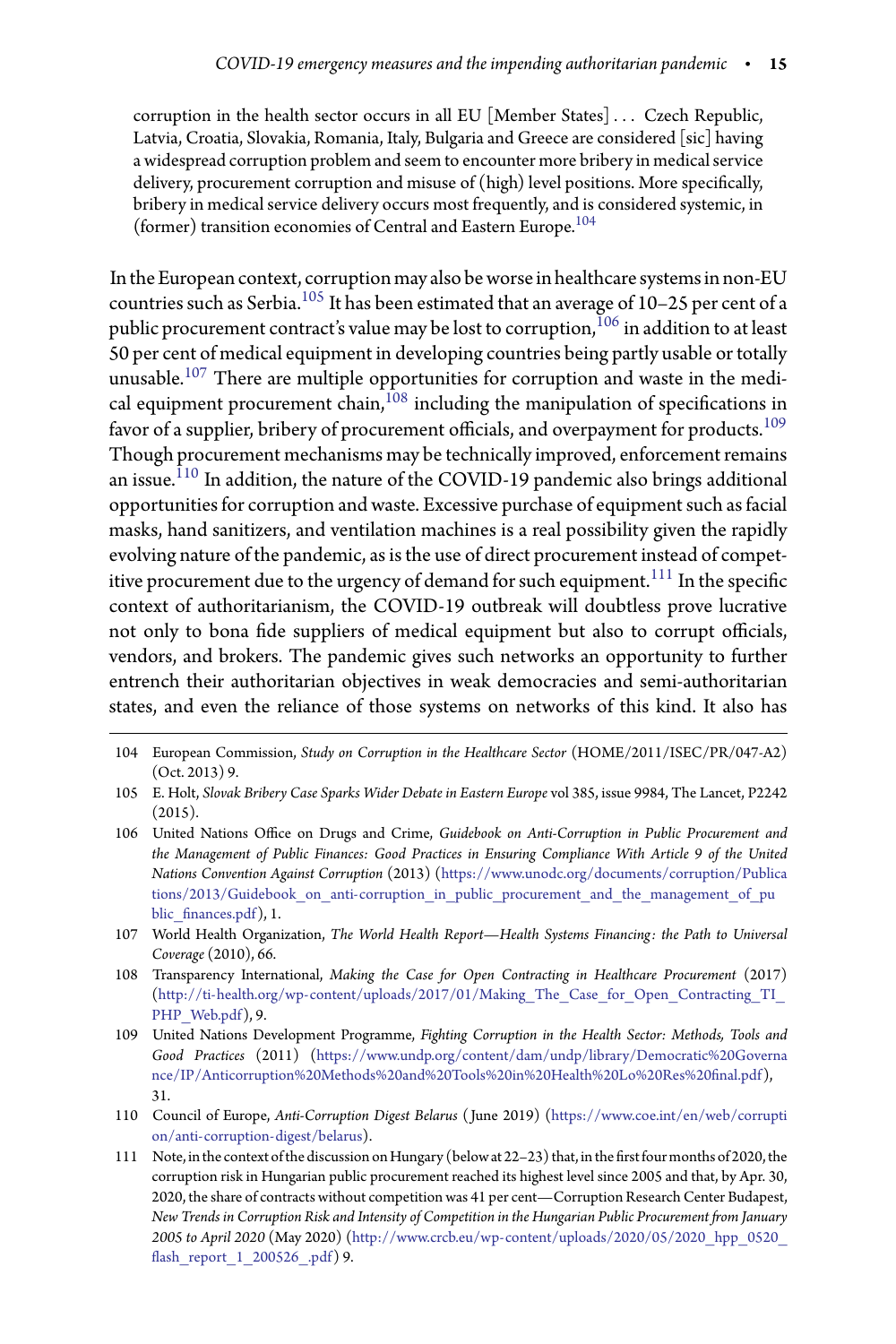multifaceted negative implications for labor exploitation and modern slavery, $112$  in addition to further regressions in healthcare ethics.

## III. EXCESSIVE AND DISPROPORTIONATE EMERGENCY MEASURES

One of the hallmarks of authoritarian governance during the COVID-19 pandemic has been the adoption of excessive and disproportionate emergency measures. Often these measures have simply been unnecessary. The measures have, nevertheless, posed a grave danger to human rights and civil liberties and are seen not only in semiauthoritarian states or weak democracies but also in liberal democratic states.

At the more authoritarian end of the spectrum, the Parliament of Cambodia approved on April 10, 2020, the Law on Governing the Country in a State of Emergency. The Law provided, inter alia, for measures to surveil and keep track of all means of telecommunications, $113$  prohibiting or restricting the distribution or broadcast of information that could generate alarm, fear, or unrest, or bring about damage to national security, or bring about confusion regarding the state of  $emergency$ <sup>[114](#page-15-2)</sup> and putting in place other measures deemed appropriate and necessary for responding to the state of emergency.<sup>[115](#page-15-3)</sup> A number of criminal offenses were created, such as obstructing operations during a state of emergency, and failure to respect measures, with sanctions of up to 10 years' imprisonment.<sup>[116](#page-15-4)</sup> Furthermore, the state of emergency was not time-limited and can be declared when the nation faces danger in order to defend national security, public order, citizens' lives and health, property, and the environment. $117$  These measures are clearly excessive and disproportionate, and the latter provision illustrates the tendency for emergency measures to persist for future repurposing. The legislation serves as a motif of Cambodia's slide into authoritarianism.<sup>[118](#page-15-6)</sup>

Another example at the more authoritarian end of the spectrum is Bosnia and Herzegovina, where a multitude of misdeeds have been reported in the response to the COVID-19 pandemic. These have included the introduction of curfews on an indefinite basis, the publication on the Internet of names of people who had been instructed by authorities to self-isolate due to potential or confirmed infection, and the Minister of Security ordering the quarantining of migrant centers on the basis that migrants were 'the greatest hotspot of the coronavirus in [Bosnia and Herzegovina]' despite no confirmed infections of COVID-19 among migrants at that time. $^{119}$  $^{119}$  $^{119}$  Republika Srpska, within Bosnia and Herzegovina, enacted a regulation prohibiting the dissemination of false news or claims causing panic or disturbing public order or peace, punishable

<span id="page-15-0"></span><sup>112</sup> Delta 8.7, *The Impact of COVID-19 on Modern Slavery* (Mar. 27, 2020) [\(https://delta87.org/2020/03/i](https://delta87.org/2020/03/impact-covid-19-modern-slavery/) [mpact-covid-19-modern-slavery/\)](https://delta87.org/2020/03/impact-covid-19-modern-slavery/).

<sup>113</sup> Law on Governing the Country in a State of Emergency, Art.5(10).

<span id="page-15-1"></span><sup>114</sup> Ibid, Art.5(10) and (11).

<span id="page-15-2"></span><sup>115</sup> Ibid, Art.5(12).

<span id="page-15-3"></span><sup>116</sup> Ibid, Arts.7 and 8.

<span id="page-15-4"></span><sup>117</sup> Ibid, Arts. 1 and 4.

<span id="page-15-6"></span><span id="page-15-5"></span><sup>118</sup> See L.Morgenbesser,*Cambodia's Transitionto Hegemonic Authoritarianism*(2019) 30(1) Journal of Democracy 158.

<span id="page-15-7"></span><sup>119</sup> N. Ahmetašević, 'Bosnia and Herzegovina's COVID-19 Response Threatens Fragile Human Rights' (Apr. 2, 2020) [\(https://kosovotwopointzero.com/en/bosnia-and-herzegovinas-covid-19-response-threatens](https://kosovotwopointzero.com/en/bosnia-and-herzegovinas-covid-19-response-threatens-fragile-human-rights/)[fragile-human-rights/\)](https://kosovotwopointzero.com/en/bosnia-and-herzegovinas-covid-19-response-threatens-fragile-human-rights/).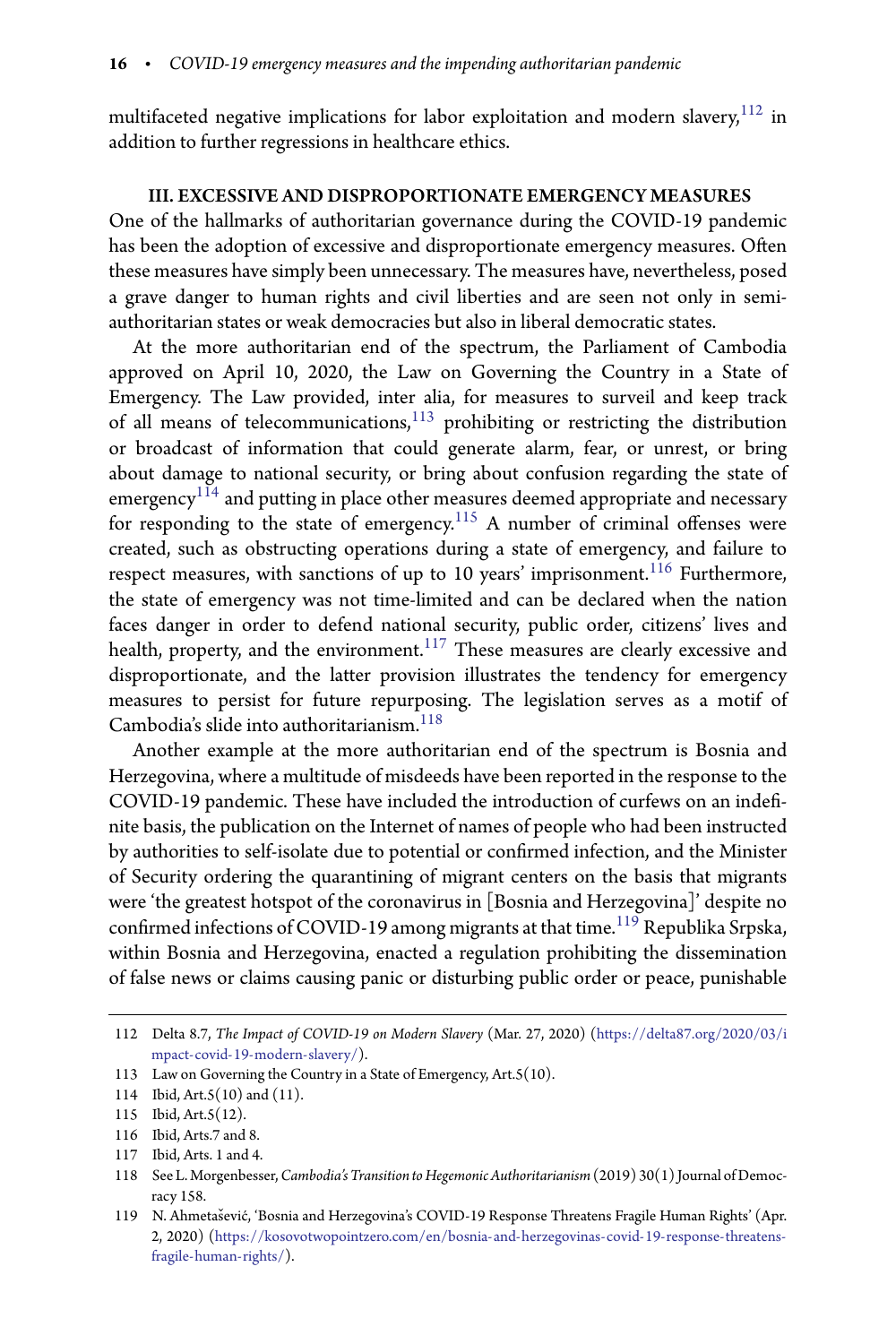by substantial fines. $^{120}$  $^{120}$  $^{120}$  These measures are far beyond what would be necessary to contain and slow the spread of COVID-19, and in some cases bear little relation to that otherwise legitimate public health objective.

India, which has recently been determined as having declining democratic credentials, $121$  adopted a number of excessive and disproportionate measures with a profoundly authoritarian tone. Notices were affixed to homes declaring that they were under quarantine, which reportedly resulted in social discord and psychological issues.[122](#page-16-2) The State Government of Karnataka, likely acting in view of its powers under the Epidemic Diseases Act 1897, published the names and home addresses of thousands of people in home quarantine. The decision, which is patently disproportionate, was said by a senior official to be taken after many people had been 'seen breaking government rules'.[123](#page-16-3) Police in Karnataka were also reported to have sent persons who were found to be breaching home quarantine rules to a 'government quarantine ward' under the Indian Penal Code.<sup>[124](#page-16-4)</sup> Even where the personal details of persons in home quarantine are not officially released, misuse of personal data remains possible, as where quarantined persons' names, telephone numbers, and passport details were 'leaked' in Hyderabad.<sup>[125](#page-16-5)</sup>

Furthermore, the Election Commission of India authorized the use of indelible ink for the purpose of stamping persons in home quarantine due to  $COVID-19$ .<sup>[126](#page-16-6)</sup> Nevertheless, the State Government of Maharashtra had already utilized its powers under the Epidemic Diseases Act 1897 to order officials to stamp the left hand of persons in home quarantine with indelible ink indicating that they were in home quarantine. $127$ The stamp prominently displayed the term 'proud to protect Mumbaikars', $128$  thus implicating the Maharashtra authorities in forcibly applying paternalist propaganda slogans to the bodies of persons, an unnecessary and decidedly authoritarian act. These measures illustrate that, despite the potential practical utility of wide-ranging powers invested in Indian authorities for the management of outbreaks of infectious disease, COVID-19 has resulted in an authoritarianization of the relationship between the government and the governed, with numerous examples of citizens being objectified in the name of combating COVID-19. The ability for India's laws on public health emergenciesto be utilized in such an authoritarian and degrading manner demonstrates

<sup>120</sup> Government of Republika Srpska, Decree No. 04/1-012-2-792/20 (Mar. 16, 2020).

<span id="page-16-1"></span><span id="page-16-0"></span><sup>121</sup> The Economist, *Global Democracy Has Another Bad Year* ( Jan. 22, 2020) [\(https://www.economist.com/](https://www.economist.com/graphic-detail/2020/01/22/global-democracy-has-another-bad-year) [graphic-detail/2020/01/22/global-democracy-has-another-bad-year\)](https://www.economist.com/graphic-detail/2020/01/22/global-democracy-has-another-bad-year).

<span id="page-16-2"></span><sup>122</sup> BBC, *Coronavirus: India Home Quarantine Families Face Discrimination* (Apr. 8, 2020) [\(https://www.bbc.](https://www.bbc.com/news/world-asia-india-52201706) [com/news/world-asia-india-52201706\)](https://www.bbc.com/news/world-asia-india-52201706).

<span id="page-16-3"></span><sup>123</sup> Bangalore Mirror, *Government Publishes Details of 19,240 Home-Quarantined People to Keep a Check* (Mar. 25, 2020) [\(https://bangaloremirror.indiatimes.com/bangalore/others/government-publishes-de](https://bangaloremirror.indiatimes.com/bangalore/others/government-publishes-details-of-19240-home-quarantined-people-to-keep-a-check/articleshow/74807807.cms) [tails-of-19240-home-quarantined-people-to-keep-a-check/articleshow/74807807.cms\)](https://bangaloremirror.indiatimes.com/bangalore/others/government-publishes-details-of-19240-home-quarantined-people-to-keep-a-check/articleshow/74807807.cms).

<sup>124</sup> Ibid.

<span id="page-16-5"></span><span id="page-16-4"></span><sup>125</sup> Times of India, *Information Leaked, 19 From Hyderabad in Home Quarantine Face Hell* (Mar. 29, 2020) (https://timesofi[ndia.indiatimes.com/city/hyderabad/hyderabad-information-leaked-19-in-home-qua](https://timesofindia.indiatimes.com/city/hyderabad/hyderabad-information-leaked-19-in-home-quarantine-face-hell/articleshow/74869073.cms) [rantine-face-hell/articleshow/74869073.cms\)](https://timesofindia.indiatimes.com/city/hyderabad/hyderabad-information-leaked-19-in-home-quarantine-face-hell/articleshow/74869073.cms).

<span id="page-16-6"></span><sup>126</sup> Election Commission of India, *Use of Indelible Ink for Axing Stamp Indicating Home Quarantine of People Due to COVID-19*, No. 54/2/2020-EMS (Mar. 25, 2020).

<span id="page-16-7"></span><sup>127</sup> NDTV, *Maharashtra Stamps Left Hand of Those in Home Quarantine* (Mar. 17, 2020) [\(https://www.ndtv.](https://www.ndtv.com/india-news/amid-coronavirus-scare-maharashtra-to-stamp-those-in-home-quarantine-2195909) [com/india-news/amid-coronavirus-scare-maharashtra-to-stamp-those-in-home-quarantine-2195909\)](https://www.ndtv.com/india-news/amid-coronavirus-scare-maharashtra-to-stamp-those-in-home-quarantine-2195909).

<span id="page-16-8"></span><sup>128</sup> Ibid.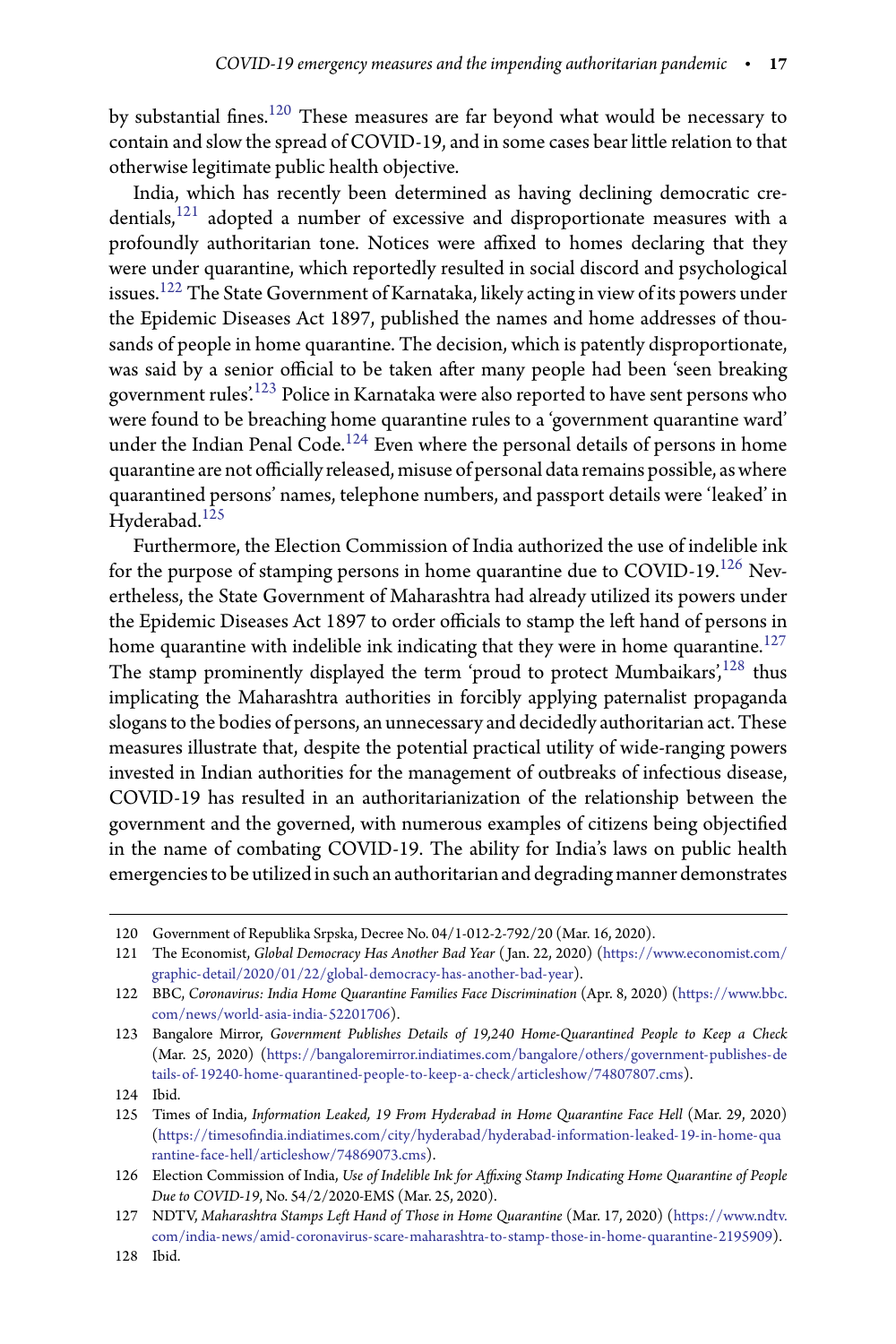that those laws are framed and enforced with insufficient protections in place. There is little evidence of the Indian judiciary being sympathetic to concerns about the dilution of rights during the COVID-19 outbreak, with several examples of judges declining to hear bail applications during the state of disaster,<sup>[129](#page-17-0)</sup> in apparent violation of Article 21 of the Indian Constitution. The abuse of emergency powers in India is rendered all the more ominous by the experience of Indira Gandhi's 21-month period of emergency rule in the mid-1970s. $130$ 

The attempted adoption of excessive and disproportionate emergency measures can also occur in states framed by liberal democratic models of governance, though these can be checked by properly functioning democratic controls and the rule of law robustly upheld by an independent judiciary. In one example, the Scottish Government attempted to arrogate to itself the power to dispense with the requirement for more serious criminal cases to be heard with a sitting jury. It introduced an emergency Bill which, inter alia, provided that the Scottish Ministers may make regulations providing that trials on indictment are to be conducted by the court sitting without a jury.<sup>[131](#page-17-2)</sup> Though it provided that such regulations may be made only if their making is 'necessary and proportionate, in response to the effects coronavirus is having or is likely to have',<sup>[132](#page-17-3)</sup> and that the Scottish Ministers must before making such regulations consult the Lord Justice General and any other person they consider appropriate,<sup>[133](#page-17-4)</sup> this would result in a major procedural safeguard being removed in serious criminal trials. It is also worth noting that although the bulk of the legislative provisions would expire on September 30, 2020,  $134$  provision was made for this date to be extended by the Scottish Ministers by regulation to March 31, 2021, and thereafter to September 30, 2021.[135](#page-17-6) It is eminently possible that the purported dispensing with the jury requirement would have been the subject of a human rights challenge, particularly given that alternative and more proportionate arrangements could be made in view of the COVID-19 outbreak, such as the attendance of jurors by electronic video link. Indeed, provision was made for attendance at court by electronic means of persons who would otherwise be required to physically attend, including jurors.<sup>[136](#page-17-7)</sup> The Scotland Act 1998 clearly excludes a provision from the legislative competence of the Scottish Parliament where that provision is incompatible with any Convention rights,  $^{137}$  $^{137}$  $^{137}$  and the Advocate General, Lord Advocate, or Attorney General could have referred to the UK Supreme Court the question of whether the relevant provision of the Bill was within the legislative competence of the Scottish Parliament.<sup>[138](#page-17-9)</sup> Alternatively, a person claiming to

<span id="page-17-0"></span><sup>129</sup> G. Bhatia,*Coronavirus and the Constitution—IX: Three Curious Bail Orders* (Apr. 5, 2020) [\(https://indconla](https://indconlawphil.wordpress.com/2020/04/05/coronavirus-and-the-constitution-ix-three-curious-bail-orders/) [wphil.wordpress.com/2020/04/05/coronavirus-and-the-constitution-ix-three-curious-bail-orders/\)](https://indconlawphil.wordpress.com/2020/04/05/coronavirus-and-the-constitution-ix-three-curious-bail-orders/).

<sup>130</sup> A.S. Klieman, *Indira's India: Democracy and Crisis Government* 96(2) Political Science Quarterly 241.

<span id="page-17-1"></span><sup>131</sup> Coronavirus (Scotland) Bill (SP Bill 66) (as introduced), Sch. 4, para. 11(1); introduced Mar. 31, 2020.

<span id="page-17-2"></span><sup>132</sup> Ibid, Sch. 4, para. 11(2).

<span id="page-17-3"></span><sup>133</sup> Ibid, Sch. 4, para. 11(3).

<span id="page-17-4"></span><sup>134</sup> Coronavirus (Scotland) Act 2020, s.12(1).

<span id="page-17-5"></span><sup>135</sup> Ibid, s.12(3).

<span id="page-17-6"></span><sup>136</sup> Coronavirus (Scotland) Bill (SP Bill 66) (as introduced), Sch. 4, para.3.

<span id="page-17-8"></span><span id="page-17-7"></span><sup>137</sup> Scotland Act 1998, s.29(2)(d). 'Convention rights' is provided by the Scotland Act 1998, s.126(1) to have the same meaning as in the Human Rights Act 1998, wherein it is defined in s.1(1).

<span id="page-17-9"></span><sup>138</sup> Scotland Act 1998, s.33(1).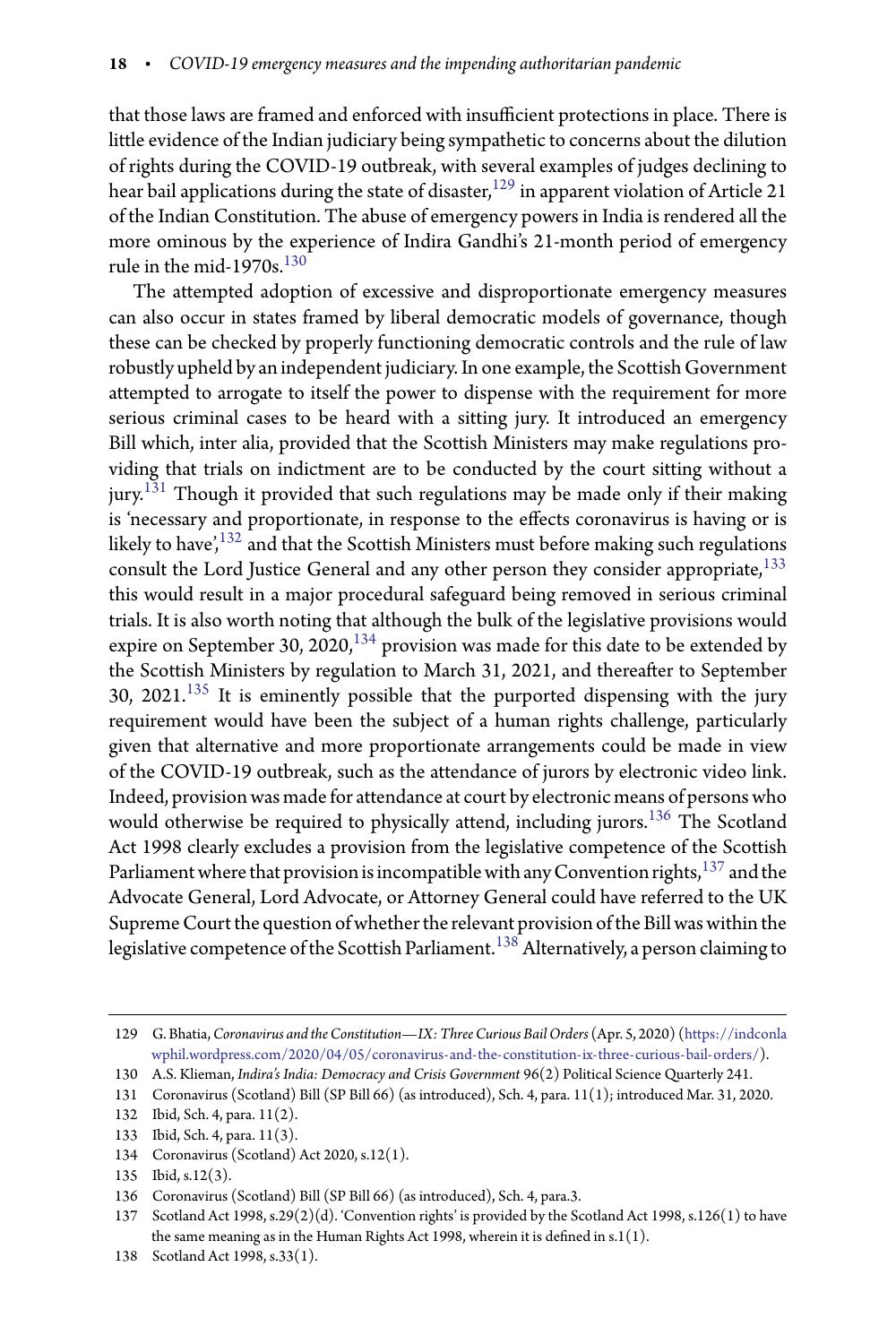be a victim of such a Convention violation could have challenged the provision after the enactment of the Bill as an Act of the Scottish Parliament.<sup>[139](#page-18-0)</sup>

Liberal democracy on this occasion offered sufficient resilience and the Scottish Government yielded to widespread pressure to remove the attempt to dispense with the jury requirement, emphasizing the importance of broader systemic controls on government decision-making. The Coronavirus (Scotland) Act 2020 subsequently enacted did not include such a provision. It is worth noting that this was not the first time a drastic change to the Scottish criminal justice system was unsuccessfully proposed by the Scottish Government. Under the same political leadership, it introduced a Bill to the Scottish Parliament attempting, inter alia, to abolish the requirement for corroboration of evidence in criminal proceedings.[140](#page-18-1) These provisions were removed from the Bill, subsequently enacted as the Criminal Justice (Scotland) Act 2016, following widespread concern in the legal community about the removal of what was considered to be an integral protection in the criminal justice system.<sup>[141](#page-18-2)</sup>

# IV. SUSPENSION OF EFFECTIVE DEMOCRATIC CONTROL

Another hallmark of authoritarian governance during the COVID-19 pandemic has been the attempted or successful bypassing or suspension of effective democratic controls on government. This is even seen in more democratic states whose governments have resorted to a highly centralized model of decision-making, sometimes without engaging in properly deliberative and transparent decision-making. This not only weakens democratic institutions and a culture of participative democracy but also can result in a chaotic and inept regulatory response.<sup>[142](#page-18-3)</sup> The UK Government has repeatedly justified its response to the pandemic on the basis that it is 'following the science.<sup>[143](#page-18-4)</sup> Yet, there are three principal objections to this claim. First, it asserts a scientific consensus that simply does not exist, as the President of the Royal Society recently acknowledged.<sup>[144](#page-18-5)</sup> Second, it questions to what extent the Government has sufficiently consulted and deliberated with experts in other relevant fields, such as economics, human rights, and psychology. Third, it seemingly aims to shift responsibility and accountability for pandemic decision-making from elected government officials to the

<sup>139</sup> See ibid, s.100.

<span id="page-18-0"></span><sup>140</sup> Criminal Justice (Scotland) Bill (SP Bill 35) (as introduced), ss.57-61; introduced June 20, 2013.

<span id="page-18-2"></span><span id="page-18-1"></span><sup>141</sup> See, for example, Faculty of Advocates, Abolition of corroboration removed from Criminal Justice (Scot*land) Bill* (Apr. 22, 2015) [\(http://www.advocates.org.uk/news-and-responses/news/2015/apr/aboliti](http://www.advocates.org.uk/news-and-responses/news/2015/apr/abolition-of-corroboration-removed-from-criminal-justice-scotland-bill) [on-of-corroboration-removed-from-criminal-justice-scotland-bill\)](http://www.advocates.org.uk/news-and-responses/news/2015/apr/abolition-of-corroboration-removed-from-criminal-justice-scotland-bill); and see also the review led by Lord Bonomy on necessary additional safeguards and changes to the law and practice to ensure the fairness, effectiveness, and efficiency of the criminal justice system following the abolition of the corroboration requirement:*The Post-Corroboration Safeguards Review: Final Report* (Apr. 2015) [\(https://www2.gov.scot/](https://www2.gov.scot/resource/0047/00475400.pdf) [resource/0047/00475400.pdf\)](https://www2.gov.scot/resource/0047/00475400.pdf)

<span id="page-18-3"></span><sup>142</sup> In one example, the Scottish Government granted an exemption from 14-day quarantine for arrivals from Spain, only to revoke the exemption a mere three days later at significant cost to travelers and the travel industry—Health Protection (Coronavirus) (International Travel) (Scotland) Amendment (No. 4) Regulations 2020; Health Protection (Coronavirus) (International Travel) (Scotland) Amendment (No. 5) Regulations 2020.

<span id="page-18-4"></span><sup>143</sup> The Guardian, *Scientists Criticize UK Government's 'Following the Science' Claim* (Apr. 23, 2020) [\(https://](https://www.theguardian.com/world/2020/apr/23/scientists-criticise-uk-government-over-following-the-science) [www.theguardian.com/world/2020/apr/23/scientists-criticise-uk-government-over-following-the-scie](https://www.theguardian.com/world/2020/apr/23/scientists-criticise-uk-government-over-following-the-science) [nce\)](https://www.theguardian.com/world/2020/apr/23/scientists-criticise-uk-government-over-following-the-science).

<span id="page-18-5"></span><sup>144</sup> V. Ramakrishnan, *Following the Science* (May 18, 2020) [\(https://royalsociety.org/blog/2020/05/followi](https://royalsociety.org/blog/2020/05/following-the-science/) [ng-the-science/\)](https://royalsociety.org/blog/2020/05/following-the-science/).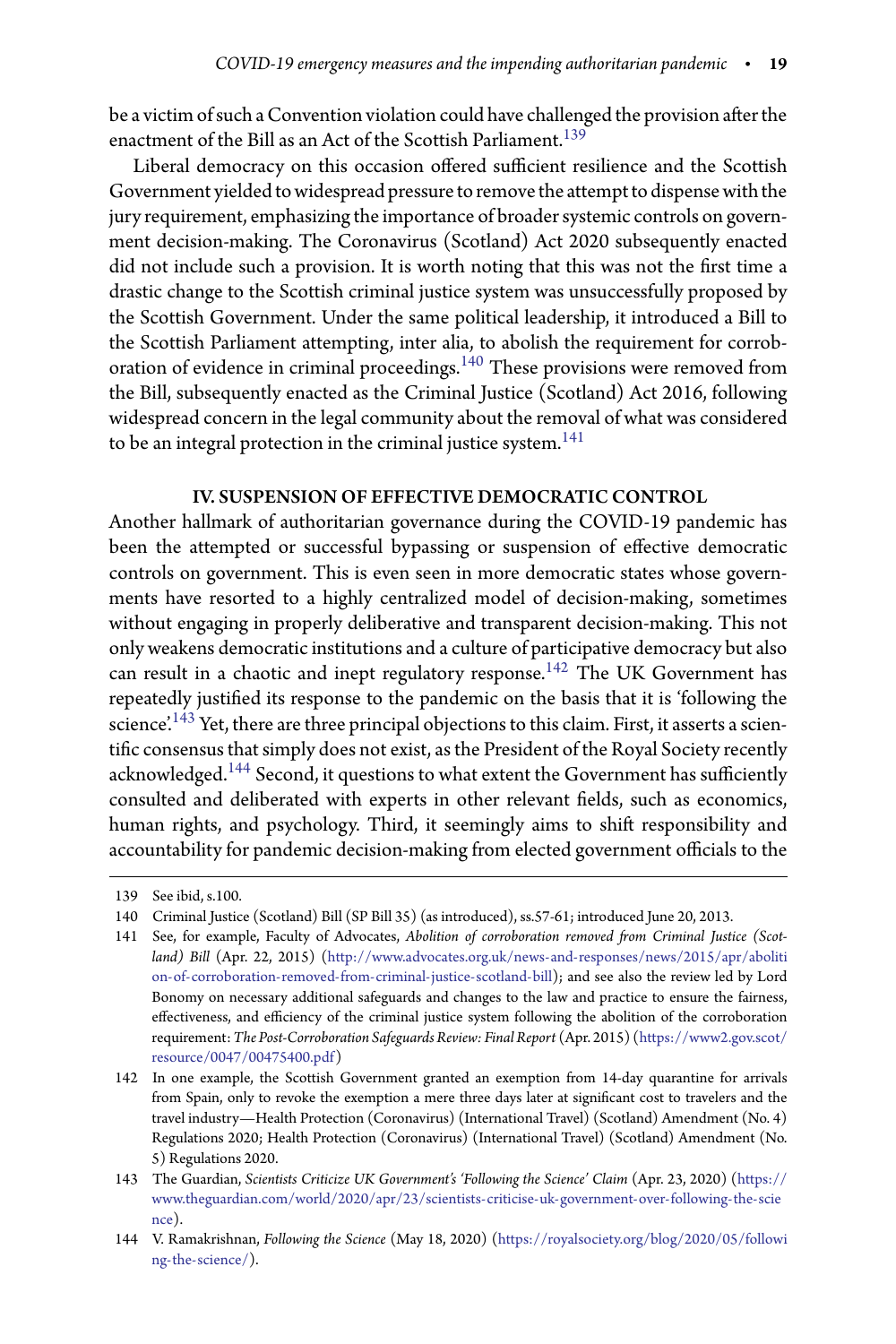innominate scientific community, a purported divestiture of democratic accountability and shift toward a technocratic model of governance.

In some states, the existing legal framework allowed highly centralized decisionmaking in a pandemic scenario and the essential bypassing or suspension of effective democratic controls on government. India is such an example. The Indian Government invoked the Disaster Management Act 2005 to declare COVID-19 to be a state of disaster for a period of 21 days with effect from March 25, 2020, $^{145}$  $^{145}$  $^{145}$  with lockdown extended several times until May 31, 2020.<sup>[146](#page-19-1)</sup> While a proclamation of emergency could theoretically have been made under the Indian Constitution, its provisions envisage war, external aggression, and armed rebellion, rather than public health emergencies.[147](#page-19-2) The Act allows the National Disaster Management Authority, comprising the Prime Minister of India and up to nine persons nominated by him, <sup>[148](#page-19-3)</sup> to take broad measures including the laying down of policies on disaster management, the laying down of guidelines to be followed by government ministries and departments integrating measures for prevention of a disaster or mitigating the effects of a disaster in their development plans and projects, and to 'take such other measures for the prevention of disaster, or the mitigation, or preparedness and capacity building for dealing with the threatening disaster situation or disaster as it may consider necessary.<sup>[149](#page-19-4)</sup> The Central Government nevertheless retains broad powers in relation to disaster management, with the power to take 'all such measures as it deems necessary or expedient for the purpose of disaster management',<sup>[150](#page-19-5)</sup> including the coordination of actions of government ministries, departments, state governments, the National Disaster Management Authority, state authorities, governmental and non-governmental organizations,<sup>[151](#page-19-6)</sup> ensuring an effective response to a disaster situation,  $^{152}$  $^{152}$  $^{152}$  deployment of armed forces or civilian personnel, $153$  and 'such other matters as it deems necessary or expedient for the purpose of securing effective implementation of the provisions of this  $Act.^{154}$  $Act.^{154}$  $Act.^{154}$ 

While rules made by the Central Government under the Act are subject to modification or annulment by Parliament, this requires the agreement of both Houses of Parliament, and such rules, in any event, would not seem to include any other measures taken by the Central Government.<sup>[155](#page-19-10)</sup> Parliament also has no equivalent oversight over the actions of the National Disaster Management Authority, which results in a highly concentrated command structure in disaster scenarios. Moreover, criminal offenses are broadly framed with, inter alia, any person who refuses to comply with any direction given by or on behalf of the Central Government, the State Government, or a District Authority being liable to imprisonment for up to one year plus a fine. If said refusal

- <span id="page-19-6"></span>152 Ibid, s.35(2)(d).
- <span id="page-19-7"></span>153 Ibid, s.35(2)(f).
- <span id="page-19-8"></span>154 Ibid, s.35(2)(i).
- <span id="page-19-10"></span><span id="page-19-9"></span>155 Ibid, ss.75 and 77.

<sup>145</sup> Ministry of Home Affairs, Order No. 40-3/2020-DM-I(A) (Mar. 24, 2020).

<span id="page-19-1"></span><span id="page-19-0"></span><sup>146</sup> Ministry of Home Affairs, Order No. 40-3/2020-DM-I(A) (May 17, 2020). Lockdown measures were thereafter subject to varying degrees of relaxation in different parts of India.

<sup>147</sup> Constitution of India, Art. 352.

<span id="page-19-2"></span><sup>148</sup> Disaster Management Act 2005, s.3(2).

<span id="page-19-3"></span><sup>149</sup> Ibid, s.6(2).

<span id="page-19-4"></span><sup>150</sup> Ibid, s.35(1).

<span id="page-19-5"></span><sup>151</sup> Ibid, s.35(2)(a).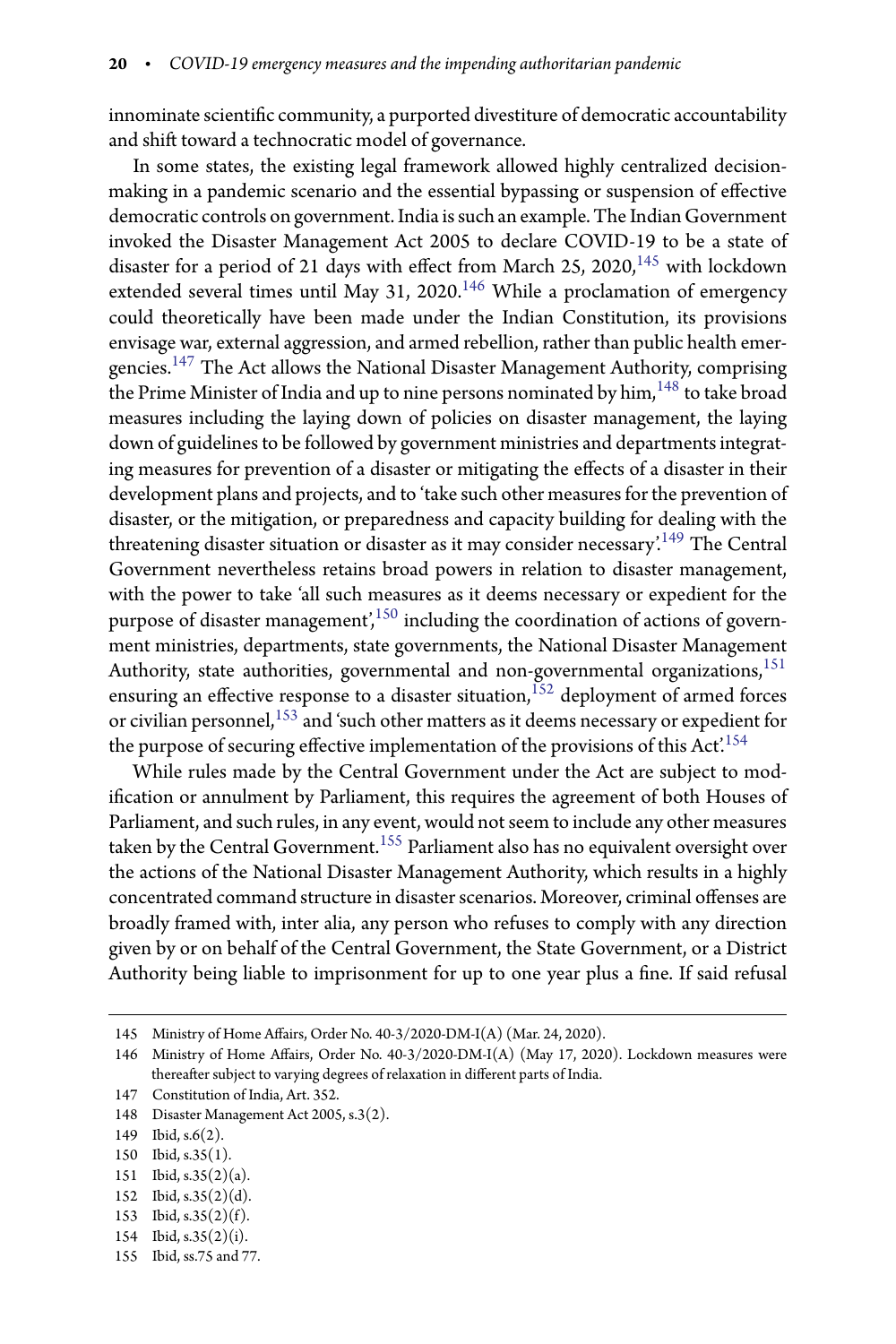'results in loss of lives or imminent danger thereof', of which refusal to comply could easily be construed in the context of the COVID-19 outbreak, then the person may be imprisoned for up to two years.<sup>[156](#page-20-0)</sup> Among the comprehensive 'guidelines' issued by the Central Government on March 24, 2020, were directions that all passenger transport services, including air, rail, and road transport, be suspended.<sup>[157](#page-20-1)</sup> This in itself was an excessive measure, resulting in the stranding in India of thousands of foreign travelers. However, the most dramatic step taken was the issuance of 'stay at home' orders for all 1.3 billion residents of India,  $^{158}$  $^{158}$  $^{158}$  doubtlessly the largest single lockdown in human history.

Importantly, the Disaster Management Act allows the Indian Government to effectively rule by decree, without parliamentary involvement. In addition, State Governments may also rule by decree under the colonial Epidemic Diseases Act 1897, which was enacted to help contain the bubonic plague in Bombay. State Governments may, if satisfied that all or part of the state is visited or threatened by a dangerous epidemic disease:

take, or require or empower any person to take, such measures and, by public notice, prescribe such temporary regulations to be observed by the public or by any person or class of persons as [it] shall deem necessary to prevent the outbreak of such disease or the spread thereof, and may determine in what manner and by whom any expenses incurred (including compensation if any) shall be defrayed.<sup>[159](#page-20-3)</sup>

While there are clear operational advantages to such a populous and impoverished country as India having wide-ranging powers at the disposal of Central and State Government under the centralized command of the National Disaster Management Authority in the fight against COVID-19, the invocation of the Disaster Management Act 2005 and the Epidemic Diseases Act 1897 allows central and regional governments to rule by diktat. This allows for a wide variation in regulation and enforcement across India, in addition to a want of democratic accountability during the state of disaster or epidemic. Moreover, powers can be exercised by Magistrates under the Code of Criminal Procedure to order persons to refrain from specified acts, which may include leaving one's place of residence, if the Magistrate considers that such a direction 'is likely to prevent, or tends to prevent . . . danger to human life, health or safety.<sup>[160](#page-20-4)</sup> There is also a provision in the Indian Penal Code for a person who negligently does any act that is 'likely to spread the infection of any disease dangerous to life' to be punishable by up to six months' imprisonment and/or a fine, $^{161}$  $^{161}$  $^{161}$  or, if such act is performed 'malignantly', up to two years' imprisonment and/or a fine.  $^{162}$  $^{162}$  $^{162}$  It is additionally provided that a person

<sup>156</sup> Ibid, s.51(b).

<span id="page-20-1"></span><span id="page-20-0"></span><sup>157</sup> Government of India, *Guidelines on the measures to be taken by Ministries/Departments of Government of India, State/Union Territory Governments and State/Union Territory Authorities for containment of COVID-*19 Epidemic in the Country, Annexure to Ministry of Home Affairs Order No. 40-3/2020-D (Mar. 24, 2020), r.6.

<span id="page-20-2"></span><sup>158</sup> New York Times, *Modi Orders 3-Week Total Lockdown for All 1.3 Billion Indians* (Mar. 24, 2020) [\(https://](https://www.nytimes.com/2020/03/24/world/asia/india-coronavirus-lockdown.html) [www.nytimes.com/2020/03/24/world/asia/india-coronavirus-lockdown.html\)](https://www.nytimes.com/2020/03/24/world/asia/india-coronavirus-lockdown.html).

<sup>159</sup> Epidemic Diseases Act 1897, s.2(1).

<span id="page-20-3"></span><sup>160</sup> Code of Criminal Procedure 1973 (Act No. 2 of 1974), s.144(1).

<span id="page-20-4"></span><sup>161</sup> Indian Penal Code 1860 (Act No. 45 of 1860), s.269.

<span id="page-20-6"></span><span id="page-20-5"></span><sup>162</sup> Ibid, s.270.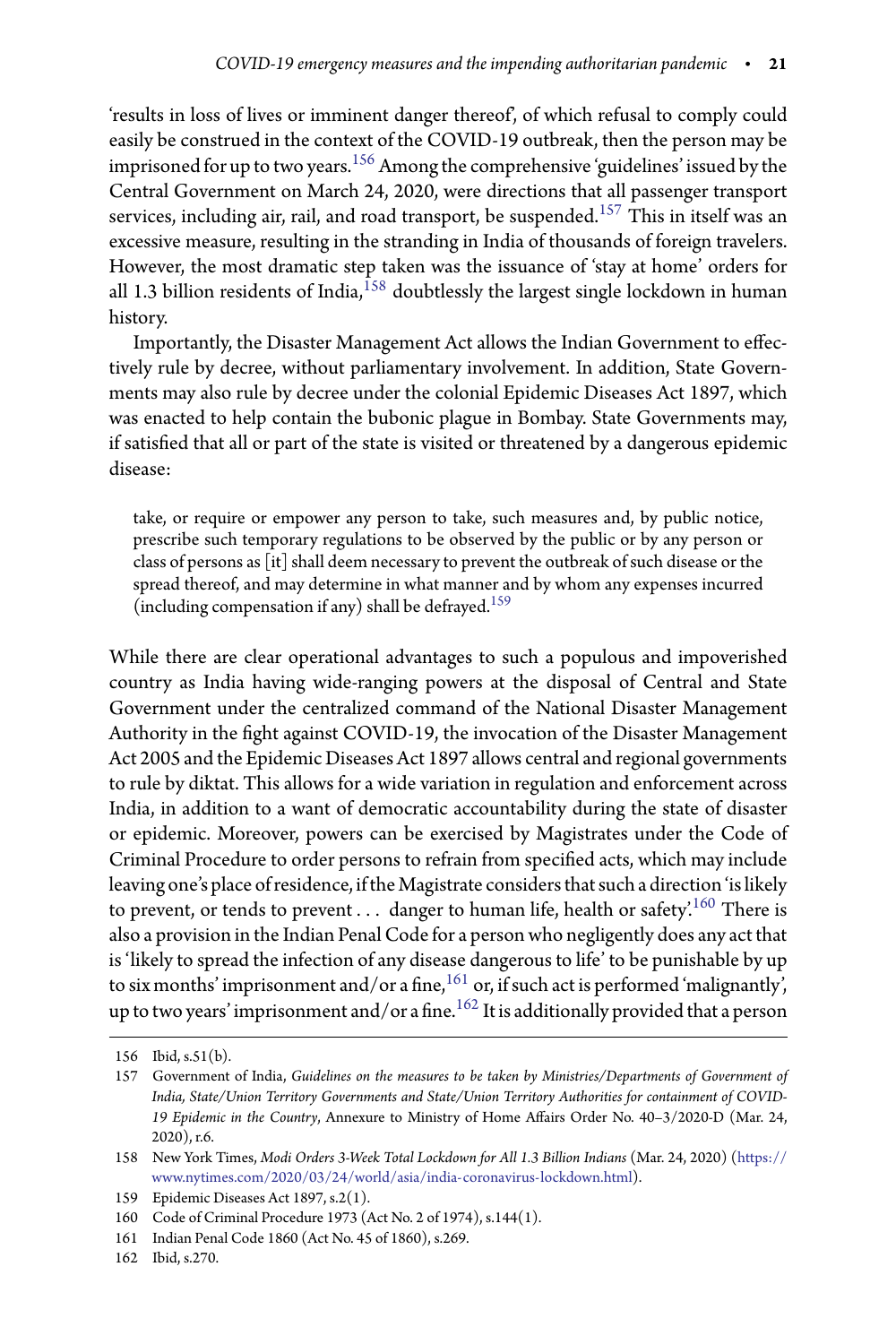who disobeys a quarantine rule may be liable to up to six months' imprisonment and/or a fine.<sup>[163](#page-21-0)</sup> These also allow for wide-ranging regulation and enforcement practices across India, with little manner of supervision or control.

In other states, governments sought to suppress democracy during—and perhaps beyond—the pandemic. Eastern Europe—not long relieved of Eastern Bloc traditions of authoritarianism<sup>[164](#page-21-1)</sup>—has witnessed varying regressions in advancements to democratic governance in the name of the fight against COVID-19. In some states, the pandemic has served as a catalyst for authoritarianization, in others an acceleration of an extant turn to authoritarian governance.<sup>[165](#page-21-2)</sup>

One of the most draconian introductions of emergency powers in Europe was the enactment in Hungary of the Act on the Containment of Coronavirus.<sup>[166](#page-21-3)</sup> This was enacted by the Hungarian National Assembly, the *Országgyűlés*, despite widespread international condemnation. The Act allowed the Hungarian Government to suspend the enforcement of existing laws, depart from statutory requirements, and implement additional extraordinary measures by decree.<sup>[167](#page-21-4)</sup> Although it was provided that this power may only be exercised when necessary and proportionate to the objective of preventing, managing, and eliminating the epidemic, and for preventing and mitigating its harmful effects, $168$  there was no sunset clause in relation to this provision. This may allow the Government to take swift and extraordinary action in the face of the COVID-19 outbreak in Hungary, but it removes this aspect of governmental action from effective parliamentary control. The Act would indeed have had to be amended or repealed by the National Assembly in order for this provision to be time-limited or otherwise deemed finite, though the Act itself provided that the decision on the expiry/repeal of the Act shall be made by the National Assembly at the end of the emergency,<sup>[169](#page-21-6)</sup> which had no fixed end date. It was further provided that elections or referenda shall not be held during the indefinite state of emergency in Hungary.<sup>[170](#page-21-7)</sup> The spreading of false or distorted claims about the COVID-19 outbreak was also made an offense punishable by up to five years' imprisonment. $^{171}$  $^{171}$  $^{171}$  These legislative measures are neither necessary nor proportionate, marking an authoritarian turn in Hungarian governance, and were met with concern and condemnation from a number of international actors including the UN High Commissioner for Human Rights,<sup>[172](#page-21-9)</sup> the Secretary General of the Council

<sup>163</sup> Ibid, s.271.

<span id="page-21-1"></span><span id="page-21-0"></span><sup>164</sup> J.J. Linz and A. Stepan, *Problems of Democratic Transition and Consolidation: Southern Europe, South America, and Post-Communist Europe* ( Johns Hopkins University Press, 1996) 293.

<span id="page-21-2"></span><sup>165</sup> See D. Bochsler and A. Juon, *Authoritarian Footprints in Central and Eastern Europe* (2020) 36(2) East European Politics 167.

<sup>166 2020.</sup> évi XII. törvény a koronavírus elleni védekezésről.

<span id="page-21-3"></span><sup>167</sup> Ibid, §2(1).

<span id="page-21-4"></span><sup>168</sup> Ibid, §2(2).

<span id="page-21-5"></span><sup>169</sup> Ibid, §8.

<span id="page-21-6"></span><sup>170</sup> Ibid, §6.

<span id="page-21-7"></span><sup>171</sup> Ibid, §337.

<span id="page-21-9"></span><span id="page-21-8"></span><sup>172</sup> United Nations Office of the High Commissioner for Human Rights, Press Briefing Note on Hun*gary* (Mar. 27, 2020) [\(https://www.ohchr.org/EN/NewsEvents/Pages/DisplayNews.aspx?LangID=E&](https://www.ohchr.org/EN/NewsEvents/Pages/DisplayNews.aspx?LangID=E&NewsID=25750) [NewsID=25750\)](https://www.ohchr.org/EN/NewsEvents/Pages/DisplayNews.aspx?LangID=E&NewsID=25750).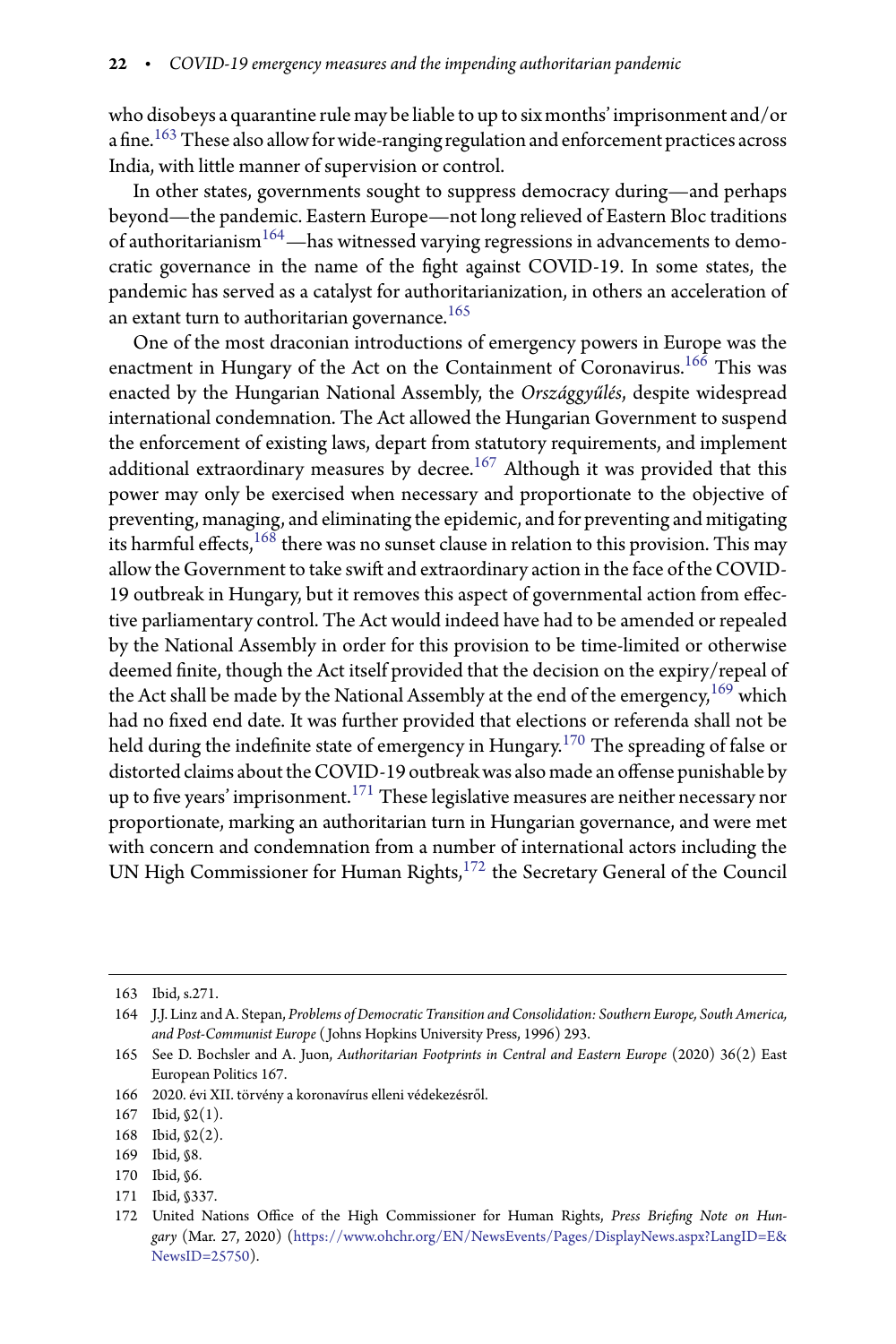of Europe,<sup>[173](#page-22-0)</sup> and the Director of the OSCE Office for Democratic Institutions and Human Rights.<sup>[174](#page-22-1)</sup> Although the state of emergency was lifted on June 18, 2020,<sup>[175](#page-22-2)</sup> the *Országgyűlés* simultaneously enacted the Act on Transitional Arrangements and Epidemiological Preparedness for the Cessation of an Emergency, $^{176}$  $^{176}$  $^{176}$  which allows the Hungarian Government to rule by decree for six-month periods from the declaration of a state of emergency, renewable indefinitely. $^{177}$  $^{177}$  $^{177}$ 

A less extreme example is found in Slovenia, where Article 110 of the draft Intervention Measures Act to Curb the COVID-19 Epidemic and Mitigate Its Impact on Citizens and the Economy sought to restrict the possibility of calling referenda on certain categories of law, despite the fact that there was already sufficient provision for this issue in the Slovenian Constitution.<sup>[178](#page-22-5)</sup> The draft article was deleted on the basis of constitutional concerns.[179](#page-22-6) While the legislature has served as an instrument of further authoritarianization in Hungary, in Slovenia, it operated as a check on authoritarian governance.[180](#page-22-7) This suggests that Slovenian democracy is in a healthier condition than its Hungarian counterpart,  $181$  highlighting the egregiousness of the Hungarian example and underlining the need for robust democratic institutions in the response to public health emergencies. Nevertheless, it demonstrates another attempt to suppress democratic participation during the COVID-19 pandemic.

In Hong Kong, the four-yearly Legislative Council elections due to be held in September 2020 were postponed for a whole year in the name of public health risks posed by the COVID-19 pandemic.<sup>[182](#page-22-9)</sup> The Government of the Hong Kong Special Administrative Region cited the finding of the Sweden-based International Institute for Democracy and Electoral Assistance that, between February 21, 2020, and July 26, 2020, at least 68 countries and territories had decided to postpone elections due to COVID-19.<sup>[183](#page-22-10)</sup> However, this drastic intervention came in the throes of a rapid period of authoritarianization in Hong Kong unleashed by the attempted passage of

<span id="page-22-0"></span><sup>173</sup> Council of Europe, *Secretary General Writes to Viktor Orbán Regarding COVID-19 State of Emergency in Hungary* (Mar. 24, 2020) [\(https://www.coe.int/en/web/portal/-/secretary-general-writes-to-victor](https://www.coe.int/en/web/portal/-/secretary-general-writes-to-victor-orban-regarding-covid-19-state-of-emergency-in-hungary)[orban-regarding-covid-19-state-of-emergency-in-hungary\)](https://www.coe.int/en/web/portal/-/secretary-general-writes-to-victor-orban-regarding-covid-19-state-of-emergency-in-hungary).

<span id="page-22-1"></span><sup>174</sup> Organization for Security and Co-operation in Europe, *Newly Declared States of Emergency Must Include a Time Limit and Parliamentary Oversight, OSCE Human Rights Head Says* (Mar. 30, 2020) [\(https://www.](https://www.osce.org/odihr/449311) [osce.org/odihr/449311\)](https://www.osce.org/odihr/449311).

<sup>175 2020.</sup> évi LVII. törvény a veszélyhelyzet megszüntetéséről.

<span id="page-22-3"></span><span id="page-22-2"></span><sup>176 2020.</sup> évi LVIII. törvény a veszélyhelyzet megszűnésével összefüggő átmeneti szabályokról és a járványügyi készültségről.

<span id="page-22-4"></span><sup>177</sup> Human Rights Watch, *Ending Hungary's State of Emergency Won't End Authoritarianism* (May 29, 2020) [\(https://www.hrw.org/news/2020/05/29/ending-hungarys-state-emergency-wont-end-authori](https://www.hrw.org/news/2020/05/29/ending-hungarys-state-emergency-wont-end-authoritarianism) [tarianism\)](https://www.hrw.org/news/2020/05/29/ending-hungarys-state-emergency-wont-end-authoritarianism).

<sup>178</sup> Constitution of the Republic of Slovenia, Art. 90.

<span id="page-22-5"></span><sup>179</sup> Državni Zbor, 1095-VIII Amandma (K 110. členu) 01.04.2020.

<span id="page-22-6"></span><sup>180</sup> See above at 11.

<span id="page-22-8"></span><span id="page-22-7"></span><sup>181</sup> As confirmed by The Economist, *Global Democracy Has Another Bad Year* (Jan. 22, 2020) [\(https://www.e](https://www.economist.com/graphic-detail/2020/01/22/global-democracy-has-another-bad-year) [conomist.com/graphic-detail/2020/01/22/global-democracy-has-another-bad-year\)](https://www.economist.com/graphic-detail/2020/01/22/global-democracy-has-another-bad-year).

<span id="page-22-9"></span><sup>182</sup> South China Morning Post, *Hong Kong Leader Delays Legislative Elections, Asks Beijing to Resolve Legal Questions, Citing Coronavirus Pandemic Dangers* ( July 31, 2020) [\(https://www.scmp.com/news/hong](https://www.scmp.com/news/hong-kong/politics/article/3095461/hong-kong-legislative-council-elections-be-postponed)[kong/politics/article/3095461/hong-kong-legislative-council-elections-be-postponed\)](https://www.scmp.com/news/hong-kong/politics/article/3095461/hong-kong-legislative-council-elections-be-postponed).

<span id="page-22-10"></span><sup>183</sup> Hong Kong SAR Government, *Fight the Virus Together: Postponement of the 2020 LegCo General Election* [\( July 31, 2020\) \(https://gia.info.gov.hk/general/202007/31/P2020073100898\\_346668\\_1\\_](https://gia.info.gov.hk/general/202007/31/P2020073100898_346668_1_1596198518514.pdf) 1596198518514.pdf) 15.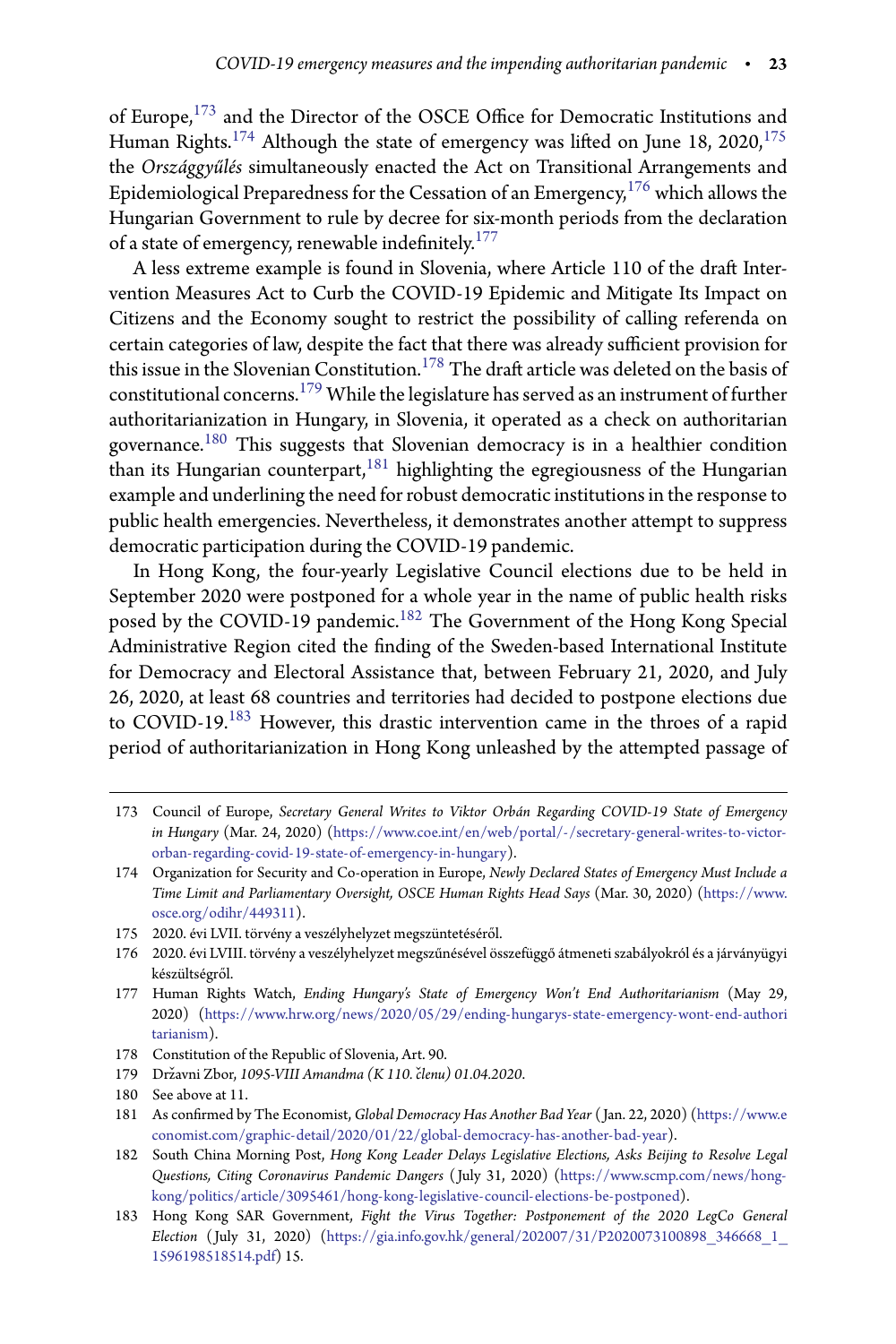a controversial extradition bill that was perceived to undermine critical safeguards in the criminal justice system. In this context, public health emergency regulations have from time to time been enforced on high-profile occasions by riot police during the COVID-19 outbreak: on one such occasion, in July 2020, the Hong Kong Journalists Association had cause to condemn riot police for allegedly abusing public health powers<sup>[184](#page-23-0)</sup> when officers fined at least 17 student reporters for gathering during a protest to commemorate the anniversary of a mob attack in Yuen Long. <sup>[185](#page-23-1)</sup> Among others fined on the scene were three Democratic Party legislators.[186](#page-23-2) In addition to concerns about their manner of implementation, it should be noted that the emergency regulations were made by the executive branch and therefore did not proceed through the regular primary legislative process where democratic scrutiny is maximized.<sup>[187](#page-23-3)</sup>

Democracy can be suppressed not only in the postponement and cancellation of elections and referenda, but in censorship and the stifling of a free media. The Government of Serbia is one of a number of examples of governments that have attempted to control the flow of information and news about COVID-19 in their respective states. It was prescribed by a decree of the Prime Minister that healthcare facilities and local authorities must direct all COVID-19 information to the 'COVID-19 Crisis Staff' headed by the Prime Minister. The circulation of COVID-19 information to the public by unauthorized persons would attract legal consequences for disseminating misinformation in a time of emergency.[188](#page-23-4) Following promulgation of the decree, a Serbian journalist was arrested after a hospital complained to the police following the publication of her article that reported that the hospital was ill equipped to deal with COVID-19. Though the Prime Minister later revoked the decree at the request of the Serbian President, it was reported that charges on the revoked decree had not been dropped against the journalist, potentially punishable by up to five years' imprisonment under the Serbian Criminal Code.<sup>[189](#page-23-5)</sup> Elsewhere, governments suspended the printing and distribution of newspapers as a purported antivirus measure, as in Iran, Jordan, Morocco, Oman, and Yemen.<sup>[190](#page-23-6)</sup>

The tendency to manipulate information and stifle avenues of dissent is characteristic of authoritarian and semi-authoritarian governments seeking to convince

<span id="page-23-0"></span><sup>184</sup> Prevention and Control of Disease (Prohibition on Group Gathering) Regulation (cap. 599G); enacted under the Prevention and Control of Disease Ordinance (cap. 599).

<span id="page-23-1"></span><sup>185</sup> RTHK, *Police Abused Powers by Fining Reporters, Says HKJA* ( July 22, 2020) [\(https://news.rthk.hk/rthk/e](https://news.rthk.hk/rthk/en/component/k2/1539303-20200722.htm) [n/component/k2/1539303-20200722.htm\)](https://news.rthk.hk/rthk/en/component/k2/1539303-20200722.htm).

<span id="page-23-2"></span><sup>186</sup> South China Morning Post, *Hong Kong Protests: Activist Holding Banner Arrested on Suspicion of Breaking New Security Law on Anniversary of Yuen Long Attack* ( July 21, 2020) [\(https://www.scmp.com/news/hong](https://www.scmp.com/news/hong-kong/politics/article/3094111/hong-kong-protests-activists-fined-breaking-social)[kong/politics/article/3094111/hong-kong-protests-activists--](https://www.scmp.com/news/hong-kong/politics/article/3094111/hong-kong-protests-activists-fined-breaking-social)ned-breaking-social).

<sup>187</sup> See below at 26–27.

<span id="page-23-3"></span><sup>188</sup> Government of Serbia, Decree 05 No. 53-2928/2020 (Mar. 28, 2020).

<span id="page-23-5"></span><span id="page-23-4"></span><sup>189</sup> Global Voices, *Serbian Government Revokes Controversial COVID-19-Related Decree Used as Pretext to Arrests Journalists* (Apr. 7, 2020) [\(https://advox.globalvoices.org/2020/04/07/serbian-government-re](https://advox.globalvoices.org/2020/04/07/serbian-government-revokes-controversial-covid-19-related-decree-used-as-pretext-to-arrests-journalists/) [vokes-controversial-covid-19-related-decree-used-as-pretext-to-arrests-journalists/\)](https://advox.globalvoices.org/2020/04/07/serbian-government-revokes-controversial-covid-19-related-decree-used-as-pretext-to-arrests-journalists/).

<span id="page-23-6"></span><sup>190</sup> Committee to Protect Journalists, *Jordan, Oman, Morocco, and Yemen Suspend Newspaper Production, Citing COVID-19 Fears* (Mar. 25, 2020) [\(https://cpj.org/2020/03/jordan-oman-morocco-and-yemen-suspe](https://cpj.org/2020/03/jordan-oman-morocco-and-yemen-suspend-newspaper-pr/) [nd-newspaper-pr/\)](https://cpj.org/2020/03/jordan-oman-morocco-and-yemen-suspend-newspaper-pr/); Committee to Protect Journalists, 'Iran bans printing of all newspapers, citing spread of coronavirus' (Mar. 31, 2020) [\(https://cpj.org/2020/03/iran-bans-printing-of-all-newspapers-citing](https://cpj.org/2020/03/iran-bans-printing-of-all-newspapers-citing-spread/)[spread/\)](https://cpj.org/2020/03/iran-bans-printing-of-all-newspapers-citing-spread/).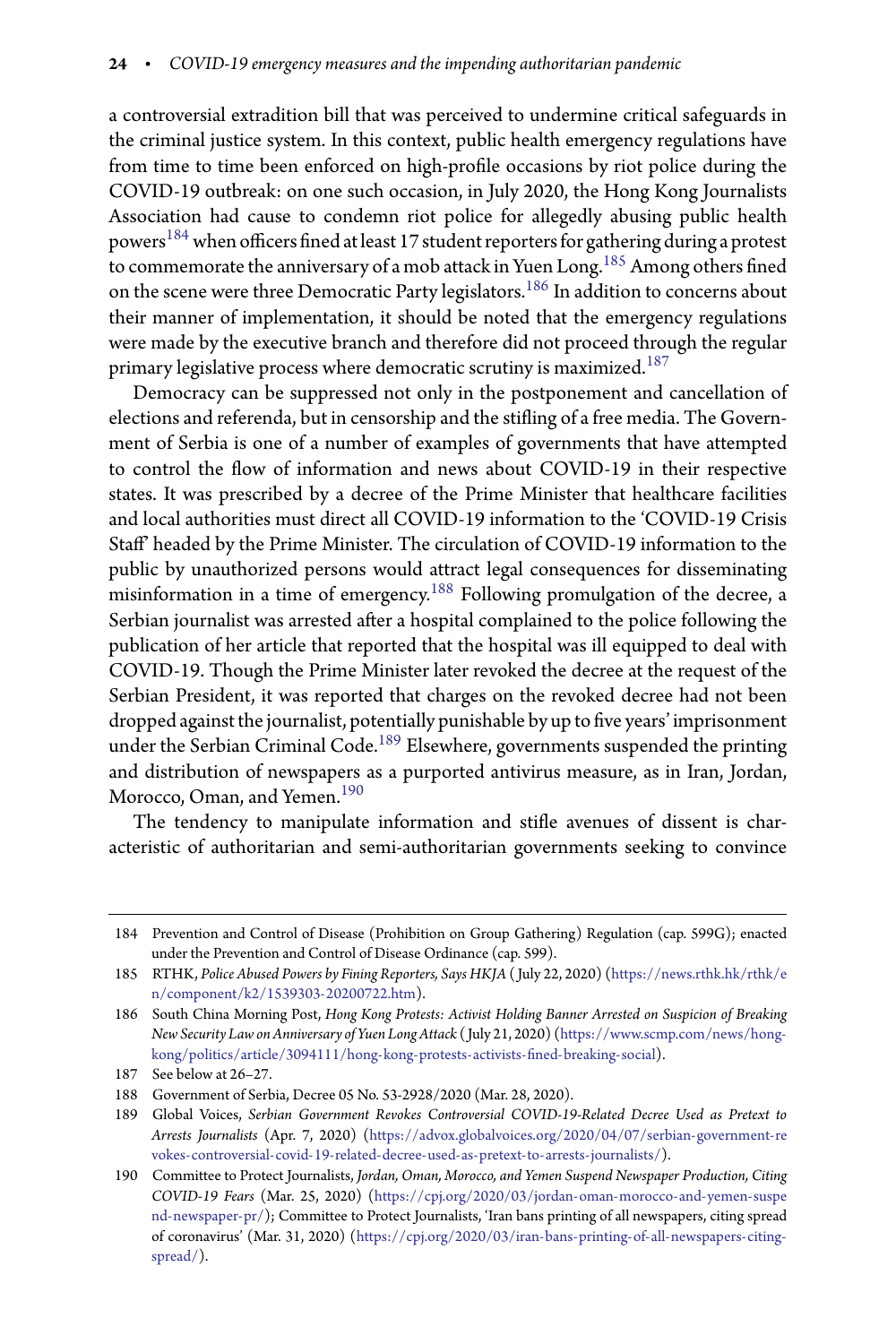populations of their competence.<sup>[191](#page-24-0)</sup> The Economist Intelligence Unit's 2019 Democracy Index categorized a number of former Eastern Bloc countries as either 'flawed democracies' or 'hybrid regimes', $192$  in other words weak democracies and semi-authoritarian states. While their adoption of excessive measures may accord with their democratically deficient status, it is alarming that the COVID-19 pandemic, which requires governments to make constructive public health interventions, should act as a medium through which further authoritarian control is exerted. The insistence on a centralized control of the COVID-19 narrative, and the adoption of a disciplinarian approach to enforcement of viral control measures, are themselves generators of fear and increased reliance on, and deference toward, the emphatic authority of the state. Moreover, as later discussed, though such measures are enacted in the context of the COVID-19 pandemic, they are likely to be retained for or resurrected in future public emergencies.[193](#page-24-2)

There are two other contexts in which the crucial role of free and independent media scrutiny, and broader public scrutiny, during a pandemic is emphasized. The first is in securing proper political accountability and observance of the rule of law, not least for the better advancement of measures to contain and slow the spread of COVID-19. An example of pivotal media scrutiny in this context was seen in Scotland, where the Chief Medical Officer for Scotland was discovered to have taken at least two trips to her second home while simultaneously being the face of a public campaign to 'stay home' and 'save lives'. Not only was the Chief Medical Officer for Scotland potentially in criminal violation of the legal restrictions on personal movement,  $194$  not to mention guilty of rank hypocrisy, but she had also acted in a manner injurious to public trust in government COVID-19 containment messaging. In particular, a senior government official failing to follow her own public health advice and (potentially) violating COVID-19 related legal restrictions made it likely that fewer people would trust and comply with government COVID-19 instructions.[195](#page-24-4) Following an initial attempt by the First Minister to keep the Chief Medical Officer for Scotland in post, she capitulated to the public outcry over the incident and required the Chief Medical Officer for Scotland to resign.<sup>[196](#page-24-5)</sup>

Similar events occurred elsewhere. Neil Ferguson, a professor of epidemiology and influential advisor to the UK Government on COVID-19 policy, resigned from his advisory role after reports that he allowed a married woman to visit his home contrary to government COVID-19 containment messaging.<sup>[197](#page-24-6)</sup> In New Zealand, the Minister for Health was found to have driven his family 20 kilometers to a beach in violation

<sup>191</sup> S. Guriev and D. Treisman, *Informational Autocrats* (2019) 33(4) Journal of Economic Perspectives 100.

<span id="page-24-1"></span><span id="page-24-0"></span><sup>192</sup> The Economist Intelligence Unit, *Global Democracy in Retreat* ( Jan. 21, 2020) [\(https://www.eiu.com/n/](https://www.eiu.com/n/global-democracy-in-retreat/) [global-democracy-in-retreat/\)](https://www.eiu.com/n/global-democracy-in-retreat/).

<sup>193</sup> See below at 29–30.

<span id="page-24-2"></span><sup>194</sup> Health Protection (Coronavirus) (Restrictions) (Scotland) Regulations 2020 (S.S.I. 2020/103), reg. 5.

<span id="page-24-4"></span><span id="page-24-3"></span><sup>195</sup> See D. Fancourt, A. Steptoe and L. Wright, *The Cummings Effect: Politics, Trust, and Behaviours During the COVID-19 Pandemic* (2020) The Lancet. DOI: [https://doi.org/10.1016/S0140-6736\(20\)31690-1.](https://doi.org/10.1016/S0140-6736(20)31690-1)

<span id="page-24-5"></span><sup>196</sup> The Guardian, *Nicola Sturgeon Reveals She Asked Chief Medical Ocer to Resign* (Apr. 6, 2020) [\(https://](https://www.theguardian.com/uk-news/2020/apr/06/nicola-sturgeon-reveals-she-asked-chief-medical-officer-to-resign) www.theguardian.com/uk-news/2020/apr/06/nicola-sturgeon-reveals-she-asked-chief-medical-officer[to-resign\)](https://www.theguardian.com/uk-news/2020/apr/06/nicola-sturgeon-reveals-she-asked-chief-medical-officer-to-resign).

<span id="page-24-6"></span><sup>197</sup> BBC, *Coronavirus: Prof Neil Ferguson Quits Government Role After 'Undermining' Lockdown* (May 6, 2020) [\(https://www.bbc.com/news/uk-politics-52553229\)](https://www.bbc.com/news/uk-politics-52553229).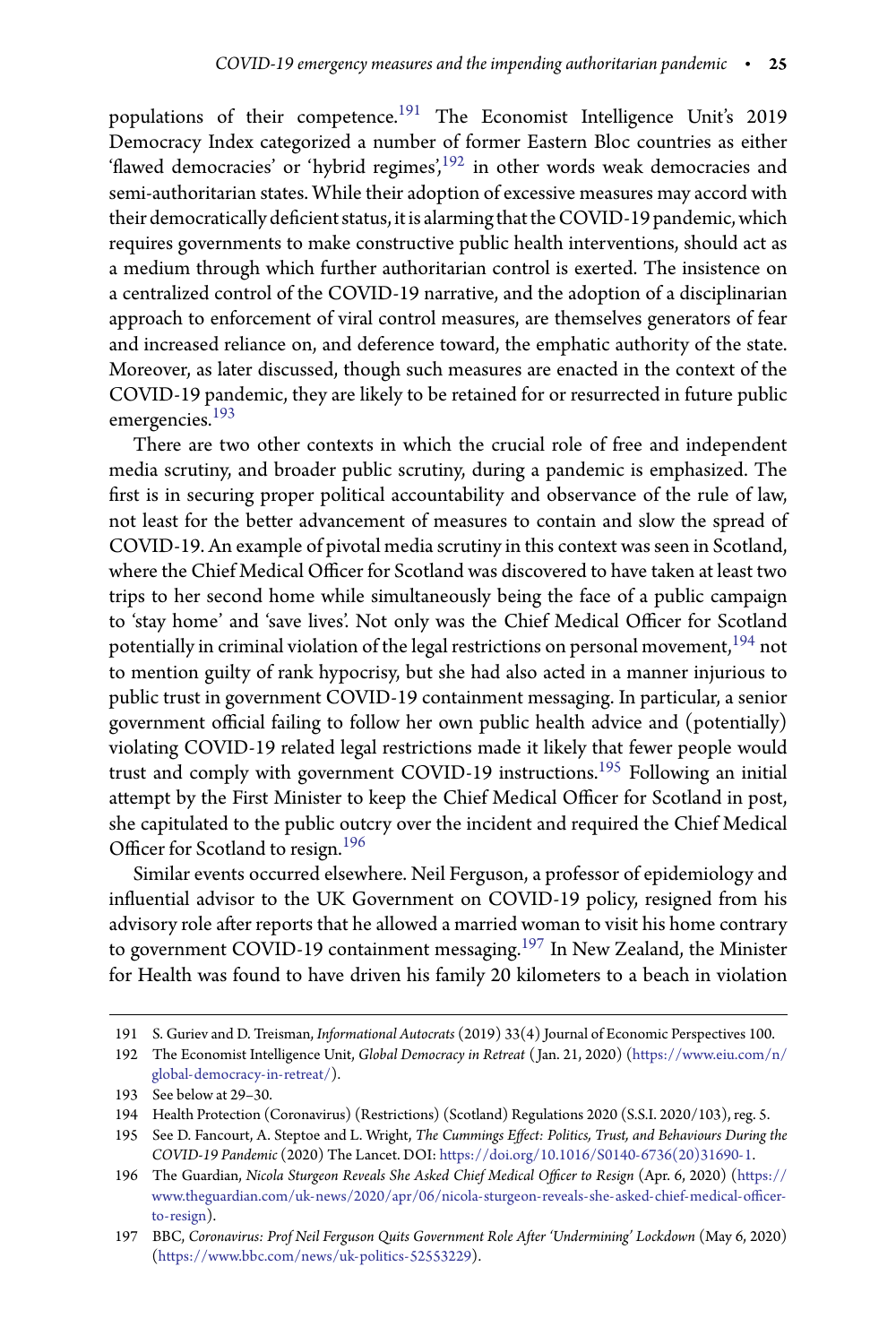of legal restrictions on personal movement, to which the Prime Minister resolved to take action.[198](#page-25-0) The President of South Africa, Cyril Ramaphosa, made contact and posed for photographs with members of the public despite government advice to avoid direct contact and maintain a distance of at least two meters from other persons.<sup>[199](#page-25-1)</sup> The President of Mexico, Andrés Manuel López Obrador, defended his shaking the hand of the elderly mother of the imprisoned drug trafficker 'El Chapo', in contravention of his own government's advice not to engage in physical contact during the pandemic, on the basis that it would have been 'disrespectful' not to shake her hand and that he was 'not a robot.<sup>[200](#page-25-2)</sup> The rule of law demands, however, that government officials comply with all laws and relevant guidance, particularly in the seriousness of a pandemic scenario. Independent media scrutiny allowed for these events to be reported, for accountability to follow and in some cases for dismissal from post.

At the other end of the spectrum, a total absence of free and independent media scrutiny can be seen to have profound implications for COVID-19 containment, not only in the states concerned, but on a global scale. Turkmenistan continued, as of early August 2020, to report no cases of COVID-19 within its territory. With the country having the lowest rating worldwide in Reporters Without Borders' 2019 World Press Freedom Index, $^{201}$  $^{201}$  $^{201}$  it is extremely difficult to independently verify the local situation. However, the officially reported figures have been deemed implausible not least because Turkmenistan has claimed to have no people living with Human Immunodeficiency Virus ('HIV') or Acquired Immune Deficiency Syndrome ('AIDS') over the past decade, in addition to reports of suppressed evidence of previous outbreaks.<sup>[202](#page-25-4)</sup> A highly authoritarian approach to the (probable) concealment of a local COVID-19 outbreak is of global concern, as 'global health is only as strong as its weakest link'.<sup>[203](#page-25-5)</sup> The ability for infections to spread from states in which COVID-19 is concealed or denied undermines containment efforts elsewhere and has the likely effect of prolonging the persistence of containment measures, including excessive measures, in other states. The same principle applies to other authoritarian states that have reported no cases of COVID-19, such as North Korea, which has the second-lowest rating in the 2019 World Press Freedom Index.<sup>[204](#page-25-6)</sup> In a state where citizens can be 'sent to a concentration camp for viewing, reading or listening to content provided by a media outlet based outside the country',<sup>[205](#page-25-7)</sup> and where just one centralized news agency is in existence, it is again extremely difficult to verify the presence or spread of COVID-19 in North

<span id="page-25-0"></span><sup>198</sup> The Guardian, *New Zealand Health Minister Demoted After Beach Visit Broke Lockdown Rules* (Apr. 7, 2020) (https://www.theguardian.com/world/2020/apr/07/new-zealand-health-minister-demoted-afte [r-beach-visit-broke-lockdown-rules\)](https://www.theguardian.com/world/2020/apr/07/new-zealand-health-minister-demoted-after-beach-visit-broke-lockdown-rules).

<span id="page-25-1"></span><sup>199</sup> BBC, *South Aica's Cyril Ramaphosa Jokes About Arrest for Breaking Coronavirus Rules* (May 18, 2020) [\(https://www.bbc.com/news/world-africa-52705686\)](https://www.bbc.com/news/world-africa-52705686).

<span id="page-25-2"></span><sup>200</sup> Al Jazeera, *Mexico President Defends Meeting Mother of "El Chapo*" (Mar. 31, 2020) [\(https://www.aljazeera.](https://www.aljazeera.com/news/2020/03/mexico-president-defends-meeting-mother-el-chapo-200330203205037.html) [com/news/2020/03/mexico-president-defends-meeting-mother-el-chapo-200330203205037.html\)](https://www.aljazeera.com/news/2020/03/mexico-president-defends-meeting-mother-el-chapo-200330203205037.html).

<sup>201</sup> Reporters Without Borders, *2019 World Press Freedom Index* [\(https://rsf.org/en/ranking\)](https://rsf.org/en/ranking).

<span id="page-25-4"></span><span id="page-25-3"></span><sup>202</sup> BBC, *Coronavirus: Why Has Turkmenistan Reported No Cases?* (Apr. 7, 2020) [\(https://www.bbc.com/ne](https://www.bbc.com/news/world-asia-52186521) [ws/world-asia-52186521\)](https://www.bbc.com/news/world-asia-52186521).

<span id="page-25-5"></span><sup>203</sup> Foreign Policy, *Turkmenistan's Secretive Strongman Remains in Denial About the Pandemic* (Apr. 10, 2020) [\(https://foreignpolicy.com/2020/04/10/turkmenistan-coronavirus-pandemic-denial-strongman-berdi](https://foreignpolicy.com/2020/04/10/turkmenistan-coronavirus-pandemic-denial-strongman-berdimuhamedov/) [muhamedov/\)](https://foreignpolicy.com/2020/04/10/turkmenistan-coronavirus-pandemic-denial-strongman-berdimuhamedov/).

<sup>204</sup> Reporters Without Borders, *2019 World Press Freedom Index* [\(https://rsf.org/en/ranking\)](https://rsf.org/en/ranking).

<span id="page-25-7"></span><span id="page-25-6"></span><sup>205</sup> Reporters Without Borders, *North Korea* [\(https://rsf.org/en/north-korea\)](https://rsf.org/en/north-korea).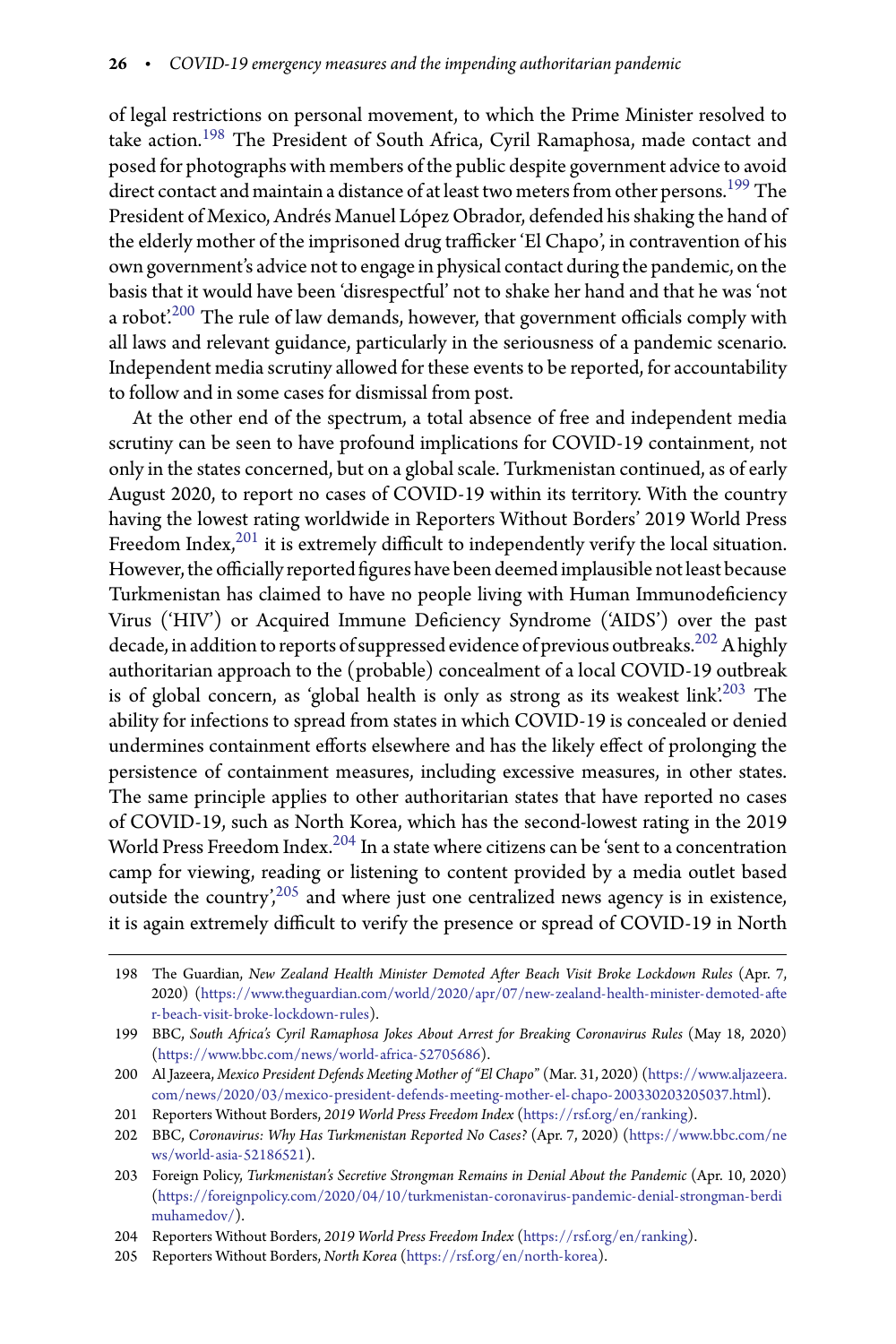Korea. Nevertheless, in view of its land border with China and a significant labor force working outside the country, it is implausible that North Korea would have no cases of infection.

Finally, it should be noted that even where effective democratic controls are not suppressed, they may be bypassed. In just a few months, the UK Government enacted 91 pieces of COVID-19-related delegated legislation subject to the negative procedure, $206$  whereby the delegated legislation becomes law at the point of enactment but can be later annulled by either House of Parliament, a procedure that has not been successfully used since  $1979$ .<sup>[207](#page-26-1)</sup> While this form of enacting delegated legislation is ex ante approved by Parliament, it evades rigorous parliamentary scrutiny at the point of enactment, even though the delegated legislation has included the major restrictions on personal movement already discussed, with their far-reaching implications for civil liberties and fundamental freedoms. There may be a need to enact emergency measures, such as by way of delegated legislation, as the exigencies of the pandemic unfold, but these should be as limited as possible in number and scope and be followed by more rigorous parliamentary scrutinythrough regular legislative channels where appropriate. In this way, measures taken in response to the pandemic, or any public emergency, will strike a more sustainable balance between the practical requirement for an urgent regulatory response and the preservation of deliberative, transparent, and democratic decision-making.[208](#page-26-2)

# V. THE IMPENDING AUTHORITARIAN PANDEMIC

The widespread uses and abuses of emergency powers during the COVID-19 pandemic documented in this Article have coincided with the global retreat of democracy. The Economist Intelligence Unit's 2019 Democracy Index, which was released in January 2020 during the outbreak in Hubei, China, recorded the worst global democracy score (5.44 out of 10) since its launch in  $2006$ <sup>[209](#page-26-3)</sup> The COVID-19 pandemic has inflicted widespread human suffering, primarily in the guise of health and economic damage, but authoritarian governance and human rights curtailment are a gratuitous toll to exact on populations, particularly when cases of COVID-19 seem to resurge once restrictions are eased, $2^{10}$  even where, as in Mainland China, lockdowns are carried to extremity.

It is a matter of grave international controversy that Mainland China's authoritarian approach to virus containment—which has reportedly ranged from censorship<sup>[211](#page-26-5)</sup>

<span id="page-26-0"></span><sup>206</sup> The Telegraph, *More Than 90 Coronavirus Laws and Rules Imposed Without Parliamentary Scrutiny* ( June 17, 2020) [\(https://www.telegraph.co.uk/politics/2020/06/17/90-coronavirus-laws-rules-imposed-withou](https://www.telegraph.co.uk/politics/2020/06/17/90-coronavirus-laws-rules-imposed-without-parliamentary-scrutiny/) [t-parliamentary-scrutiny/\)](https://www.telegraph.co.uk/politics/2020/06/17/90-coronavirus-laws-rules-imposed-without-parliamentary-scrutiny/).

<span id="page-26-1"></span><sup>207</sup> UK Parliament, *Negative Procedure* (2020) [\(https://guidetoprocedure.parliament.uk/collections/PtBJu](https://guidetoprocedure.parliament.uk/collections/PtBJuBiU/negative-procedure) [BiU/negative-procedure\)](https://guidetoprocedure.parliament.uk/collections/PtBJuBiU/negative-procedure).

<span id="page-26-2"></span><sup>208</sup> S. Thomson & E.C. Ip, *COVID-19 Emergency Measures Are Hurting Democracy Globally* (2020) 110(9) American Journal of Public Health 1356.

<span id="page-26-3"></span><sup>209</sup> The Economist Intelligence Unit, *Global Democracy in Retreat* ( Jan. 21, 2020) [\(https://www.eiu.com/n/](https://www.eiu.com/n/global-democracy-in-retreat/) [global-democracy-in-retreat/\)](https://www.eiu.com/n/global-democracy-in-retreat/).

<sup>210</sup> J. Giesecke, *The Invisible Pandemic* (2020) 395 The Lancet e98.

<span id="page-26-5"></span><span id="page-26-4"></span><sup>211</sup> CNN, *Anger Over the Wuhan Virus Is Sparking Pushback Against Censorship in China. It Will Not Last*. (Feb. 1, 2020) [\(https://edition.cnn.com/2020/01/31/asia/wuhan-virus-china-censorship-intl](https://edition.cnn.com/2020/01/31/asia/wuhan-virus-china-censorship-intl-hnk/index.html)[hnk/index.html\)](https://edition.cnn.com/2020/01/31/asia/wuhan-virus-china-censorship-intl-hnk/index.html).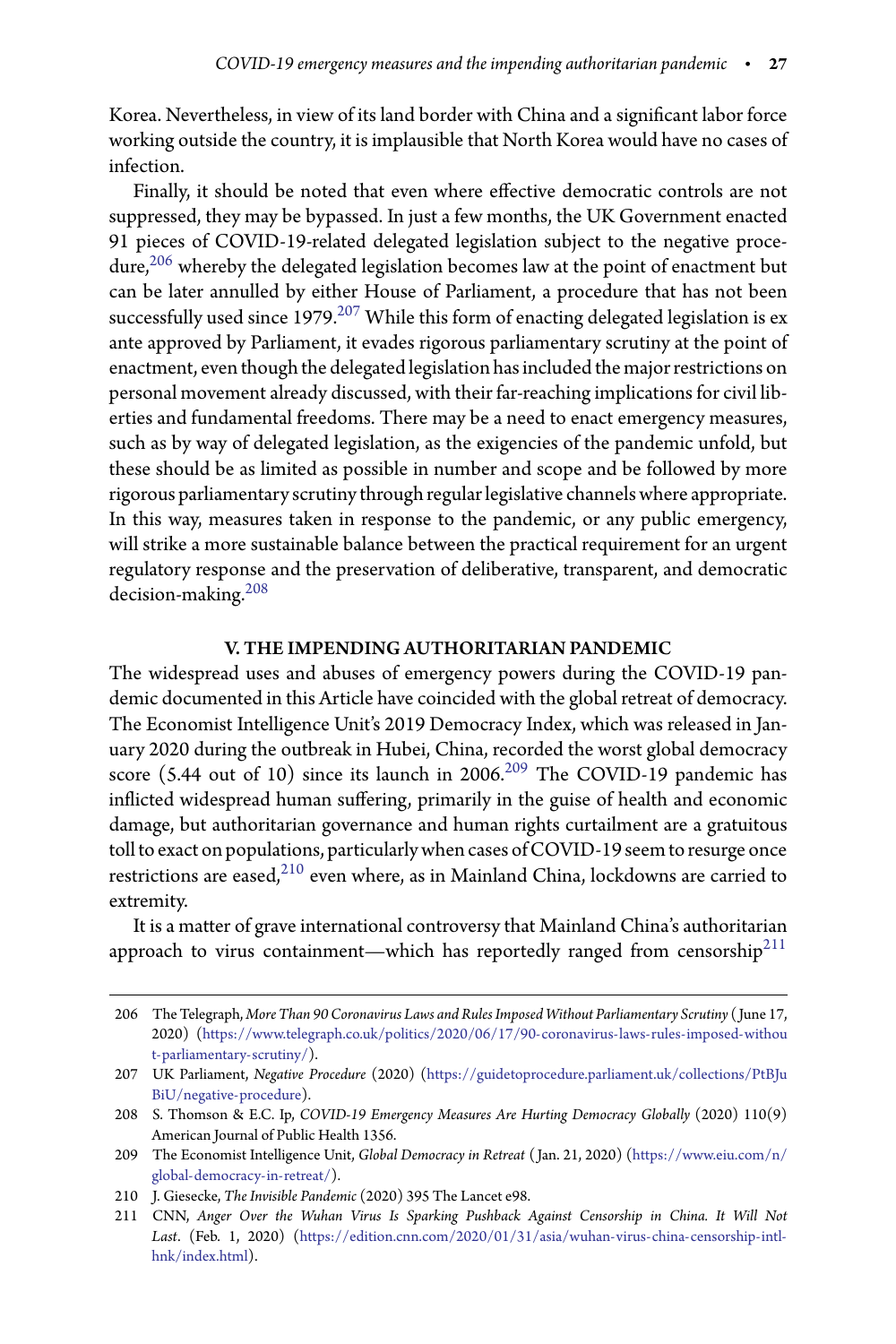and setting up informant hotlines, $^{212}$  $^{212}$  $^{212}$  to isolating people from their families<sup>[213](#page-27-1)</sup> and welding people within their own homes<sup>[214](#page-27-2)</sup>—has been effectively lauded by the WHO's Director-General.<sup>[215](#page-27-3)</sup> Nor has the WHO delivered any meaningful recommendation, consistent with international human rights law, about 'whether, when, and how' mem-ber states should implement or lift Wuhan-inspired 'all-out' containment measures.<sup>[216](#page-27-4)</sup> The WHO, obligated by its Constitution to respect the 'fundamental rights of every human being without distinction of race, religion, political belief, economic or social condition', $217$  should never condone authoritarian approaches to viral containment, not only because of the deleterious effects that this can have on democracy, civil liberties, and fundamental freedoms—contrary to the aim of the UN Charter in 'promoting and encouraging respect for human rights and for fundamental freedoms $^{218}$  $^{218}$  $^{218}$ —but also because it is not necessarily effective in combatting the spread of a highly contagious infectious disease like COVID-19.[219](#page-27-7) Moreover, the Organization's own International Health Regulations demand 'full respect for the dignity, human rights and fundamental freedoms of persons'.[220](#page-27-8)

It must not be forgotten that authoritarian information politics neutered an early provincial response to COVID-19 in China,<sup>[221](#page-27-9)</sup> which could have downsized the ensuing global crisis. The Wuhan local authorities' suppression of the freedoms of speech and information before and after the death, from COVID-19, of whistleblower ophthalmologist Dr Li Wenliang on February 7, 2020, may have the effect of escalating fear and inciting people to acquire information from unreliable sources.[222](#page-27-10) Centralized, even personalist, authoritarian regimes may have an advantage in mobilizing the masses, but they tend to be ineffective in preventing the spread of infectious diseases from proliferating at the earliest stage, which is feasible only with an open and competitive political

<span id="page-27-0"></span><sup>212</sup> New York Times, *China, Desperate to Stop Coronavirus, Turns Neighbor Against Neighbor* (Feb. 3, 2020) [\(https://www.nytimes.com/2020/02/03/business/china-coronavirus-wuhan-surveillance.html\)](https://www.nytimes.com/2020/02/03/business/china-coronavirus-wuhan-surveillance.html).

<span id="page-27-1"></span><sup>213</sup> USA Today, *This Is What China Did to Beat Coronavirus. Experts Say America Could Not Handle It* (Apr. 1, 2020) [\(https://eu.usatoday.com/story/news/world/2020/04/01/coronavirus-covid-19-china-radica](https://eu.usatoday.com/story/news/world/2020/04/01/coronavirus-covid-19-china-radical-measures-lockdowns-mass-quarantines/2938374001/) [l-measures-lockdowns-mass-quarantines/2938374001/\)](https://eu.usatoday.com/story/news/world/2020/04/01/coronavirus-covid-19-china-radical-measures-lockdowns-mass-quarantines/2938374001/).

<span id="page-27-2"></span><sup>214</sup> The Australian, *Coronavirus: China's Extreme Measures to Tackle COVID-19* (Mar. 24, 2020) [\(https://www.](https://www.theaustralian.com.au/inquirer/coronavirus-chinas-extreme-measures-to-tackle-covid19/news-story/a3dd72aceb7a4f78af0d245ac18f3fc2) [theaustralian.com.au/inquirer/coronavirus-chinas-extreme-measures-to-tackle-covid19/news-story/a3](https://www.theaustralian.com.au/inquirer/coronavirus-chinas-extreme-measures-to-tackle-covid19/news-story/a3dd72aceb7a4f78af0d245ac18f3fc2) [dd72aceb7a4f78af0d245ac18f3fc2\)](https://www.theaustralian.com.au/inquirer/coronavirus-chinas-extreme-measures-to-tackle-covid19/news-story/a3dd72aceb7a4f78af0d245ac18f3fc2).

<span id="page-27-3"></span><sup>215</sup> World Health Organization, 'Report of the Director-General, 146th Meeting of the Executive Board' (Feb. 3, 2020) [\(https://www.who.int/dg/speeches/detail/report-of-the-director-general-146th-meeti](https://www.who.int/dg/speeches/detail/report-of-the-director-general-146th-meeting-of-the-executive-board) [ng-of-the-executive-board\)](https://www.who.int/dg/speeches/detail/report-of-the-director-general-146th-meeting-of-the-executive-board); World Health Organization, 'Coronavirus Press Conference Transcript' (Feb. 12, 2020) [\(https://www.who.int/docs/default-source/coronaviruse/transcripts/who-audio-emergencie](https://www.who.int/docs/default-source/coronaviruse/transcripts/who-audio-emergencies-coronavirus-full-press-conference-12feb2020-final.pdf?sfvrsn=ef1ba2bf_2) s-coronavirus-full-press-conference-12feb2020-final.pdf?sfvrsn=ef1ba2bf\_2) 11–13.

<span id="page-27-4"></span><sup>216</sup> A. Flahault, *COVID-19 Cacophony: Is There Any Orchestra Conductor?*, vol 395, issue 10229, The Lancet, P1037 (2020), 1037.

<sup>217</sup> Constitution of the World Health Organization, Preamble.

<span id="page-27-5"></span><sup>218</sup> Charter of the United Nations, Art. 1(3).

<span id="page-27-7"></span><span id="page-27-6"></span><sup>219</sup> See J. Giesecke, *The Invisible Pandemic* (2020) 395 The Lancet e98. Consider, in that regard, Article 1 of the Constitution of the WHO that declares that the objective of the WHO 'shall be the attainment by all peoples of the highest possible level of health'.

<sup>220</sup> International Health Regulations (2005), Art. 3.1.

<span id="page-27-9"></span><span id="page-27-8"></span><sup>221</sup> M.M. Kavanagh, *Authoritarianism, Outbreaks, and Information Politics*, vol 5, issue 3, The Lancet Public Health, PE135-E136 (2020).

<span id="page-27-10"></span><sup>222</sup> G.J. Rubin and S. Wessely, *The Psychological Effects of Quarantining a City*, British Medical Journal 2020; 368.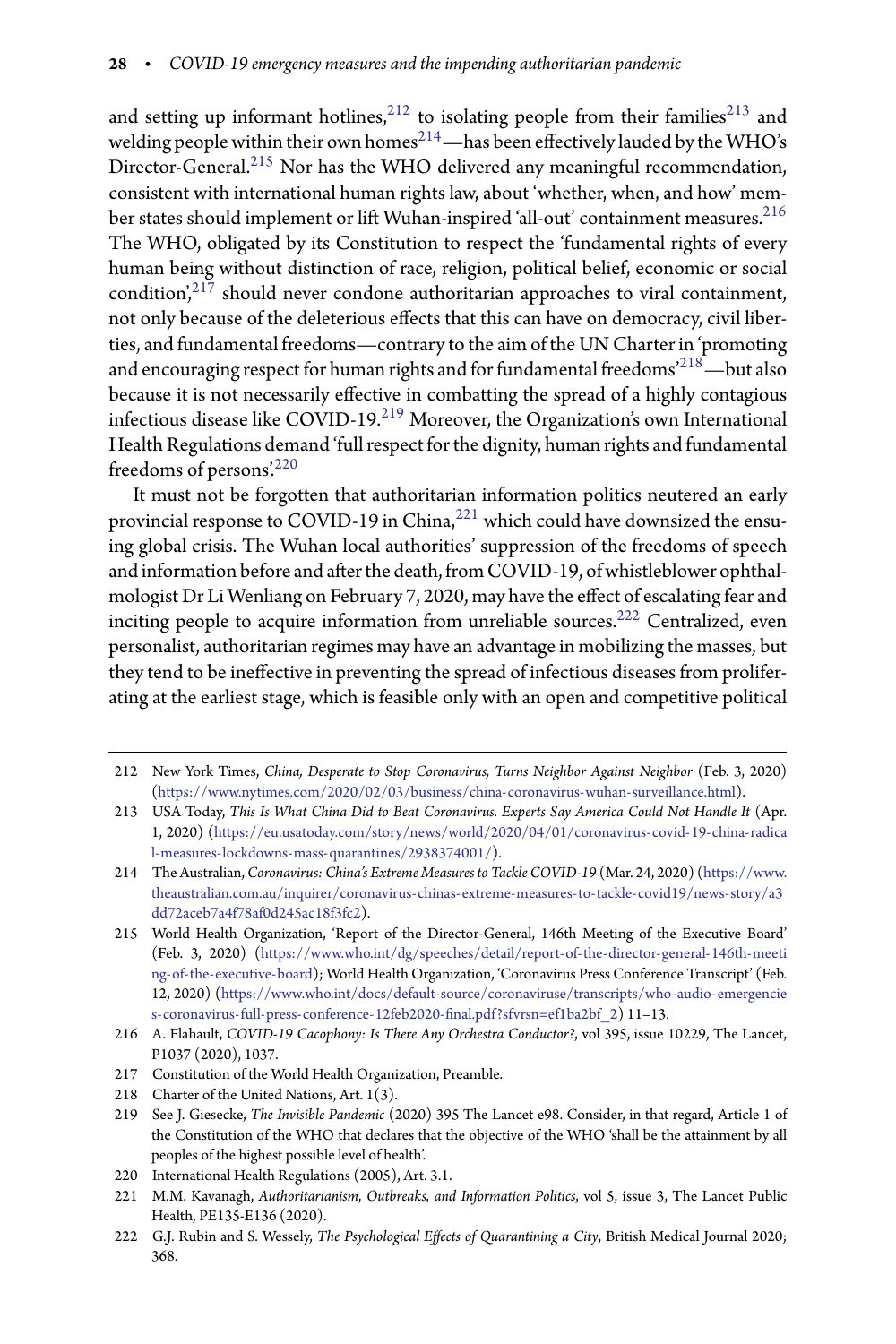climate that empowers journalists, civil society, and government insiders to blow the whistle on public health scandals with little fear of retaliation or even assassination.<sup>[223](#page-28-0)</sup>

Technology offers, in the face of a pandemic, both hopes of salvation and a harbinger of dystopia. On the one hand, technological advances, particularly in the field of medicine, present great opportunities for preventing and controlling the spread of, and treating incidences of, infectious disease. However, technological responses to the outbreak of an infectious disease can also invoke an Orwellian sense of totalitarianism that, in relation to COVID-19, is spreading as a pandemic in its own right. Drones have been used to issue public health instructions to individuals and enforce lockdown restrictions in a number of countries including France,  $224$  Spain,  $225$  Malaysia,  $226$  and Mainland China.<sup>[227](#page-28-4)</sup> Police robots have been deployed to enforce lockdown restrictions in Tunisia.[228](#page-28-5) Facial recognition cameras have been used to police quarantine and self-isolation compliance in Russia,<sup>[229](#page-28-6)</sup> while quarantine compliance has been enforced through the compulsory wearing of electronic wristbands in Hong Kong, $^{230}$  $^{230}$  $^{230}$  where all asymptomatic inbound air travelers have been required to give deep throat saliva samples prior to mandatory quarantine.<sup>[231](#page-28-8)</sup> Mobile phone location monitoring has been implemented in a number of countries including Austria,  $232$  Germany,  $233$  Pakistan,  $234$ and South Africa,  $235$  while mobile phone app location monitoring has been used in

- <span id="page-28-6"></span>229 CNN, *How Russia Is Using Authoritarian Tech to Curb Coronavirus* (Mar. 29, 2020) [\(https://edition.cnn.](https://edition.cnn.com/2020/03/29/europe/russia-coronavirus-authoritarian-tech-intl/index.html) [com/2020/03/29/europe/russia-coronavirus-authoritarian-tech-intl/index.html\)](https://edition.cnn.com/2020/03/29/europe/russia-coronavirus-authoritarian-tech-intl/index.html).
- <span id="page-28-7"></span>230 CNBC, *Hong Kong Is Putting Electronic Wristbands on Arriving Passengers to Enforce Coronavirus Quarantine* (Mar. 18, 2020) [\(https://www.cnbc.com/2020/03/18/hong-kong-uses-electronic-wristbands-to-e](https://www.cnbc.com/2020/03/18/hong-kong-uses-electronic-wristbands-to-enforce-coronavirus-quarantine.html) [nforce-coronavirus-quarantine.html\)](https://www.cnbc.com/2020/03/18/hong-kong-uses-electronic-wristbands-to-enforce-coronavirus-quarantine.html).
- <span id="page-28-8"></span>231 Government of the Hong Kong Special Administrative Region,*DH Strengthens Health Quarantine and Testing Arrangements for Inbound Travellers* (Apr. 7, 2020) [\(https://www.info.gov.hk/gia/general/202004/07/](https://www.info.gov.hk/gia/general/202004/07/P2020040700753.htm) [P2020040700753.htm\)](https://www.info.gov.hk/gia/general/202004/07/P2020040700753.htm).
- <span id="page-28-9"></span>232 Wall Street Journal, *Europe Tracks Residents' Phones for Coronavirus Research* (Mar. 27, 2020) [\(https://www.](https://www.wsj.com/articles/europe-tracks-residents-phones-for-coronavirus-research-11585301401) [wsj.com/articles/europe-tracks-residents-phones-for-coronavirus-research-11585301401\)](https://www.wsj.com/articles/europe-tracks-residents-phones-for-coronavirus-research-11585301401).

- <span id="page-28-11"></span><span id="page-28-10"></span>234 Pakistan Telecommunications Authority, *SMS Alerts Being Sent to Suspected Coronavirus Individuals* (Mar. 23, 2020) [\(https://www.pta.gov.pk/en/media-center/single-media/sms-alerts-being-sent-to-suspected](https://www.pta.gov.pk/en/media-center/single-media/sms-alerts-being-sent-to-suspected-corona-virus-individuals-240320)[corona-virus-individuals-240320\)](https://www.pta.gov.pk/en/media-center/single-media/sms-alerts-being-sent-to-suspected-corona-virus-individuals-240320).
- <span id="page-28-12"></span>235 Bloomberg, *South Aica to Tap Phone Data to Prepare for Coronavirus Case Spikes* (Mar. 27, 2020) [\(https://www.bloomberg.com/news/articles/2020-03-27/s-africa-to-tap-phone-data-to-ready](https://www.bloomberg.com/news/articles/2020-03-27/s-africa-to-tap-phone-data-to-ready-for-coronavirus-case-spikes)[for-coronavirus-case-spikes\)](https://www.bloomberg.com/news/articles/2020-03-27/s-africa-to-tap-phone-data-to-ready-for-coronavirus-case-spikes).

<span id="page-28-0"></span><sup>223</sup> Y.Y. Ang, *When COVID-19 Meets Centralized, Personalized Power*, Nature Human Behaviour (2020), DOI[:https://doi.org/10.1038/s41562-020-0872-3](https://doi.org/10.1038/s41562-020-0872-3) (Apr. 9, 2020).

<span id="page-28-1"></span><sup>224</sup> RFI, *French Police Deploy Drones to Enforce Coronavirus Restrictions* (Mar. 22, 2020) (http://www.rfi.fr/e [n/france/20200322-french-police-deploy-drones-helicopters-to-enforce-coronavirus-restrictions-covi](http://www.rfi.fr/en/france/20200322-french-police-deploy-drones-helicopters-to-enforce-coronavirus-restrictions-covivd-19-lockdown) [vd-19-lockdown\)](http://www.rfi.fr/en/france/20200322-french-police-deploy-drones-helicopters-to-enforce-coronavirus-restrictions-covivd-19-lockdown).

<span id="page-28-2"></span><sup>225</sup> Business Insider, *Spain's Police Are Flying Drones With Speakers Around Public Places to Warn Citizens on Coronavirus Lockdown to Get Inside* (Mar. 16, 2020) [\(https://www.businessinsider.com/spanish-police-u](https://www.businessinsider.com/spanish-police-using-drones-to-ask-people-stay-at-home-2020-3?r=DE&IR=T) [sing-drones-to-ask-people-stay-at-home-2020-3?r=DE&IR=T\)](https://www.businessinsider.com/spanish-police-using-drones-to-ask-people-stay-at-home-2020-3?r=DE&IR=T).

<span id="page-28-3"></span><sup>226</sup> Straits Times, *Coronavirus: Malaysia Starts Nationwide Disinfection Effort* (Mar. 30, 2020) [\(https://www.](https://www.straitstimes.com/asia/se-asia/malaysia-to-start-nationwide-disinfection-efforts-to-prevent-coronavirus-spread) straitstimes.com/asia/se-asia/malaysia-to-start-nationwide-disinfection-efforts-to-prevent-coronavirus[spread\)](https://www.straitstimes.com/asia/se-asia/malaysia-to-start-nationwide-disinfection-efforts-to-prevent-coronavirus-spread).

<span id="page-28-4"></span><sup>227</sup> Bloomberg, *Drones Take to China's Skies to Fight Coronavirus Outbreak* (Feb. 4, 2020) [\(https://www.](https://www.bloomberg.com/news/articles/2020-02-04/drones-take-to-china-s-skies-to-fight-coronavirus-outbreak) [bloomberg.com/news/articles/2020-02-04/drones-take-to-china-s-skies-to--](https://www.bloomberg.com/news/articles/2020-02-04/drones-take-to-china-s-skies-to-fight-coronavirus-outbreak)ght-coronavirus-outbrea  $k$ ).

<span id="page-28-5"></span><sup>228</sup> BBC, *Coronavirus: Tunisia Deploys Police Robot on Lockdown Patrol* (Apr. 3, 2020) [\(https://www.bbc.com/](https://www.bbc.com/news/world-africa-52148639) [news/world-africa-52148639\)](https://www.bbc.com/news/world-africa-52148639).

<sup>233</sup> Ibid.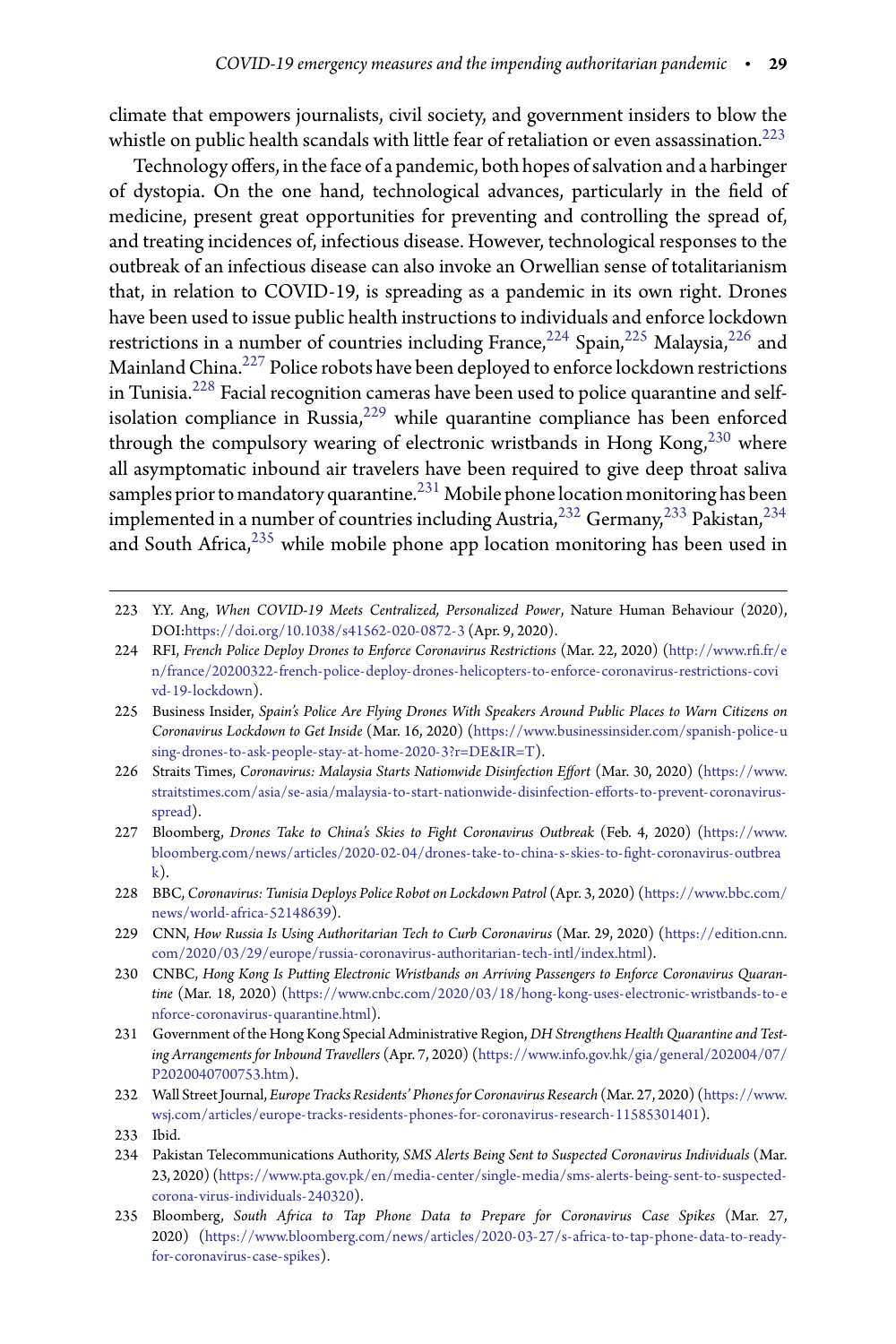Singapore.[236](#page-29-0) These measures are in addition to freedom of information restrictions in countries such as  $\text{Hungary}^{237}$  $\text{Hungary}^{237}$  $\text{Hungary}^{237}$  Serbia,<sup>[238](#page-29-2)</sup> and the Philippines.<sup>[239](#page-29-3)</sup> While some may argue that these measures assist virus containment and control efforts, there are residual risks associated with misuse or mishandling of personal data, and the possibility of zero or only partial rollback of surveillance measures after the COVID-19 emergency has passed. The perdurance of surveillance measures—and a culture of surveillance was exemplified by the national responses to the September 11, 2001, attacks in the  $USA.<sup>240</sup>$  $USA.<sup>240</sup>$  $USA.<sup>240</sup>$  Justifications offered for, or propensity toward, retaining control measures of this nature are amplified by their potential for repurposing and the probability of future pandemics, health emergencies caused by antimicrobial resistance, and environmental and ecological disasters associated with pollution and climate change.

Moreover, many of these measures are fundamentally dehumanizing, denying human autonomy, dignity, and individuality in the name of a presumed 'greater good', 'communal need', or 'national interest'. They are emblematic of a paternalist totalitarianism in which the individual is a chattel of the state and objectified for their own good. The potential for a camera-carrying drone to appear overhead, the requirement to produce documentation to justify one's being in a public place, and for movements to be monitored and publicized on the Internet—to merely take some examples from democracies—create a panopticon that fundamentally alters behavior and attitudes to authority. Individuals are alienated from public spaces that are transposed from the public domain to the government domain. Enforcement officials are transformed from being public servants to being government servants. The inherent paradox of state paternalism is a widening of the gap between the government and the governed, with the drones, facial recognition cameras, electronic wristbands, movement surveillance, and censorship conveying the emphatic and irrefutable authority of the state, with insufficient regard for whether these measures are scientifically effective, democratically endorsed, or morally defensible. COVID-19 is first and foremost a pathological disease, but it is also a plague on liberal democracy, human rights, and good governance.

There is evidence that a link exists between the prevalence of infectious diseases in the local ecology and an authoritarian system of governance.<sup>[241](#page-29-5)</sup> It may be that viral outbreaks may be an overlooked but significant factor in accentuating authoritarian tendencies in democracies and consolidating authoritarian rule in the so-called hybrid, semi-authoritarian regimes, and closed autocracies. Authoritarian leaders, unlike their democratic counterparts, tend to be much more difficult to remove from office for their

<span id="page-29-0"></span><sup>236</sup> CNBC, *Singapore Says It Will Make Its Contact Tracing Tech Freely Available to Developers* (Mar. 25, 2020) [\(https://www.cnbc.com/2020/03/25/coronavirus-singapore-to-make-contact-tracing-tech](https://www.cnbc.com/2020/03/25/coronavirus-singapore-to-make-contact-tracing-tech-open-source.html)[open-source.html\)](https://www.cnbc.com/2020/03/25/coronavirus-singapore-to-make-contact-tracing-tech-open-source.html).

<sup>237</sup> See above at 22–23.

<span id="page-29-1"></span><sup>238</sup> See above at 24.

<span id="page-29-3"></span><span id="page-29-2"></span><sup>239</sup> CNN Philippines, *32 Arrested Over 'Fake' COVID-19 News* (Apr. 6, 2020) [\(https://www.cnnphilippines.](https://www.cnnphilippines.com/news/2020/4/6/arrests-over-coronavirus-fake-news.html) [com/news/2020/4/6/arrests-over-coronavirus-fake-news.html\)](https://www.cnnphilippines.com/news/2020/4/6/arrests-over-coronavirus-fake-news.html).

<span id="page-29-4"></span><sup>240</sup> R. Alford, *Permanent State of Emergency: Unchecked Executive Power and the Demise of the Rule of Law* (McGill-Queen's University Press, 2017); K.D. Haggerty and A. Gazso, *Seeing Beyond the Ruins: Surveillance as a Response to Terrorist Threats* (2005) 30(2) Canadian Journal of Sociology 169.

<span id="page-29-5"></span><sup>241</sup> D.R. Murray, M. Schaller and P. Suedfeld, *Pathogens and Politics: Further Evidence That Parasite Prevalence Predicts Authoritarianism* (2013) 8(5) PLoS ONE.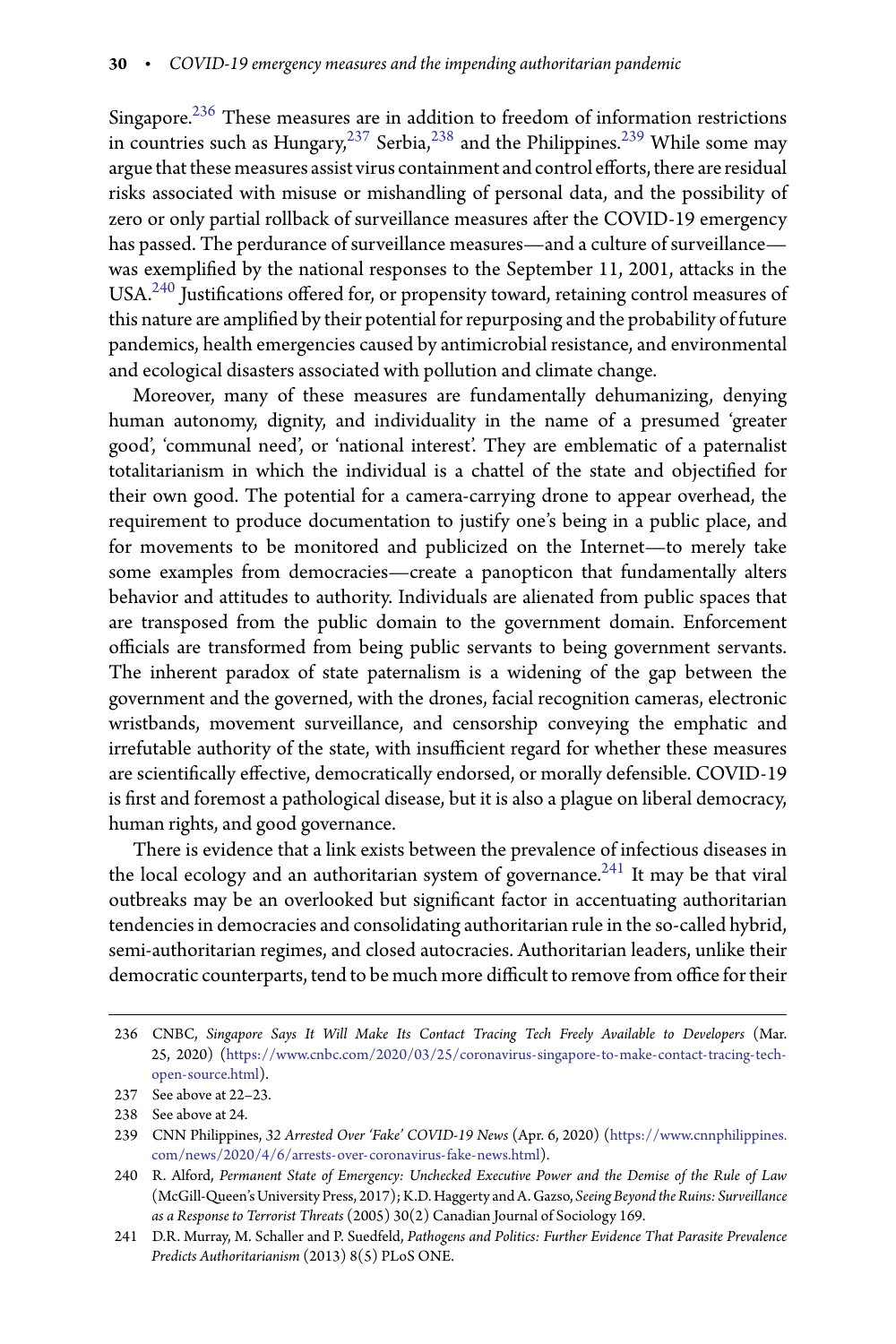policy blunders and failures to protect public health.<sup>[242](#page-30-0)</sup> They and their supporting elite bases are likely to enjoy private healthcare resources to prevent premature mortality.<sup>[243](#page-30-1)</sup> As autocrats have considerably less incentive to compete for the popular vote than democrats, or even no such incentive, they too have little incentive to disseminate health benefits universally across the country; in fact, it is arguable that autocrats and would-be-autocrats are constantly tempted to suppress human development, for enhanced health security could enable the masses to make greater demands or even advocate for increased political participation in public affairs.<sup>[244](#page-30-2)</sup> Public health requires the involvement of the populace in tackling health problems; yet, such involvement cannot be meaningful without the freedoms of association and speech. $245$  If governments are unwilling to properly discharge their duty to fulfill basic health needs, then they will have stultified democracy-enabling rights like the rights to vote and to stand for election of a sizeable proportion of their populations.<sup>[246](#page-30-4)</sup> This, in turn, will reinforce authoritarianism, as is currently the case amid the COVID-19 pandemic, during which incumbent rulers weaken institutions of accountability, assault press freedoms, and weaponize technologies in ways that the global community cannot afford to ignore.<sup>[247](#page-30-5)</sup>

# VI. CONCLUSION

The central dilemma in public health law and ethics is that any legal intervention to safeguard population health will inevitably be caught in a tug of war between collective interests and individual rights to bodily integrity, privacy, freedom of association, free-dom of movement, freedom of conscience, and other core liberties.<sup>[248](#page-30-6)</sup> This dilemma is most clearly manifest in the implementation by officials of liberty-limiting measures such as quarantine and travel restrictions during a public health emergency amid an outbreak of infectious disease,<sup>[249](#page-30-7)</sup> as in the present COVID-19 pandemic, which has

<span id="page-30-0"></span><sup>242</sup> T. Besley and M. Kudamatsu, *Health and Democracy* (2006) 96(2) American Economic Review 313–318, 314.

<span id="page-30-1"></span><sup>243</sup> S. Wigley and A. Akkoyunlu-Wigley, *The Impact of Regime Type on Health: Does Redistribution Explain Everything?* (2011) 63(4) World Politics 647–677, 671.

<span id="page-30-2"></span><sup>244</sup> M.M. Kavanagh, *The Right to Health: Institutional Effects of Constitutional Provisions on Health Outcomes* (2016) 51 Studies in Comparative International Development 328–364.

<span id="page-30-3"></span><sup>245</sup> M.M. Kavanagh, S.D. Baral, M. Milanga and J. Sugarman, *Biometrics and Public Health Surveillance in Criminalized and Key Populations: Policy, Ethics, and Human Rights Considerations*, Lancet HIV 2019; 6: e51–59, e53.

<span id="page-30-4"></span><sup>246</sup> L.O. Goston, *Beyond Moral Claims: A Human Rights Approach in Mental Health* (2001) 10(3) Cambridge Quarterly of Healthcare Ethics 264–274, 270.

<span id="page-30-5"></span><sup>247</sup> K. Martin and Z. Mullan, *The Role of Academia in an Era of Political Turmoil*, The Lancet Global Health, vol 8, S1-S2.

<span id="page-30-6"></span><sup>248</sup> J.F. Childress, Public Health and Civil Liberties: Resolving Conflicts in J.D. Arras, E. Fenton and R. Kukla (eds), The Routledge Companion to Bioethics (New York: Routledge 2015) 325–338, 325; R.S. Magnusson, *Mapping the Scope and Opportunities for Public Health Law in Liberal Democracies* (2007) 35(4) Journal of Law, Medicine & Ethics 571; R.R. Faden, S. Shebaya and A.W. Siegel, Distinctive Challenges of Public Health Ethics in A.C. Mastroianni, J.P. Kahn and N.E. Kass (eds), The Oxford Handbook of Public Health Ethics (New York: Oxford University Press 2019) 12–20, 19.

<span id="page-30-7"></span><sup>249</sup> D. Wikler and R. Cash, Ethical Issues in R. Beaglehole and R. Bonita (eds), Global Public Health: A New Era (2nd edn) (Oxford: Oxford University Press 2009) 249–266; R.G. Bernheim, Public Engagement in Emergency Preparedness and Response: Ethical Perspectives in Public Health Practice in B. Jennings, J.D. Arras, D.H. Barrett and B.A. Ellis (eds), Emergency Ethics: Public Health Preparedness and Response (New York: Oxford University Press 2016) 155–185, 159.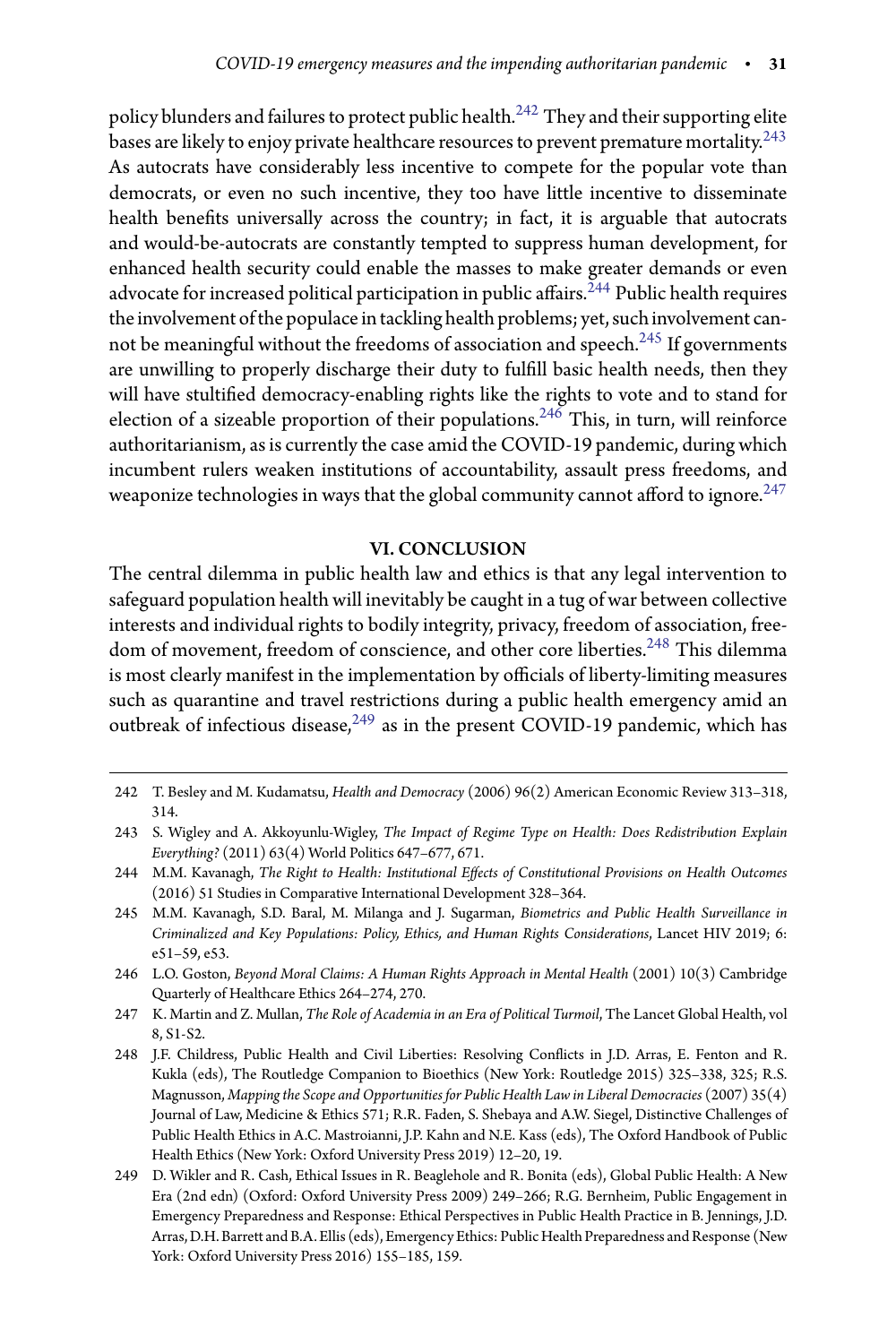thus far emerged asthe greatest global health emergency ofthe 21st century with almost 20 million confirmed infections and over 730,000 deaths worldwide a mere half year into the outbreak, numbers that were rising exponentially at the time of writing. Under such exceptional circumstances, governments can harness authority that is normally unavailable in the absence of explicit, ongoing, legislative approval, once a legal or de facto state of public health emergency is declared.[250](#page-31-0) Sometimes, restraints on government power anchored in individual rights are overridden or relaxed in light of the exigent situation.[251](#page-31-1) The culture of fear engendered by alarmist pandemic measures and narratives nevertheless secures high levels of obedience among populations, even in otherwise liberal democratic states.

However, the exercise of emergency powers outside the ordinary structures of checks and balances can be justified only if the relevant harm cannot be defused by way of ordinary procedures.<sup>[252](#page-31-2)</sup> The use of extreme public health emergency measures to combat pandemics underscores an ethical tension between individual interests and the perceived collective good, the resolution of which requires demonstration that restrictions on individual rights and freedoms are necessary and proportionate to the attainment of stated public health objectives.<sup>[253](#page-31-3)</sup> The creation and invocation of emergency powers can set a perilous example for future public health emergencies, with instances of 'temporary' emergency measures in place for unjustifiably long periods being found throughout world history.[254](#page-31-4)

As this Article has demonstrated, a transnational constitutional pandemic is coming of age: regressions in the thinking of public health authorities to one of containment of COVID-19 at all costs, including its prioritization over matters that impinge on healthcare ethics and human dignity, are effectuating the imposition of disproportionate, uncompromising emergency responses. These same responses are becoming, or on the verge of becoming, a catalyst or agent for a renewed authoritarianization in both democracies and non-democracies—a constitutional pandemic of devastating magnitude in its own right. An unwarranted authoritarian erosion of civil liberties in the name of protecting public health is counter-productive and self-defeating, as it could trigger an overall decline in public health in the long run, and must not be added to the enormous social and economic costs already incurred, as yet with no end in sight. COVID-19 containment measures, like all public health emergency interventions, must always be based on ongoing scientific risk assessments, a commitment on the part of the state to provide its citizens with tolerably safe environments, rigorous enforcement of due

<span id="page-31-0"></span><sup>250</sup> R. Haffajee, W.E. Parmet and M.M. Mello, What Is a Public Health "Emergency"?, New England Journal of Medicine 2014; 371: 986–988, 986.

<span id="page-31-1"></span><sup>251</sup> L.O. Gostin and L.F. Wiley, Public Health Law: Power, Duty, Restraint (3rd edition) (Oakland: University of California Press 2016) 398.

<span id="page-31-2"></span><sup>252</sup> R. Haajee, W.E. Parmet and M.M. Mello, *What Is a Public Health "Emergency*"?, New England Journal of Medicine 2014; 371: 986–988, 986.

<span id="page-31-3"></span><sup>253</sup> M. Smith and R. Upshur, Pandemic Disease, Public Health, and Ethics in A.C. Mastrolianni, J.P. Kahn and N.E. Kass (eds), The Oxford Handbook of Public Health Ethics (New York: Oxford University Press 2019) 797–811.

<span id="page-31-4"></span><sup>254</sup> M. Head, Emergency Powers in Theory and Practice: The Long Shadow of Carl Schmitt (New York: Routledge, 2017).